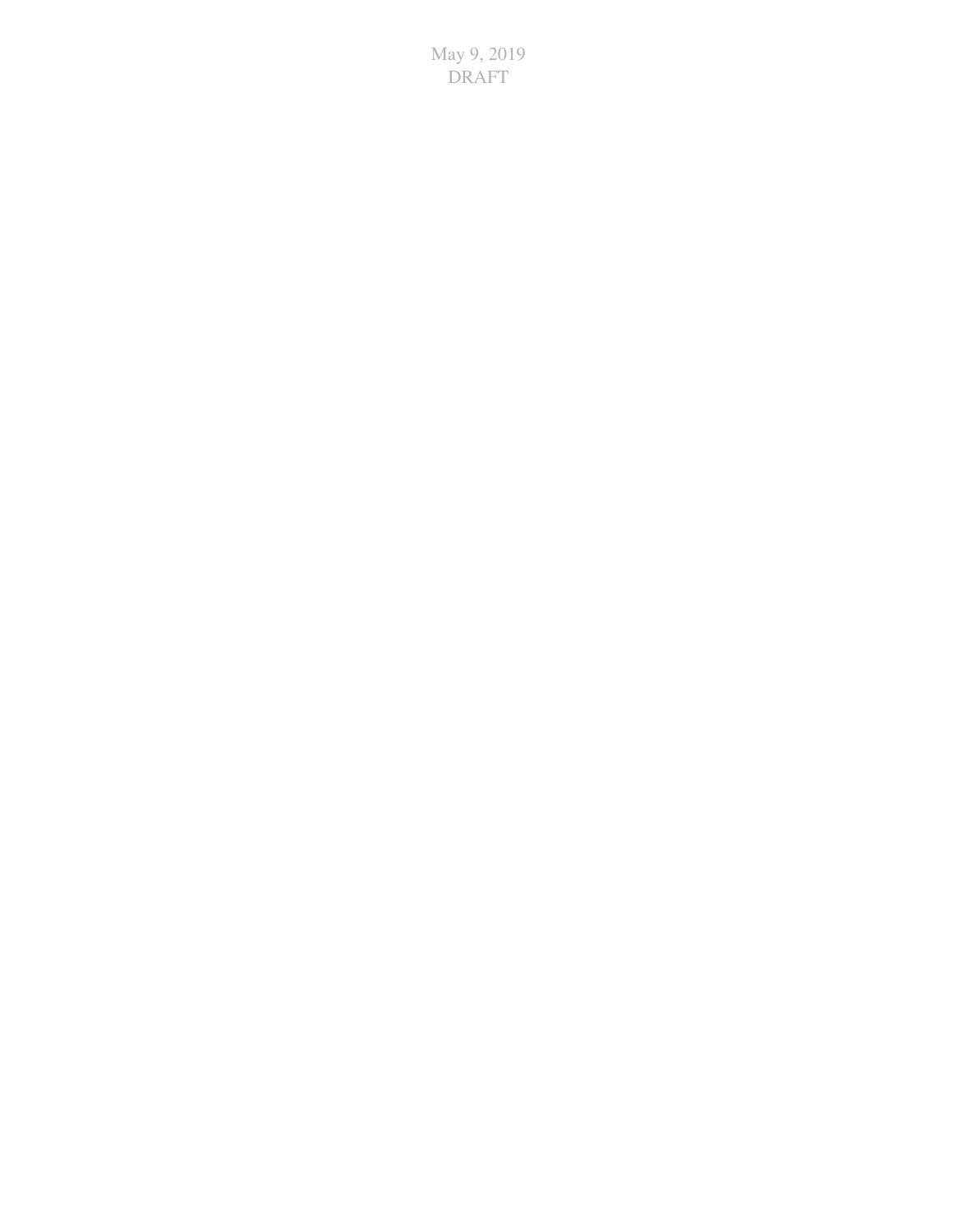#### Abstract

In recent years with the fast progress made in neural networks research, supervised machine learning approaches have become increasingly powerful in finding flexible functions to predict target variable  $Y$  from input features  $X$ . However, most of these complex models require a large amounts of data to train, and often work under the assumption that the data points are i.i.d. In reality these assumptions are very likely to be violated. A simplified notion of this violation is when the labeled training and the unlabeled test datasets come from different joint distributions (i.e.  $P^{train}(X, Y) \neq P^{test}(X, Y)$ . In this setting, where the training and test datasets are also known as source and target domains respectively, additional methodology is required to account for the change across domains. Domain adaptation is a wide sub-field of machine learning with the task of designing algorithms to account for this distributional difference under specific assumptions, for the purpose of better prediction performance in the target domain. In this thesis, we focus on three main sub-problems of domain adaptation:

- Single-source domain adaptation, in which we have on labeled source domain and one labeled target domain, specifically under the covariate shift setting. In this setting, the assumption is that  $P^{source}(X) \neq P^{target}(X)$  and  $P^{source}(Y|X) = P^{target}(Y|X)$ , and covariate shift correction is generally performed by reweighting the training data by the density ratio  $P^{source}(X)/P^{target}(X)$ . However, covariate shift correction performance can suffer in high dimensions. In this thesis, we study this problem in detail and develop a low-dimensional density ratio estimation method for covariate shift correction, which makes use of the relationships between the features  $X$  and the target variable  $Y$ .
- The multiple-source domain adaptation setting, in which we are given multiple M source domains each with labeled data, with respective joint distributions  $P^{(1)}(X, Y), ..., P^{(M)}(X, Y)$ , and we only observe the features X in the target domain. We posit that the change of the joint distributions across domains is low-dimensional, and by making use of assumptions of the generating process of the variables, we develop techniques to extract it and make use of it for prediction in the target domain. The techniques we developed so far operate on the original feature space using kernel feature maps. In our proposed work, we plan to extend this methodology to make use of latent features produced by deep architectures.
- Heterogeneous domain adaptation, in which the source and the target domain are not in the same feature space. A simple case of this setting is when the source and target domain share the same set of features, but the features are permuted across domains. A more general scenario is when the feature spaces are different, but they share a common latent structure that can be learnt and made use of for prediction. In this thesis, we explore these two directions for addressing the problem of heterogeneous domain adaptation.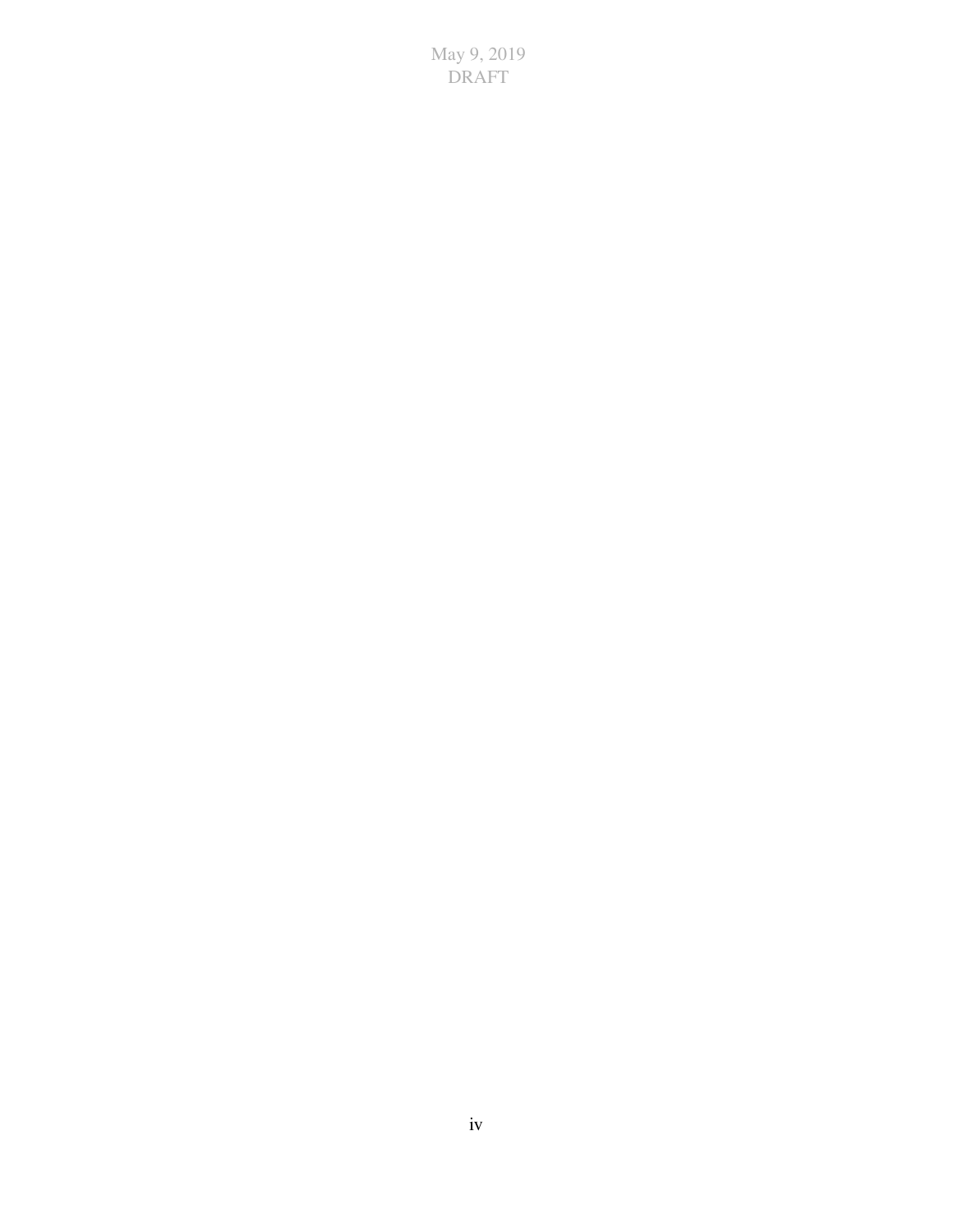# **Contents**

| $\mathbf{1}$            |     | <b>Introduction</b>  |                                                                         | $\mathbf{1}$   |
|-------------------------|-----|----------------------|-------------------------------------------------------------------------|----------------|
| $\overline{2}$          |     |                      | Data-Driven Approach to Multiple-Source Domain Adaptation               | 5              |
|                         | 2.1 |                      |                                                                         | 5              |
|                         |     | 2.1.1                |                                                                         | 6              |
|                         |     | 2.1.2                |                                                                         | $\overline{7}$ |
|                         | 2.2 |                      | Mathematical Preliminaries, Notation, and Kernel Mean Embeddings        | $\overline{7}$ |
|                         | 2.3 |                      | Ideintifying Low-Dimensional Changing Parameters                        | 8              |
|                         | 2.4 |                      |                                                                         | 9              |
|                         |     | 2.4.1                |                                                                         | 9              |
|                         |     | 2.4.2                | Identifiability of Target Joint Distribution                            | 11             |
|                         | 2.5 |                      |                                                                         | 12             |
|                         |     | 2.5.1                |                                                                         | 12             |
|                         |     | 2.5.2                |                                                                         | 13             |
|                         |     | 2.5.3                |                                                                         | 13             |
|                         | 2.6 |                      |                                                                         | 14             |
|                         |     |                      |                                                                         |                |
| $\mathbf{3}$            |     |                      | Low-Dimensional Density Ratio Estimation for Covariate Shift Correction | 15             |
|                         | 3.1 |                      |                                                                         | 15             |
|                         |     | 3.1.1                |                                                                         | 16             |
|                         | 3.2 |                      |                                                                         | 17             |
|                         |     | 3.2.1                | Procedure for Approximating the Low-Dimensional Representation          | 18             |
|                         | 3.3 |                      |                                                                         | 19             |
|                         | 3.4 |                      |                                                                         | 21             |
|                         |     |                      |                                                                         | 22             |
|                         |     | 3.4.2                |                                                                         | 22             |
|                         | 3.5 |                      |                                                                         | 25             |
| $\overline{\mathbf{4}}$ |     | <b>Proposed Work</b> |                                                                         | 27             |
|                         | 4.1 |                      | Multiple-Source Domain Adaptation Using Latent Representation           | 28             |
|                         |     | 4.1.1                |                                                                         | 29             |
|                         | 4.2 |                      |                                                                         | 33             |
|                         |     | 4.2.1                |                                                                         |                |
|                         |     | 4.2.2                |                                                                         | 34             |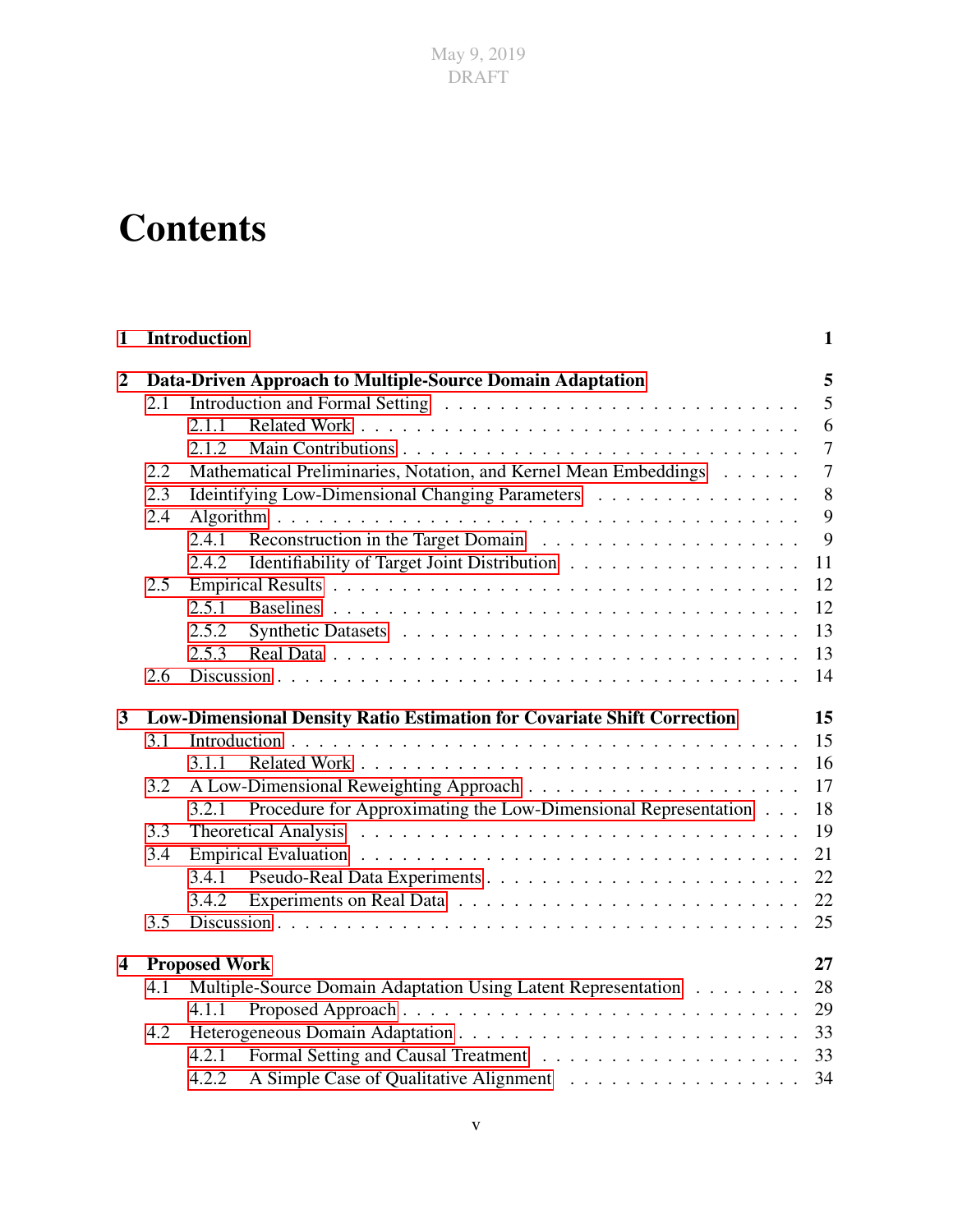| M<br>l 91 |    | -9, 201 |
|-----------|----|---------|
|           | RΔ |         |

| Bibliography |  |  |  |  |  |
|--------------|--|--|--|--|--|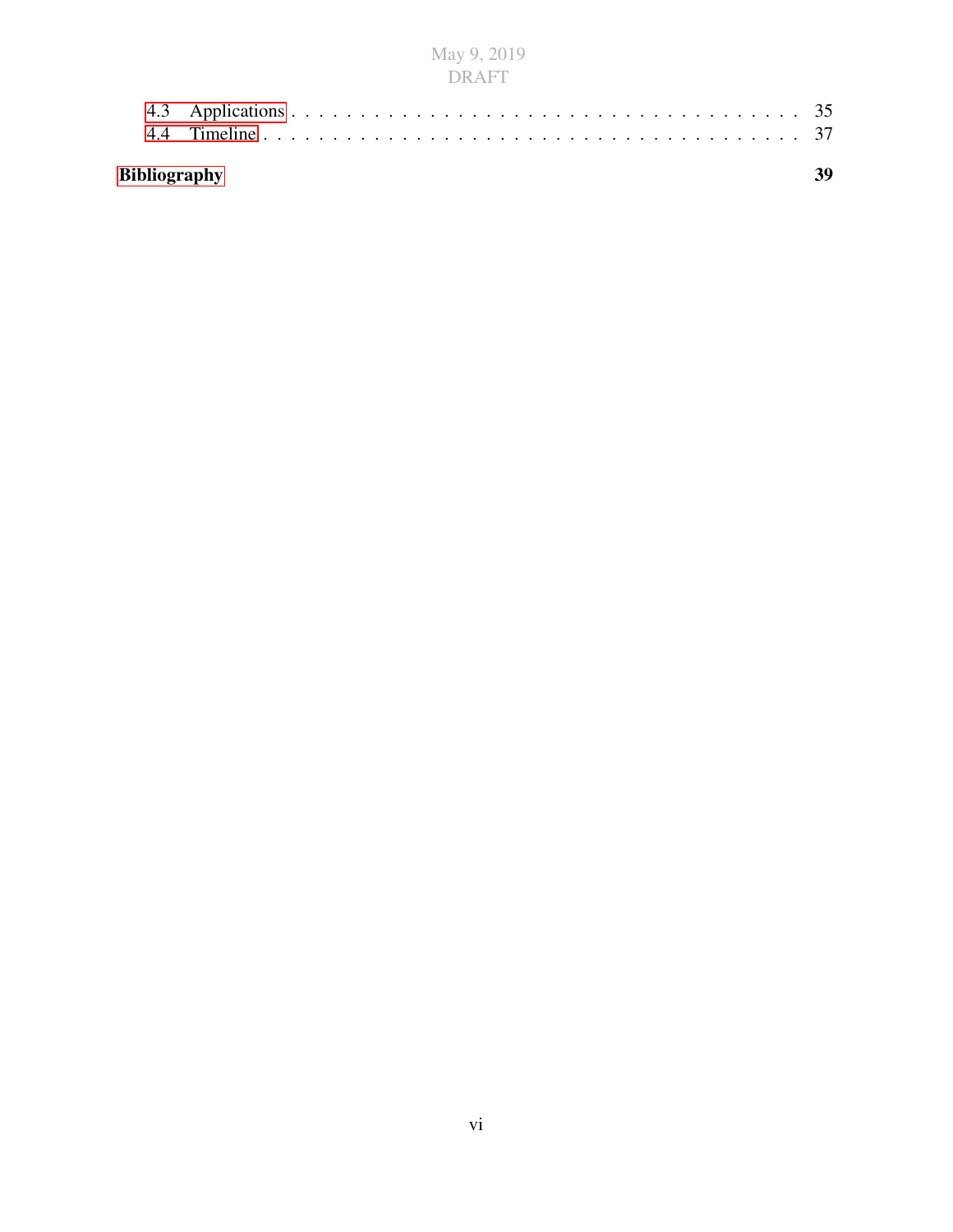## List of Figures

- 2.1 Generating process  $Y \to X$  [across domains with domain index variable](#page-15-1)  $D =$ 1[, ..., M](#page-15-1) . . . . . . . . . . . . . . . . . . . . . . . . . . . . . . . . . . . . . . . 6
- [4.1 A diagram of the proposed autoencoder model. The autoencoder is trained to](#page-39-0) [reconstruct all instances in the given domains, by taking as input the features and](#page-39-0) the label of the j-th instance of the *i*-th domain,  $(x_i^{(i)})$  $\displaystyle{ \stackrel{(i)}{j},y_j^{(i)}}$  $j^{(i)}$ )[, and generating their](#page-39-0) [reconstruction as output, given by:](#page-39-0)  $(\tilde{x}_i^{(i)})$  $_{j}^{\left( i\right) },\tilde{y}_{j}^{\left( i\right) }$  $j^{(i)}$ ). The reconstruction is done by [first mapping a to a hidden representation](#page-39-0)  $z_i^{(i)}$  $j^{(i)}$ , which consists of an invariant part  $l_i^{(i)}$  $j^{(i)}$ [, and a domain specific part](#page-39-0)  $\rho_j^{(i)}$  $j^{(i)}$ . The features  $x_j^{(i)}$  $j^{(i)}_j$  and target variable  $y_j^{(i)}$  $j^{(i)}$  are [mapped to the entire hidden vector](#page-39-0)  $z_i^{(i)}$  $j^{(i)}$  via the learned mappings  $f_{\theta_x^l}$  and  $f_{\theta_x^o}$ , and  $f_{\theta_y^l}$  and  $f_{\theta_y^{\rho}}$  [respectively. Their respective reconstructions](#page-39-0)  $\tilde{x}_j^{(i)}$  $_{j}^{\left( i\right) },\,\tilde{y}_{j}^{\left( i\right) }$  $j^{(i)}$  are generated from  $z_i^{(i)}$  $j^{(i)}$  via  $g_{\theta_{\tilde{x}^l}}, g_{\theta_{\tilde{x}^\rho}}$  (for  $\tilde{x}^{(i)}_j$  $j^{(i)}$ ), and  $g_{_{\tilde{y}^l}},$   $g_{\theta_{\tilde{y}^\rho}}$  (for  $\tilde{y}_j^{(i)}$  $j^{(i)}$ [\). The autoencoder can also](#page-39-0) [be trained on the unlabeled target domain data, by taking as input pseudo-labels.](#page-39-0) . 30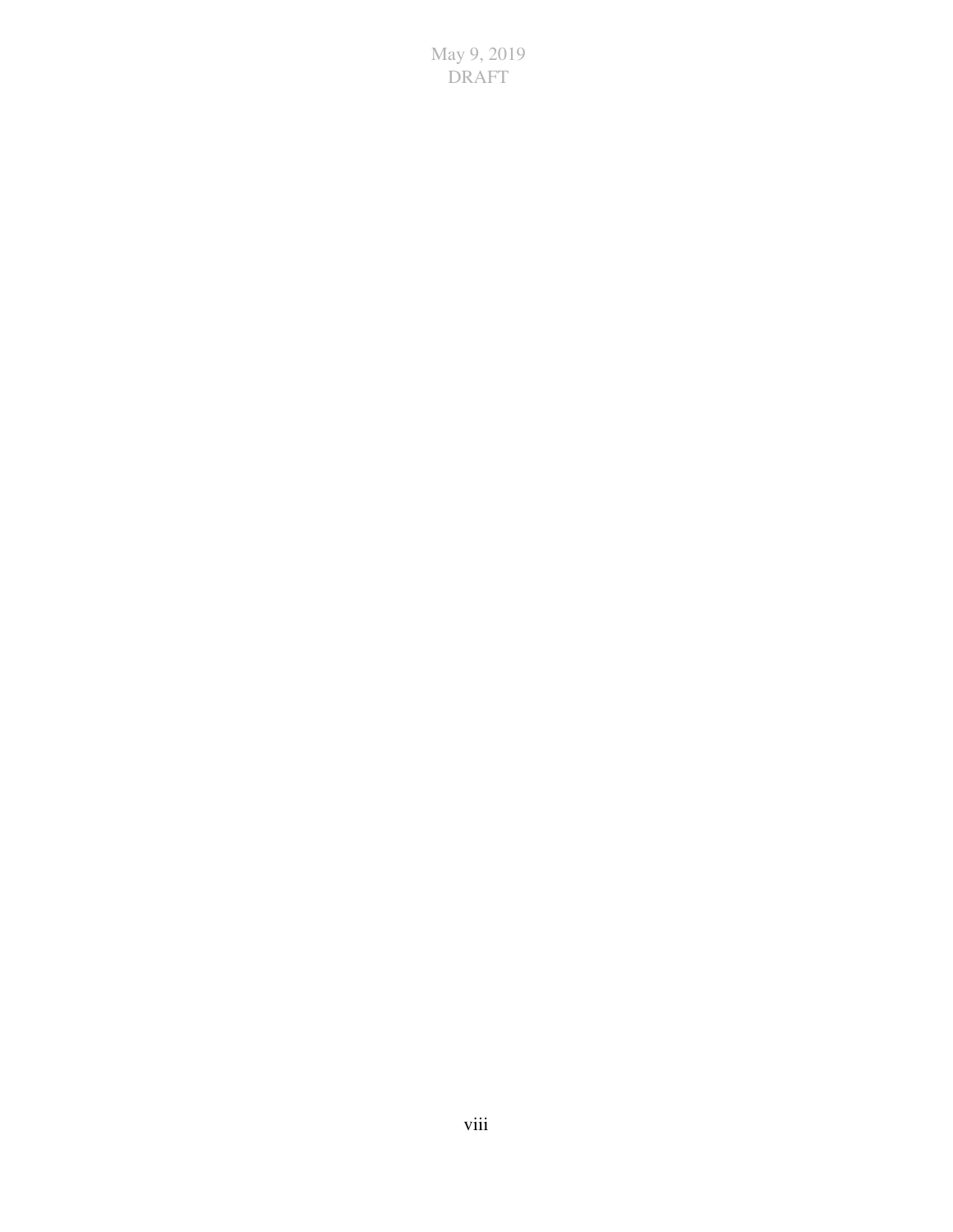## List of Tables

| 2.1 | Notation used $\ldots \ldots \ldots \ldots \ldots \ldots \ldots \ldots \ldots \ldots \ldots \ldots$                                                                                                                                                                                                                                          | 7  |
|-----|----------------------------------------------------------------------------------------------------------------------------------------------------------------------------------------------------------------------------------------------------------------------------------------------------------------------------------------------|----|
| 2.2 | Accuracies and $p$ values for Wilcoxon signed rank test across the baselines and<br>the proposed method performed on: the MNIST dataset where we classify 4 vs. 9<br>(top), he MNIST dataset where we classify 1 vs. 7 (top), and the real dataset from<br>lung lobe images (bottom). The p-values displayed are comparing the proposed      |    |
| 3.1 | NMSE results on the baselines and the proposed method, on the pseudo-synthetic<br>datasets. The methods with the suffix "-all" use all the features to calculate<br>importance weights. The "-PCA" suffix means that PCA was used to represent<br>the data in lower dimensions before estimating the weights $\hat{\beta}$ ; the suffix "-W" |    |
| 3.2 | means that the proposed low-dimensional representation given by $W^T X$ .  . 23<br>SVM accuracy results on the baselines and the proposed method on the cancer<br>gene expression dataset. We performed PCA on the data before testing all of the<br>baselines and the proposed method, due to the high dimensionality of the original       |    |
| 3.3 | SVM accuracy results on the baselines and the proposed method on the Office-<br>Caltech dataset. Here we did PCA on all baselines before performing covariate                                                                                                                                                                                |    |
|     |                                                                                                                                                                                                                                                                                                                                              | 24 |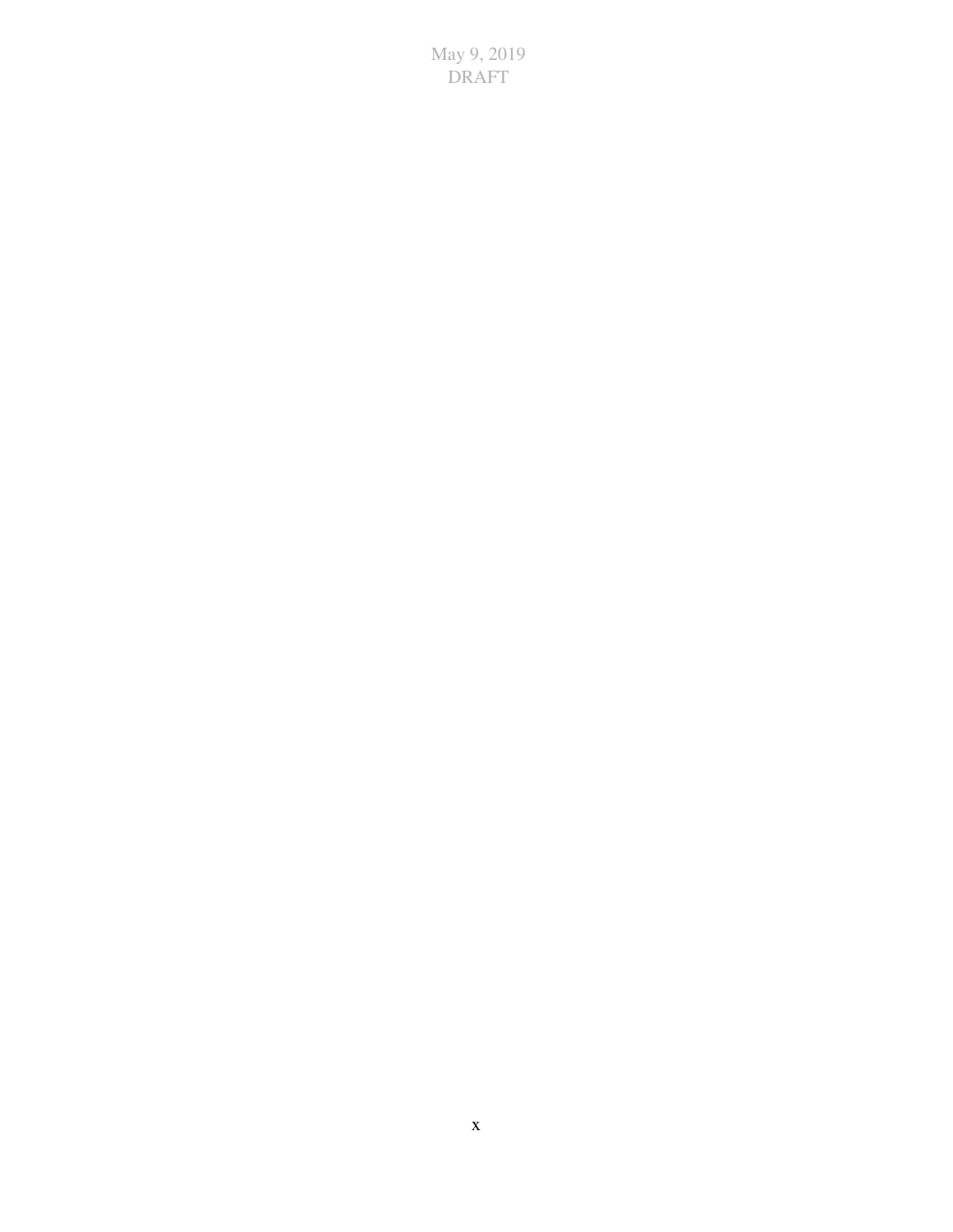# <span id="page-10-0"></span>Chapter 1

## Introduction

In recent years machine learning techniques have become ubiquitous in solving real-world problems. For many of these applications obtaining new labeled data can be difficult, time-consuming, or expensive. Moreover, the training and test data are often collected during different time periods and/or under different conditions, yielding a shift in the distribution across datasets. For example, the distribution of medical data regarding a particular disease may vary from patient to patient because of heritable factors and different laboratory and measurement conditions. Furthermore, image datasets are collected in more than one setting, with different viewpoints and illumination conditions. Suppose we have one or more labeled datasets called source domains, and a new unlabeled dataset called target domain which has a different distribution from the source domain(s). Domain adaptation is the process of accounting for the shift in distribution across domains such that relevant information is transferred from source domain(s) to the target domain so as to perform prediction in the target domain. Therefore, accomplishing successful domain adaptation consists of two main challenges:

(1) Making use of the labeled data in the source domain, and any available labeled/unlabeled data in the target domain to infer which aspects of the distribution change across domains, and which ones stay the same.

(2) Incorporating the information regarding the change of the distribution across domains into a supervised learning model, in order to perform prediction in the target domain.

Traditionally, domain adaptation has had to rely on assumptions about the change that the joint distribution  $P(X, Y)$  undergoes across domains. This is due to limiting factors, such as lack of labels in the target domain, and lack of any additional structural information about the observed data. There has been a vast and diverse amount of research done on unsupervised domain adaptation under various assumptions regarding the distributional change across domains, both from a theoretical and applied perspective. For example, much work has been done on the covariate shift setting [\[30,](#page-50-0) [31,](#page-50-1) [47,](#page-51-0) [55,](#page-52-0) [61\]](#page-52-1), where an explicit assumption is made that  $P^{source}(X) \neq P^{target}(X)$ and  $P^{source}(Y|X) = P^{target}(Y|X)$ . Most of the methodology in this setting focuses on computing importance weights for the training data such that it can be corrected for the distribution shift, and the importance weights are subsequently incorporated into a weighted version of a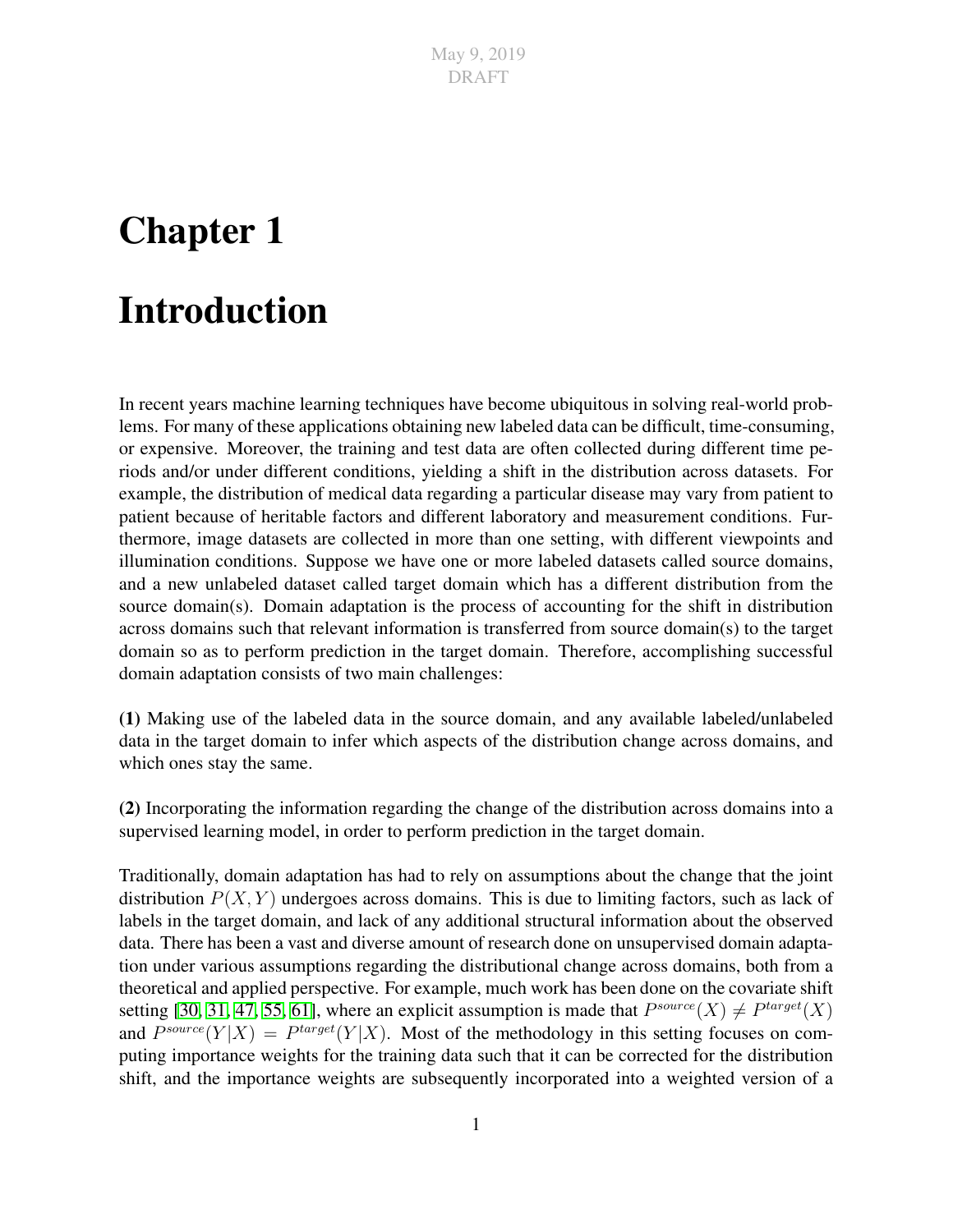supervised learning model. However, the assumption that the conditional distribution of  $Y$  given X stays the same across domains often does not hold in practice.

When facing the lack of labels in the target domain and only the features  $X$  are observed in the target domain, it seems intuitive to focus on extracting the common information regarding the distribution of the features  $P_X$  across domains, with the hope that this information is transferable and would be useful for prediction in the target domain. Therefore, a common approach are techniques that learn an invariant representation of the source and target domain, such that the representation has predictive power in the labeled source domain [\[8,](#page-48-1) [17,](#page-49-0) [36\]](#page-50-2). This direction is also theoretically motivated by seminal work by [\[1,](#page-48-2) [2\]](#page-48-3), on the generalization error in domain adaptation given a particular representation learnt for the source and target domain features. Furthermore, in order to extract useful invariant properties of the marginal distribution  $P_X$ , [\[5\]](#page-48-4) refined the procedure to also model the change across domains of  $P<sub>X</sub>$  in addition to the invariant part. Similarly to covariate shift, this line of research also makes certain assumptions about the degree to which the optimal decision boundary  $P_{Y|X}$  can change across domains.

However, if the optimal prediction functions in the source and target domain are too different from each other, invariant representations that perform well in the source domain would not be suitable for prediction in the target domain. For example, if the conditional distribution  $P(X|Y)$ changes across domains, then the optimal decision boundary  $P_{Y|X}$  also changes across domains. This has led to development of methods which model the change of  $P_{X|Y}$  and  $P_{XY}$  across domains, with the hope that this change is low-dimensional and easy to extract. The main issue in this situation is that if the target variable  $Y$  is not observed in the target domain, one must make certain assumptions about the joint distribution  $P_{XY}$ . For example, certain methods make assumptions about clustering structure of  $P_{X|Y}$  in the target domain [\[48\]](#page-51-1) as a way to refine the invariant representation learnt on  $P_X$  so that it is more transferable.

Another assumption that can be made is regarding the generating process of the data. Namely, if one assumes that the generating (causal) process follows the direction  $Y \to X$ , this represents not only a probabilistic graphical model, but also a physical, ontological process of generating Y, and generating X from Y. Thus, these two causal mechanisms ( $P_Y$  and  $P_{X|Y}$ ), are independent modules, and change independently across domains [\[41,](#page-51-2) [45,](#page-51-3) [51\]](#page-51-4). When assuming this, one can isolate the changing parameters of the two modules and try to estimate them in the target domain, thereby reconstructing the joint distribution  $P_{XY}$  in the target domain. This was done by [\[21,](#page-49-1) [63,](#page-52-2) [64\]](#page-52-3), where they assume that the generating process is  $Y \to X$ , along with additional assumptions about parametric change of  $P_{X|Y}$ .

In addition to traditional domain adaptation which considers a single source domain and a single target domain, a widely applicable setting is one in which there are multiple source domains all of which have labeled data, and a single target domain with few or no labeled data points. The core goal of this direction is to take advantage of the fact that there are several domains with changing distributions which can provide additional useful input to extract transferable information across domains and incorporate it into a supervised learning model in the target domain. As with representation learning in single-source domain adaptation, this information can consist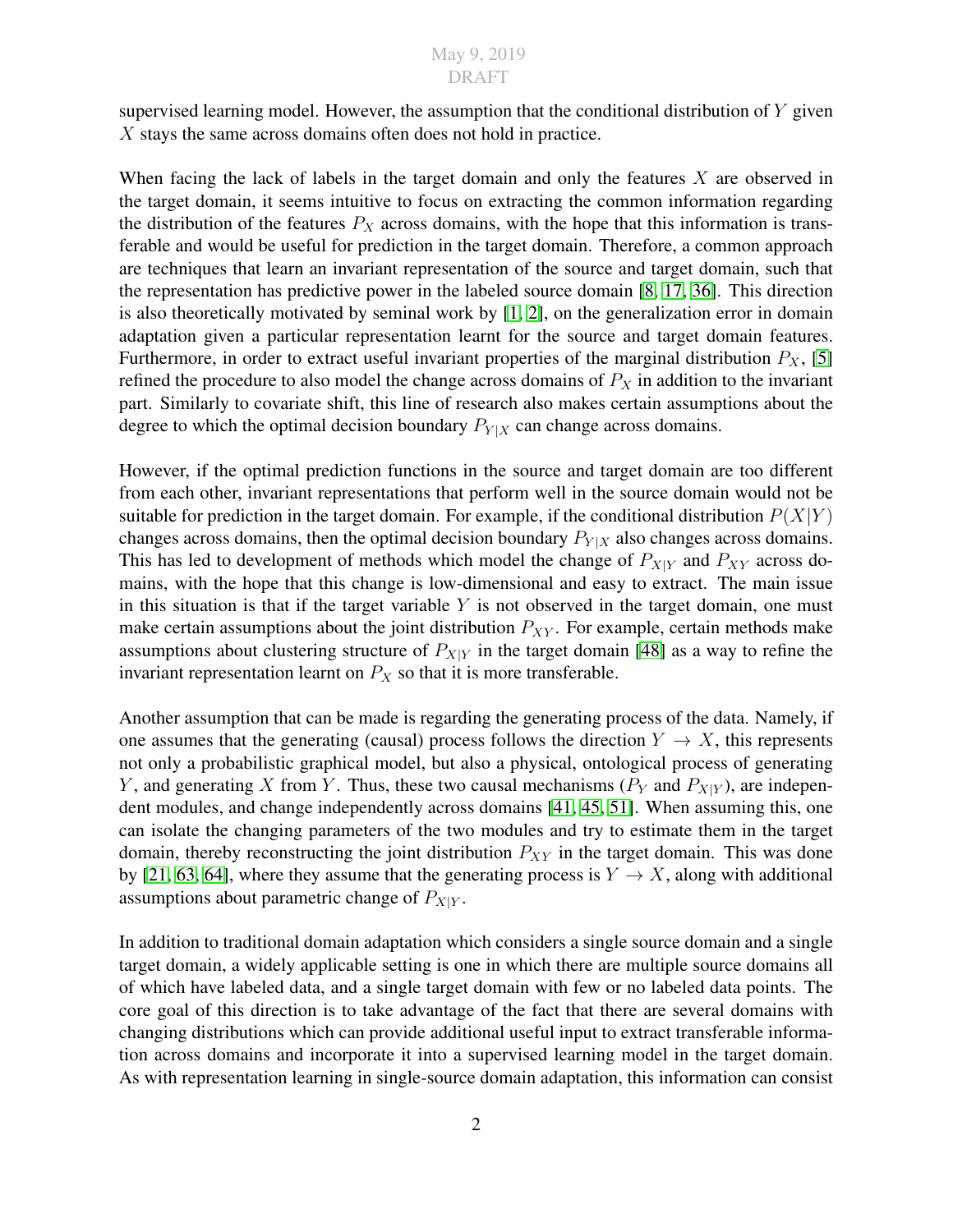of extracting invariant representation of  $P_X$  across multiple domains [\[65\]](#page-52-4), extracting the change of  $P_X$  using kernel methods [\[4\]](#page-48-5), and extracting the change of  $P_{XY}$  assuming a linear mixture relationship of  $P_{X|Y}$  across domains [\[64\]](#page-52-3).

In this thesis, we make contributions to the field of domain adaptation by making use of the relationships between feature variables  $X$  and the target variable  $Y$  to address different types of domain adaptation.The work presented in this thesis can be broken down into several parts:

(1) Data-driven multiple-source domain adaptation: we are given  $M$  source domains each with labeled data, with respective joint distributions  $P_{XY}^{(1)}, ..., P_{XY}^{(M)}$ , and we only observe the X features in the target domain. By factoring the distribution according the generating process  $Y \to X$ , we developed a non-parametric method that can capture the low-dimensional manifold of changing parameters across domains  $P_{X|Y}$ . We then use this manifold to reconstruct the joint distribution in the target domain and obtain a generative classifier. This work, was published in AISTATS 2019 [\[52\]](#page-51-5), and is presented in Chapter 2.

(2) Low-dimensional density ratio estimation for covariate shift correction: Under the generating process  $X \to Y$  and the assumption that  $P^{source}(X) \neq P^{target}(X)$  and  $P^{source}(Y|X) =$  $P^{target}(Y|X)$ , covariate shift correction is generally performed by reweighting the training data by the density ratio  $P^{source}(X)/P^{target}(X)$ . However, if the dimensionality of the features X is too high, the density ratio is difficult to estimate with precision and the generalization error becomes larger in the target domain. In our work, we examined how the generalization error depends on the dimensionality of the features. We also developed a method that takes into account the relationship between the features  $X$  and the target variable  $Y$ , and reduces the dimensionality by learning a low-dimensional representation of the features that is relevant to the target variable and avoids losing important information for prediction. This method achieved improved prediction performance in the target domain over state-of-the-art baselines. This work was published in AISTATS 2019 [\[53\]](#page-52-5), and we present it in Chapter 3.

(3) Multiple-source domain adaptation using latent variable representation: abstract latent representations are paramount for prediction when the input features are structured or highdimensional (such as images or text). Most domain adaptation methodologies that make use of such a representation are limited to learning an invariant representation of the marginal distribution  $P_X$  across domains [\[5,](#page-48-4) [17,](#page-49-0) [65\]](#page-52-4). In the first section of Chapter 4, we propose a method which makes use of a deep latent representation to separate the low-dimensional changing component of  $P_{X|Y}$  across domains from the invariant part, and perform prediction in the target domain.

(4) Heterogeneous Domain Adaptation: most prior and current work on domain adaptation focuses on the setting in which both the source and the target domain are in the same feature space. In the second section of Chapter 4, we propose some directions for tackling this challenging setting, in which the source and the target domain are in different feature spaces, but can be transformed into a common representation which would be useful for prediction in the target domain. In the third section of Chapter 3, we propose some applications which can be explored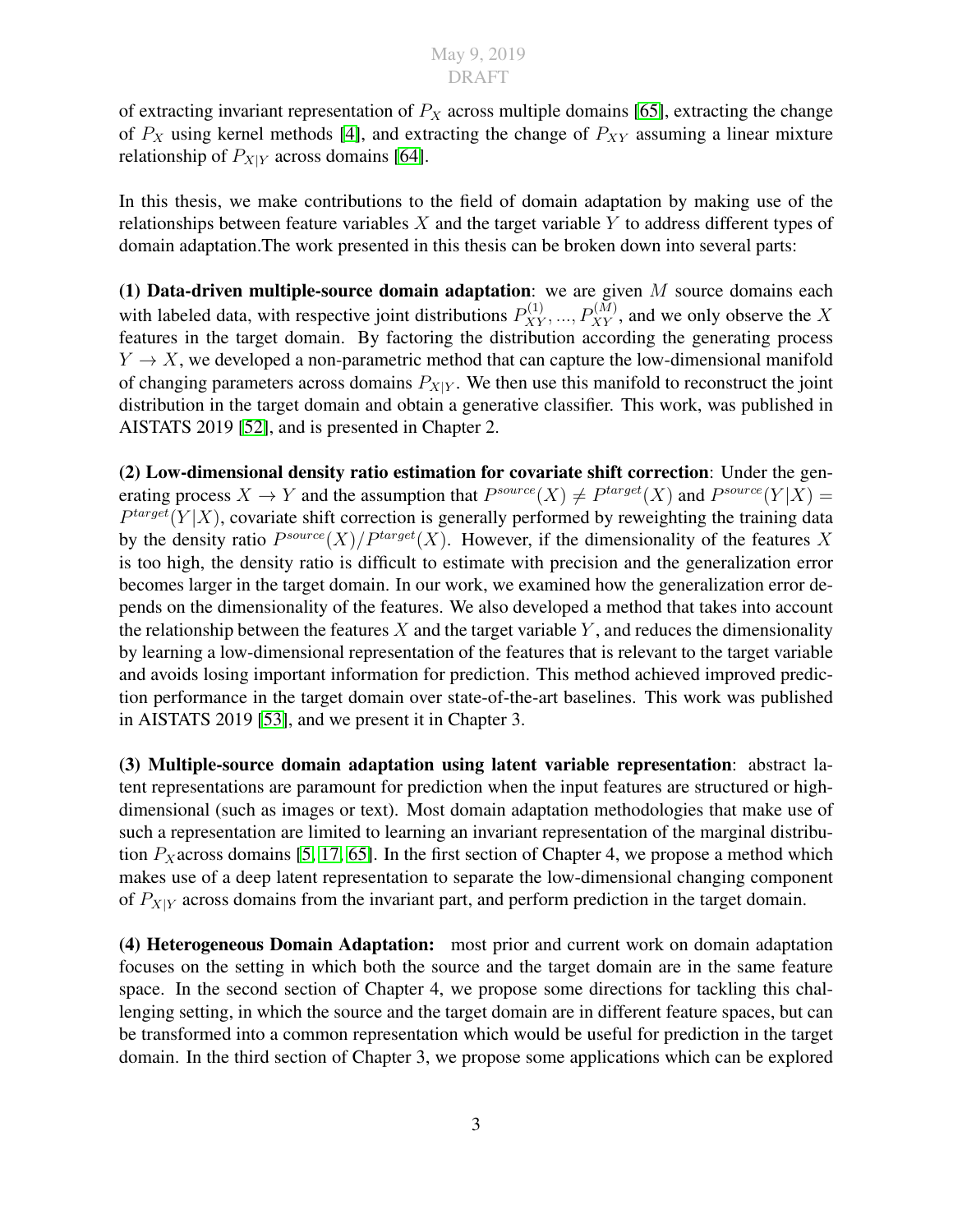using our ideas for approaching the problem of heterogeneous domain adaptation.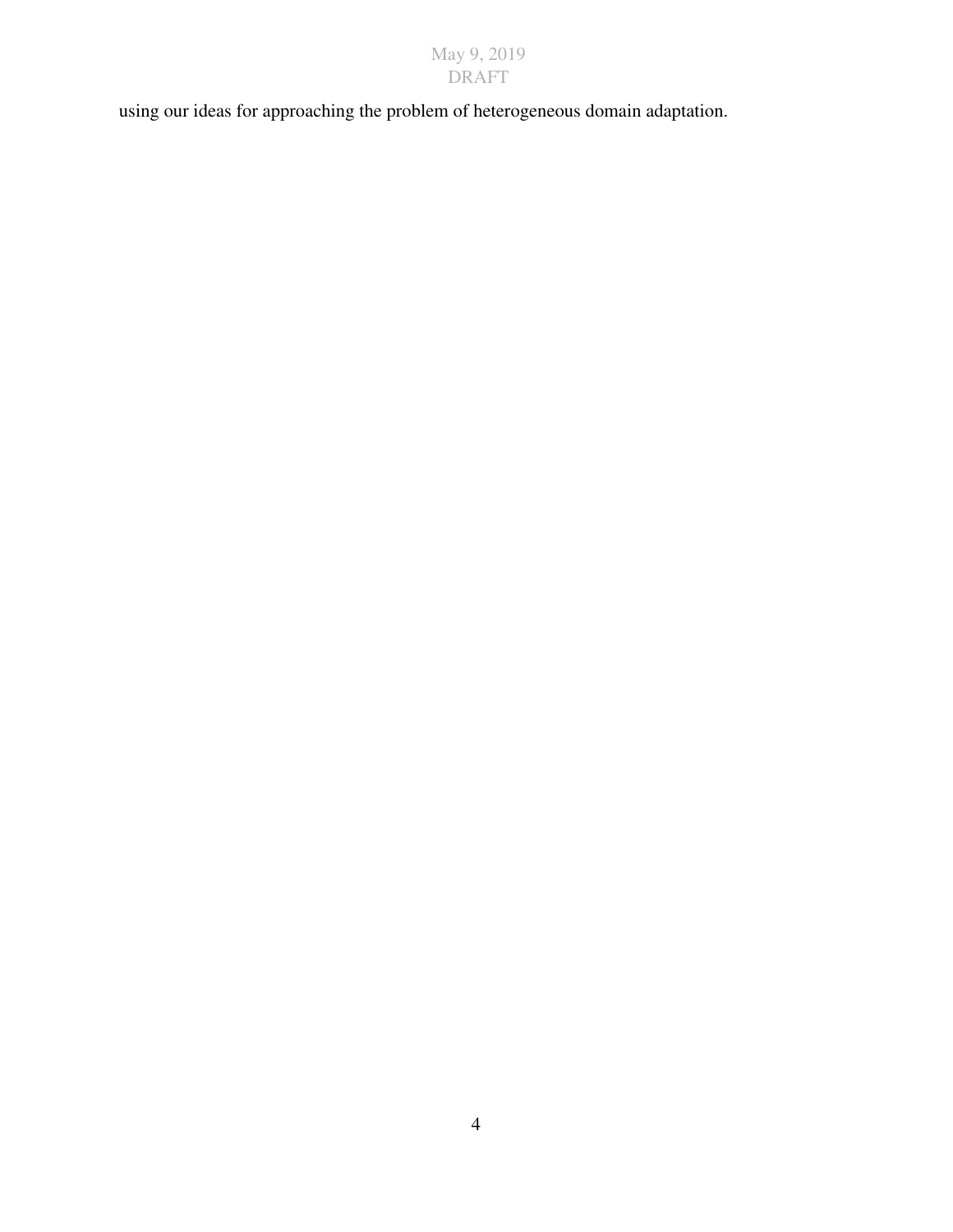## <span id="page-14-0"></span>Chapter 2

## Data-Driven Approach to Multiple-Source Domain Adaptation

A key problem in domain adaptation is determining what to transfer across different domains. We propose a data-driven method to represent these changes across multiple source domains and perform unsupervised domain adaptation. We assume that the joint distributions follow a specific generating process and have a small number of identifiable changing parameters, and develop a data-driven method to identify the changing parameters by learning low-dimensional representations of the changing class-conditional distributions across multiple source domains. The learned low-dimensional representations enable us to reconstruct the target-domain joint distribution from unlabeled target-domain data, and further enable predicting the labels in the target domain. We demonstrate the efficacy of this method by conducting experiments on synthetic and real datasets.

### <span id="page-14-1"></span>2.1 Introduction and Formal Setting

Let  $X$  denote the features and  $Y$  denote the labels. In the multiple-source domain adaptation setting, there are  $M > 1$  source domains in the training data generated from multiple respective joint distributions  $P_{XY}^{(1)},...,P_{XY}^{(M)}$ . The goal is to learn a classifier for a new target domain with unlabeled data generated from  $P_X^{\mathcal{T}}$ . To enable successful domain transfer, one needs to make some assumptions about the joint distribution and take into account the generating process of the data.

Following [\[21,](#page-49-1) [63,](#page-52-2) [64\]](#page-52-3), we assume that the causal direction is  $Y \to X$ ; then  $P_{X|Y}$  corresponds to the causal mechanism that generates features from the label. According to the modularity property of a causal model,  $Y \to X$  implies that  $P_Y$  and  $P_{X|Y}$  change independently across domains [\[41,](#page-51-2) [45,](#page-51-3) [51\]](#page-51-4). The generating process is illustrated on Figure [2.1.](#page-15-1) For example, in image classification, the class label can be considered as the cause of images. If we change the label distribution, this would not change the causal mechanism  $P_{X|Y}$  that generates images from labels. The change of  $P_{X|Y}$  can be due to other factors such as illumination and viewpoint, which are not related to the mechanism through which the labels were generated. Thus, the factorization of the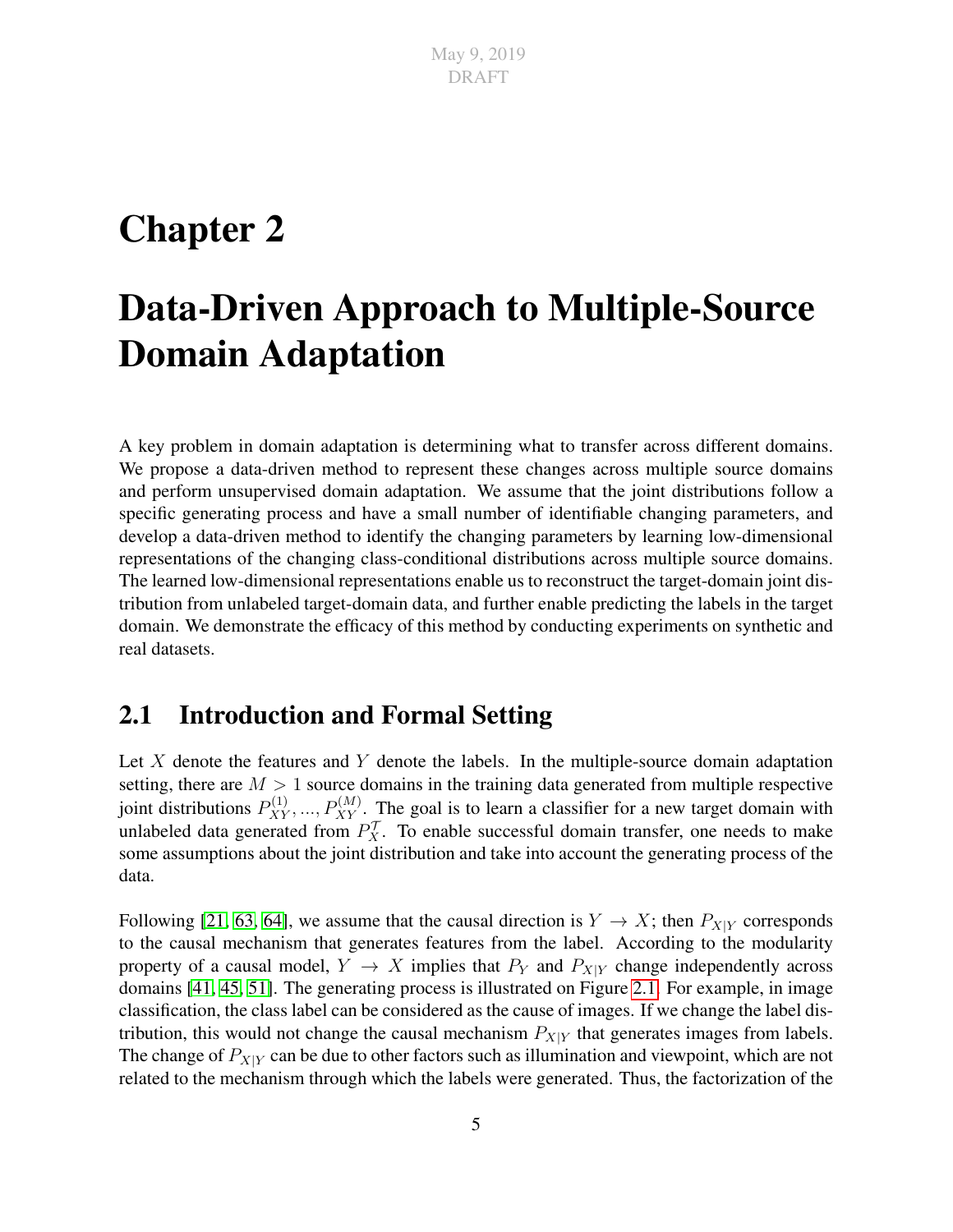<span id="page-15-1"></span>

Figure 2.1: Generating process  $Y \rightarrow X$  across domains with domain index variable  $D =$ 1, ..., M

joint distribution following the causal direction (given by  $P_Y P_{X|Y}$ ) is more favorable, because the other factorization yields factors  $P_X$  and  $P_{Y|X}$  which arise from independent modules  $P_Y$ and  $P_{X|Y}$  (via Bayes rule), and are thus coupled and change dependently across domains in the generic case.

Determination of what information to transfer from source domains to the target is a crucial issue in domain adaptation. In this paper, we propose a nonparametric approach to capture distribution changes and recover the target domain joint distribution. Since the causal direction is  $Y \to X$ , it is not surprising that the changes in the data generating process,  $P_{X|Y}$ , are usually simple and relatively easy to model. More specifically, we assume an infinite-dimensional nonparametric paradigm for the causal mechanism of all domains, i.e.,  $\{P_{X|Y|\Theta} : \Theta \in \Theta^{\infty}\}\$ , where  $\Theta^{\infty}$  is an infinite-dimensional space of parameters. We show that if the number of changing parameters in  $P_{X|Y}$  is small,  $P_{X|Y}^{(1)}$  $X|Y(X|Y, \cdots, P(X|Y)$  lie in a low-dimensional manifold. Given enough source domains, we can identify the manifold of the  $d$  changing parameters by learning lowdimensional representations of the distributions  $P_{X|Y}^{(1)}$  $X|Y \rangle^{(1)}$ ,  $\cdots$  ,  $P_{X|Y}^{(M)}$ . Furthermore, we can make use of the low-dimensional representation to reconstruct the target-domain causal mechanism  $P^{\mathcal{T}}_{X|Y}$ , which can then be used to construct the target-domain classifier.

Therefore, the motivation of our approach is two-fold:

(1) Working with a plausible representation for the generating process of the data allows us to observe a low-dimensional change across domains.

(2) When factorized according to the generative process, the factors of the distribution (i.e.  $P_Y$  and  $P_{X|Y}$ ) change independently, and their respective low-dimensional changes across domains can be learned separately. The proposed method leverages these properties to extract the low-dimensional representations of the changing parameters across domains, and make use of it for predicting target-domain labels.

#### <span id="page-15-0"></span>2.1.1 Related Work

There is a diverse body of work in multiple-source domain adaptation. Similar to single domain adaptation, [\[40\]](#page-51-6) learns domain invariant components that are shared by all domains and uses them for prediction in the target domain. Other approaches focus on combining multiple hypotheses from the source domains and weighing them based on the source-domain marginal distributions,  $P_X^{(1)},...,P_X^{(M)}$ , [\[37\]](#page-50-3), where the weights are determined in various ways [\[7,](#page-48-6) [13,](#page-49-2) [18\]](#page-49-3). Another approach [\[4\]](#page-48-5) focuses on incorporating the marginal distribution  $P_X$  as an additional input of the classifier. However,  $P_X$  is an infinite-dimensional object, and performing direct comparisons on it across domains may lead to high estimation error and overfitting.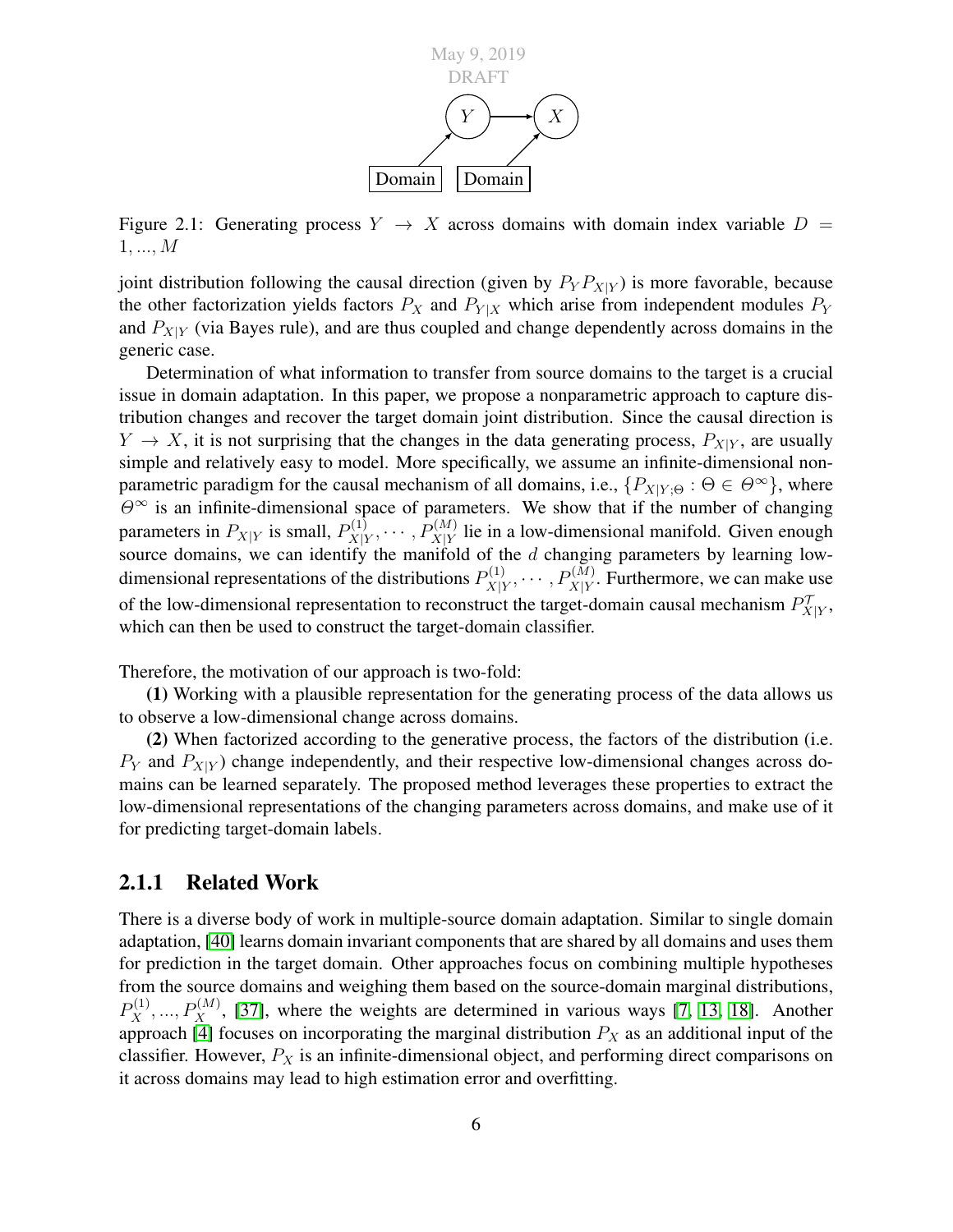This fact is addressed by a method which assumes that the generating process is  $Y \rightarrow$ X and that the change across domains follows the Conditional-Target Shift setting (described above) [\[64\]](#page-52-3). This approach performs domain adaptation by assuming that the target conditional distribution  $P^{\mathcal{T}}_{X|Y}$  is a linear mixing of the conditional distributions in the source domains  $P_{X|Y}^{(1)}$  $X|Y_1, \ldots, P_{X|Y}^{(M)}$ , and solving for the mixing weights. However, the linear mixture assumption imposes a rather strong constraint on the type of low-dimensional changes that can be modeled and accounted for across domains.

#### <span id="page-16-0"></span>2.1.2 Main Contributions

Ġ

In our approach, we aim to automatically discover the (potentially nonlinear) low-dimensional changes across domains from data. This work consists of the following main contributions:

(1) We present a data-driven approach to capturing the low-dimensional manifold of the changes in the distribution across domains.

(2) We show that if the source- and target-domain joint distributions lie on a low-dimensional manifold, then the joint distribution in the target domain  $P_{XY}^{\mathcal{T}}$  can be identified from the marginal distribution  $P_X^{\mathcal{T}}$ .

(3) We provide an algorithm that makes use of the low-dimensional manifold in order to reconstruct the joint distribution in the target domain and perform classification.

## <span id="page-16-1"></span>2.2 Mathematical Preliminaries, Notation, and Kernel Mean Embeddings

To perform domain adaptation, one often needs to compare probability distributions. Kernel mean embeddings provide a convenient way to represent probability distributions as points in a Reproducing Kernel Hilbert Space (RKHS) associated with some positive semi-definite kernel, where the distance between them can be easily computed [\[49\]](#page-51-7).

| random variable                 | X                                                              |                  |
|---------------------------------|----------------------------------------------------------------|------------------|
| domain                          | $\mathcal{X}$                                                  | $\mathcal V$     |
| feature map                     | $\psi(x)$ $\rho(y)$                                            |                  |
| kernel                          | $k(x, x')\; l(y, y')$<br>$\mathbf{x}^{(i)}$ $\mathbf{v}^{(i)}$ |                  |
| $i$ -th domain data point       |                                                                |                  |
| empirical estimates of $P_X(x)$ | $\hat{P}_X(x)$ $\hat{P}_Y(y)$                                  |                  |
| and $P_Y(y)$                    |                                                                |                  |
| kernel mean embedding on $i$ -  | $\mu_{\mathbf{v}}^{(i)}$                                       | $\mu_{xx}^{(i)}$ |
| th domain                       |                                                                |                  |
| feature map on kernel mean      | $\Phi(\mu_X)$                                                  |                  |
| embedding                       |                                                                |                  |

<span id="page-16-2"></span>Table 2.1: Notation used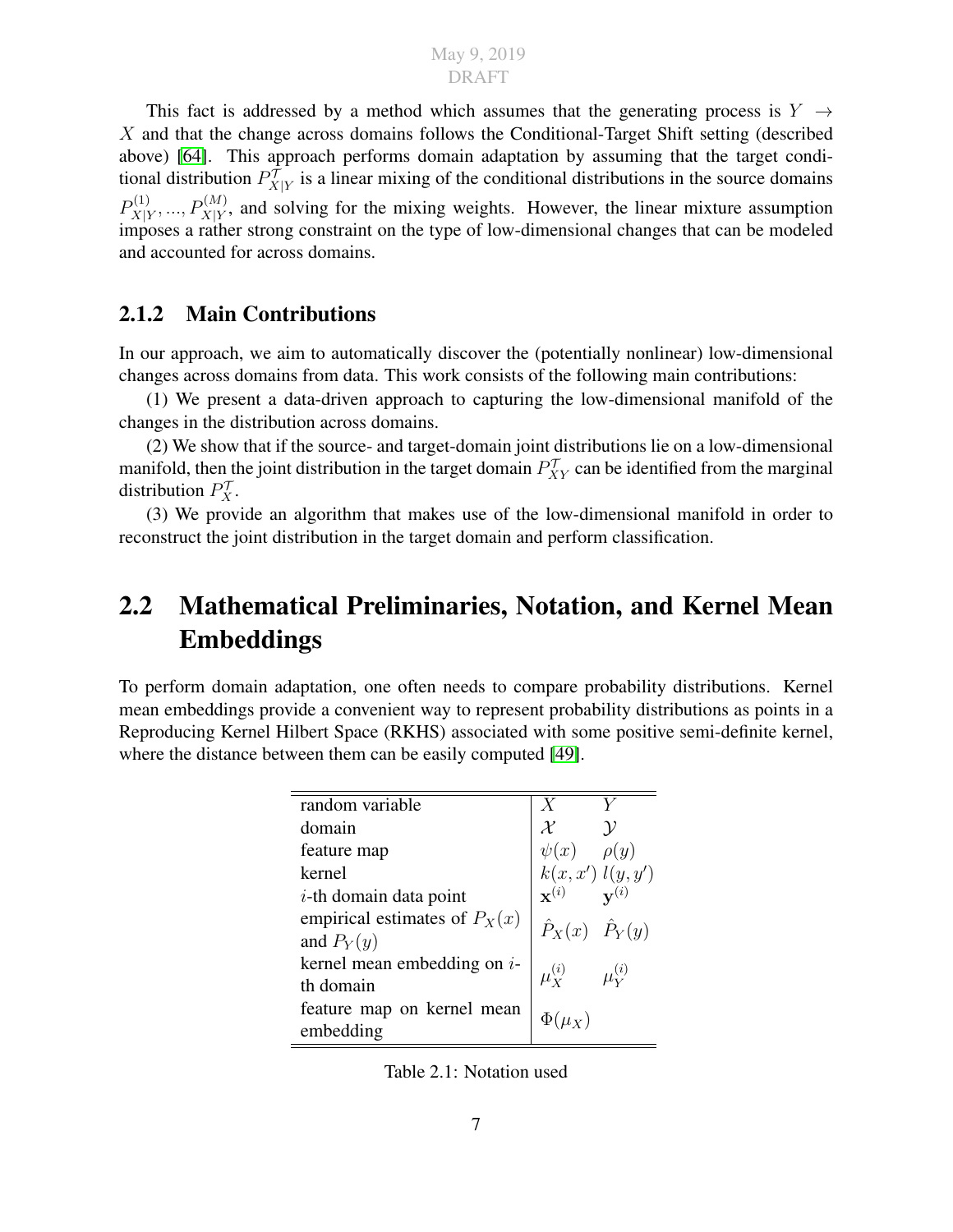Given a positive semi-definite kernel function k with corresponding RKHS  $\mathcal{H}_k$  and a feature map  $\psi$  :  $\mathcal{X} \to \mathcal{H}_k$  (s.t. for  $x_1, x_2 \in \mathcal{X}$ ,  $k(x_1, x_2) = \langle \psi(x_1), \psi(x_2) \rangle_{\mathcal{H}_k}$ ), the kernel mean embedding of the marginal distribution  $P_X$  is given by:

<span id="page-17-1"></span>
$$
\mu_X := \int_{\mathcal{X}} k(x, \cdot) dP_X(x) = \mathbb{E}_{P_X}[\psi(x)]. \tag{2.1}
$$

When k is a characteristic kernel (such as the Gaussian kernel),  $\mu_X$  is a point in  $\mathcal{H}_k$  that captures all the moments of  $P_X$ . A computationally convenient distance metric between two distributions  $P_X^{(1)}$  and  $P_X^{(2)}$  is their Euclidean distance in the high-dimensional embedding space, given by  $d(P_X^{(1)}, P_X^{(2)}) \equiv ||\mu_X^{(1)} - \mu_X^{(2)}||^2$ . It is also known as the Maximum Mean Discrepancy (MMD) [\[23\]](#page-49-4). A consistent estimator of the kernel mean embedding with finite n data points is  $\hat{\mu}_X$  = 1  $\frac{1}{n} \sum_{i=1}^n \psi(x_i)$ .

While the marginal distribution is fully represented as a single point in Hilbert space, the conditional distribution  $P_{XY}$  is represented by a set of a family of points in RKHS indexed by the conditioning variable  $Y$  [\[50\]](#page-51-8). Namely, given a kernel  $l$  corresponding to a feature map  $\rho: Y \to H_l$  and kernel k corresponding to feature map  $\psi: X \to H_k$ , the conditional kernel mean embedding is given by the operator  $\mathcal{U}_{X|Y}$ , a mapping from  $\mathcal{H}_l$  to  $\mathcal{H}_k$ . Using this operator, the kernel sum rule [\[50\]](#page-51-8) can be used to express the embedding of the marginal distribution  $P_X$  in terms of the independently changing factors  $P_{X|Y}$  and  $P_Y$ :  $\mu_X = \mathcal{U}_{X|Y}\mu_Y$ . For a fixed value of the conditioning variable  $Y = c$ , the kernel mean embedding of  $P_{X|Y=c}$  is given by:

$$
\mu_{X|Y=c} := \int_{\mathcal{X}} k(x,\cdot) dP_{X|Y=c}(x) = \mathbb{E}_{P_{X|Y=c}}[\psi(x)].
$$

It can be shown that when Y is discrete and  $l(y_1, y_2) = \delta(y_1, y_2)$  is the Kronecker delta kernel,  $\mathcal{U}_{X|Y} = [\mu_{X|Y=1}, ..., \mu_{X|Y=C}]^T$ . Furthermore, similarly to the marginal case, the conditional kernel mean embedding for a fixed  $Y = c$  can be estimated by  $\hat{\mu}_{X|Y=c} = \frac{1}{n}$  $\frac{1}{n_c} \sum_{i=1}^{n_c} \psi(x_i)$ , where  $n_c$  is the number of observations which have class  $c$ .

### <span id="page-17-0"></span>2.3 Ideintifying Low-Dimensional Changing Parameters

The goal of our method is to mathematically express and utilize the identifiable changing parameters in  $P_{XY}$  across domains via its independent factors, in our case  $P_{X|Y}$  and  $P_Y$ . We work with  $P_{X|Y}$  and demonstrate how this can be achieved. When performing kernel mean embedding of the conditional distributions of the features given a class label  $c$  in the the source domains,  $P_{\rm X1}^{(1)}$  $X|Y=c$ , ...,  $P_{X|Y=c}^{(M)}$ , we obtain M points in  $\mathcal{H}_k$  given by  $\mu_{X|}^{(1)}$  $(X|Y=c, \ldots, \mu_{X|Y}^{(M)})$  $X|Y=c$ . Let there be a kernel  $k_\mu$  with an RKHS  $\mathcal{H}_{k_\mu}$  and a corresponding feature map  $\Phi:\mathcal{H}_k\to\mathcal{H}_{k_\mu}.$  To extract the nonstationary components (parameters) of these distributions, one needs to find the transformations of the distributions with maximal variability. Theorem 1, which we prove in [\[52\]](#page-51-5), formally states that this can be achieved by performing Kernel Principcal Component Analysis (KPCA) [\[46\]](#page-51-9) on  $\mu_{X^+}^{(1)}$  $\chi_{|Y=c}^{(1)}, \mu_{X|Y}^{(M)}$  $X|Y=c$ , using an additional kernel  $k_{\mu}$ , resulting in a centered kernel Gram Matrix:  $\tilde{\mathbf{K}}_{ij} = k_{\mu}(\mu_{X\vert}^{(i)}$  $\overset{(i)}{\chi}_{|Y=c}, \mu^{(j)}_{X|}$  $X|Y=c$ ). We state the theorem below: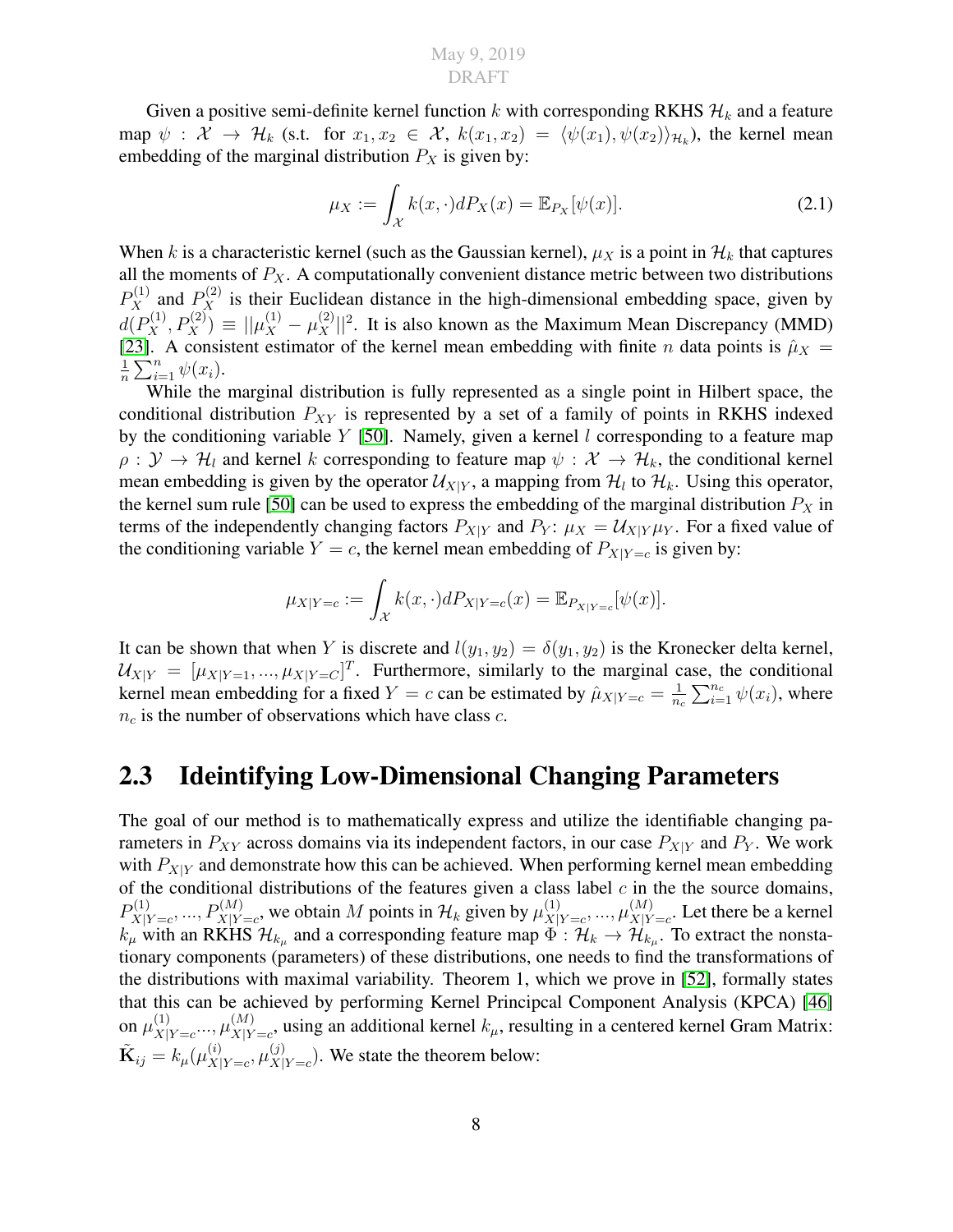**Theorem 1** Let  $P_{X|Y}^{(1)}$  $X|Y=c$ , ...,  $P_{X|Y=c}^{(M)}$  be probability distributions with  $d$  identifiable changing pa*rameters*  $\Theta_d = \theta_1, ..., \theta_d$ , and  $\xi_1, ..., \xi_q$  *be principal components resulting from KPCA with kernel*  $k_{\mu}$  on kernel mean embeddings  $\mu_{X\parallel}^{(1)}$  $(X|Y=c \cdots \mu(X|Y))$  $X|Y=c$ . If k and  $k_{\mu}$  are characteristic kernels, then  $\xi_1, ..., \xi_q$  are a one-to-one mapping of the d changing parameters (i.e.  $\xi_1, ..., \xi_q = f(\theta_1, ..., \theta_d)$ ), *where* f *is a bijective mapping.)*

By establishing this one-to-one correspondence between the  $d$  changing parameters and the  $q$ principal components of KPCA, we have shown that the resulting q-dimensional manifold contains valuable low-dimensional information regarding the change of a particular factor of the joint distribution (in the proof treated as  $P_{X|Y=c}$ ) across source domains  $i = 1, ..., M$ .

### <span id="page-18-0"></span>2.4 Algorithm

Now that we have a way of representing the changes of distributions across domains, we can use them to reconstruct the factors of the joint distribution in the target domain that will be used for classification. Given class labels  $c = 1, ..., C$ , the first step of the algorithm is to reconstruct the marginal distribution  $P_X^{\mathcal{T}}$  by using the q-dimensional manifold of change across domains, such that the relevant factors are identified. The second step uses the reconstructed components  $P_Y^{\mathcal{T}}$ and  $P^{\mathcal{T}}_{X|Y}$  from the reconstructed marginal distribution in order to calculate  $P^{\mathcal{T}}_{Y|X}$  and thus do classification in the target domain.

#### <span id="page-18-1"></span>2.4.1 Reconstruction in the Target Domain

The main objective of our method is to identify the two factors of the joint distribution:  $P^{\mathcal{T}}_{X|Y=c}$ and  $P_{Y=c}^{\mathcal{T}}$ ,  $\forall c$ . All of the information about these two factors is contained in the marginal distribution of the target-domain  $P_X^{\mathcal{T}} = \sum_{c=1}^{C} P^{\mathcal{T}}(X|y=c)P^{\mathcal{T}}(Y=c)$ . Since we have access to unlabeled data points  $x_1^{\mathcal{T}},..., x_{n_t}^{\mathcal{T}}$  in the target domain, we can estimate the marginal distribution  $\hat{P}_X^{\mathcal{T}}$ , and search for factors  $\hat{P}^{new}(X|y=c)$  and  $\hat{P}^{new}(Y=c)$  that best reconstruct the marginal distribution estimate in terms of:  $\hat{P}_X^{new} = \sum_{c=1}^C \hat{P}^{new}(X|y=c)\hat{P}^{new}(Y=c)$ . Thus, we aim to find the respective factors which minimize a distance metric  $d(\hat{P}_X^{\mathcal{T}}, \hat{P}_X^{new})$ .

A computationally and statistically efficient procedure for minimization of the distance between the reconstructed and true marginal distribution is via Maximum Mean Discrepancy (MMD):  $||\mu_X^{\mathcal{T}} - \mu_X^{new}||^2$ , where  $\mu_X^{\mathcal{T}}$  and  $\mu_X^{new}$  are the kernel mean embeddings of  $P_X^{\mathcal{T}}$  and  $P_X^{new}$  re-spectively [\[23\]](#page-49-4). We parameterize conditional distribution mean embedding in the target domain as  $\mu_{X|Y=c}^{new} = \mathbb{E}_{X \sim P_X^{\mathcal{T}}}[\beta_c(x)\psi(x)]$ , where  $\beta_c(x)$  represents the class-specific density ratio  $P_{X|Y=c}^{\mathcal{T}}/P_X^{\mathcal{T}}$  which needs to be learned. Here,  $\psi$  is the feature transform into Hilbert space corresponding to the Gaussian kernel or another characteristic kernel, while for the label Y we have a feature map  $\rho(y)$  corresponding to the Kronecker Delta kernel  $k(x, y) = \delta(x, y)$ , so the kernel mean embedding for the label is  $\mu_Y = \mathbb{E}_{Y \sim P_Y^T}[\rho(y)]$ . For possible labels  $y = 1, ..., C$ , the feature map of this kernel is the standard basis  $\rho(y) = e_Y$  and the corresponding kernel mean embedding is:  $\mu_Y = \mathbb{E}_{Y \sim P_Y^{\mathcal{T}}}[\rho(y)] = [P_{Y=1}, ..., P_{Y=C}].$ 

In addition to this parameterization of the target domain, we are also given a  $q$ -dimensional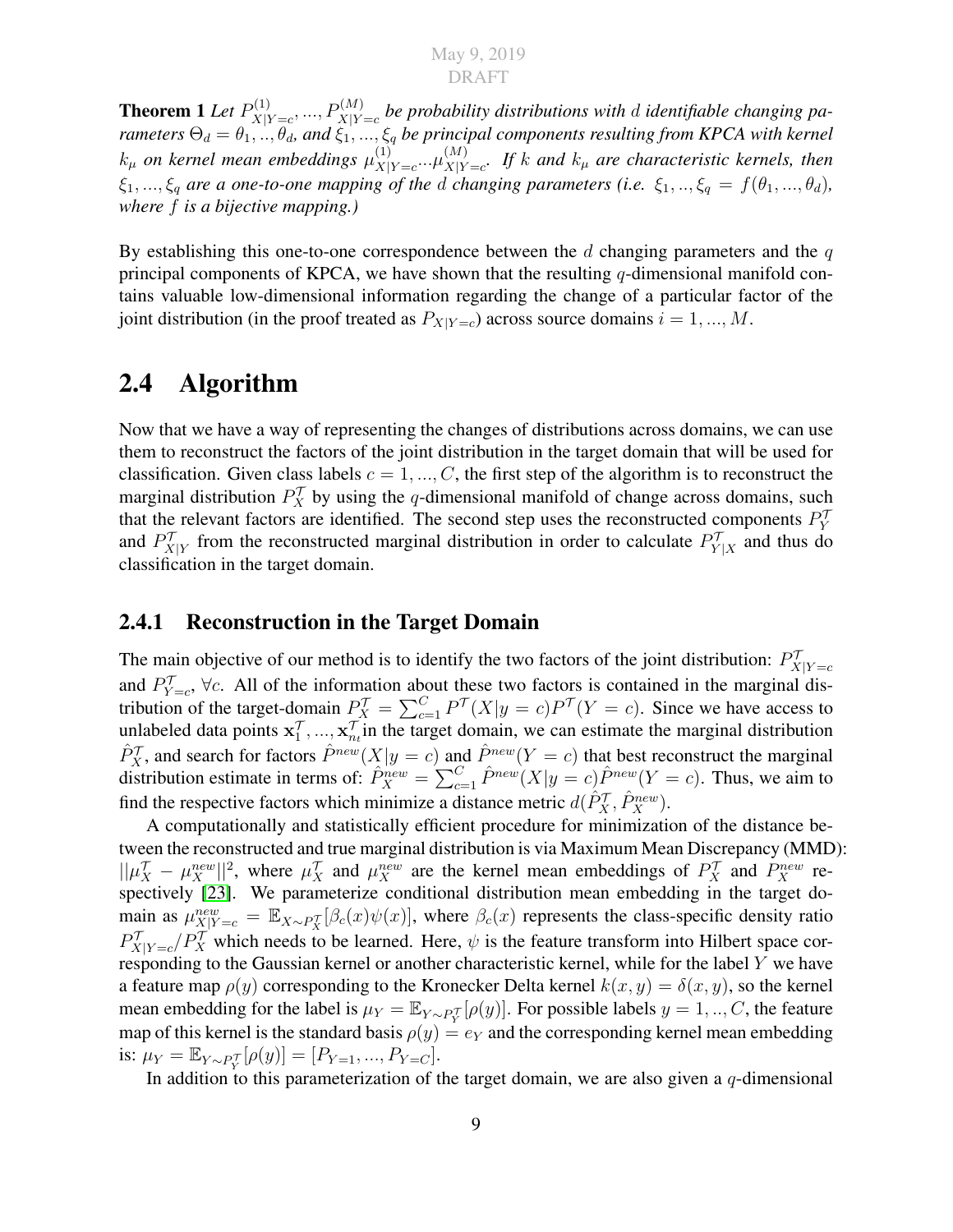manifold in  $\mathcal{H}_k$  of the changing parameters of  $P_{X|Y=c}$  across domains. We minimize the maximum mean discrepancy (MMD) [\[23\]](#page-49-4) between the marginal distribution of the target domain and its reconstruction  $\mu_{X|Y=c}^{new}$ , such that the reconstruction is as close as possible to the q-dimensional manifold. For this purpose, we introduce the following minimization criterion, given in population version:

$$
\min_{\beta,\mu_Y} ||\mu_X^{\mathcal{T}} - \mathcal{U}_{X|Y}^{new} \mu_Y^{new}||^2
$$
\n
$$
\iff \min_{\beta,\mu_Y} ||\mu_X^{\mathcal{T}} - \sum_{c=1}^C \mu_{X|Y=c}^{new} (\mu_Y)_c||^2
$$
\n(2.2)

$$
\iff \min_{\beta,\mu_Y} ||\mu_X^{\mathcal{T}} - \sum_{c=1}^C \mathbb{E}_{X \sim P_X^{\mathcal{T}}}[\beta_c(x)\psi(x)](\mu_Y)_c||^2 \tag{2.3}
$$

s.t. 
$$
\sum_{c=1}^{C} ||\Phi(\mu_{X|Y=c}^{new}) - P_q^c \Phi(\mu_{X|Y=c}^{new})||^2 \le \epsilon
$$
 (2.4)

<span id="page-19-1"></span><span id="page-19-0"></span>
$$
\beta_c(x) \ge 0, \mathbb{E}_{X \sim P_X^{\mathcal{T}}}[\beta_c(x)] = 1 \,\forall c \tag{2.5}
$$

In the first constraint,  $(2.4)$ ,  $\Phi$  represents an additional feature map corresponding to the Gaussian kernel  $k_{\mu}$  (which we also use to perform Kernel PCA), and we use  $P_q\Phi(\hat{\mu}_{X|Y=c}^{new})$  to represent the reconstruction of  $\mu_{X|Y=c}^{new}$  onto the q-dimensional manifold described by the principal components of the source domains  $(\mu^1_{X|Y=c},...,\mu^M_{X|Y=c})$  in the Gaussian Kernel feature space. Namely, if  $v_1, ..., v_q$  are the eigenvectors corresponding to the nonzero eigenvalues in that feature space, then we let:

<span id="page-19-2"></span>
$$
\xi_{k,c}^{new} = (\mathbf{v}_k \cdot \Phi(\hat{\mu}_{X|Y=c}^{new})) = \sum_{i=1}^{M} \alpha_{i,c}^k k_{\mu}(\hat{\mu}_{X|Y=c}^{new}, \hat{\mu}_{X|Y=c}^{(i)})
$$
(2.6)

be the projection of  $\hat{\mu}_{X|Y=c}^{new}$  on the k-th principal component, where  $\alpha_c$  vectors are eigenvectors of the centered Gaussian Kernel Gram Matrix  $\tilde{K}$  which was used to perform Kernel PCA on the source domains [\[38\]](#page-51-10). Then  $P_q^c \Phi(\mu_{X|Y=c}^{new}) = \sum_{k=1}^n \xi_k \mathbf{v}_k^c$ , and the k-th eigenvector  $\mathbf{v}_k$  can be expressed as the following linear combination:  $v_k^c = \sum_{l=1}^M \alpha_{i,c}^k \Phi(\mu_{X|Y=c}^i)$ . One should note that for each class label  $c$  we try to identify a separate low-dimensional manifold corresponding to the conditional distributions  $P_{X|}^{(i)}$  $X|Y=c$  of the source domains, and the regularizer penalizes the sum of reconstruction errors across all label-specific manifolds.

The last two constraints, given in [\(2.5\)](#page-19-1), ensure that  $P^{\mathcal{T}}_{X|Y=c} = \beta_c(x) P^{\mathcal{T}}_X$  is a valid distribution.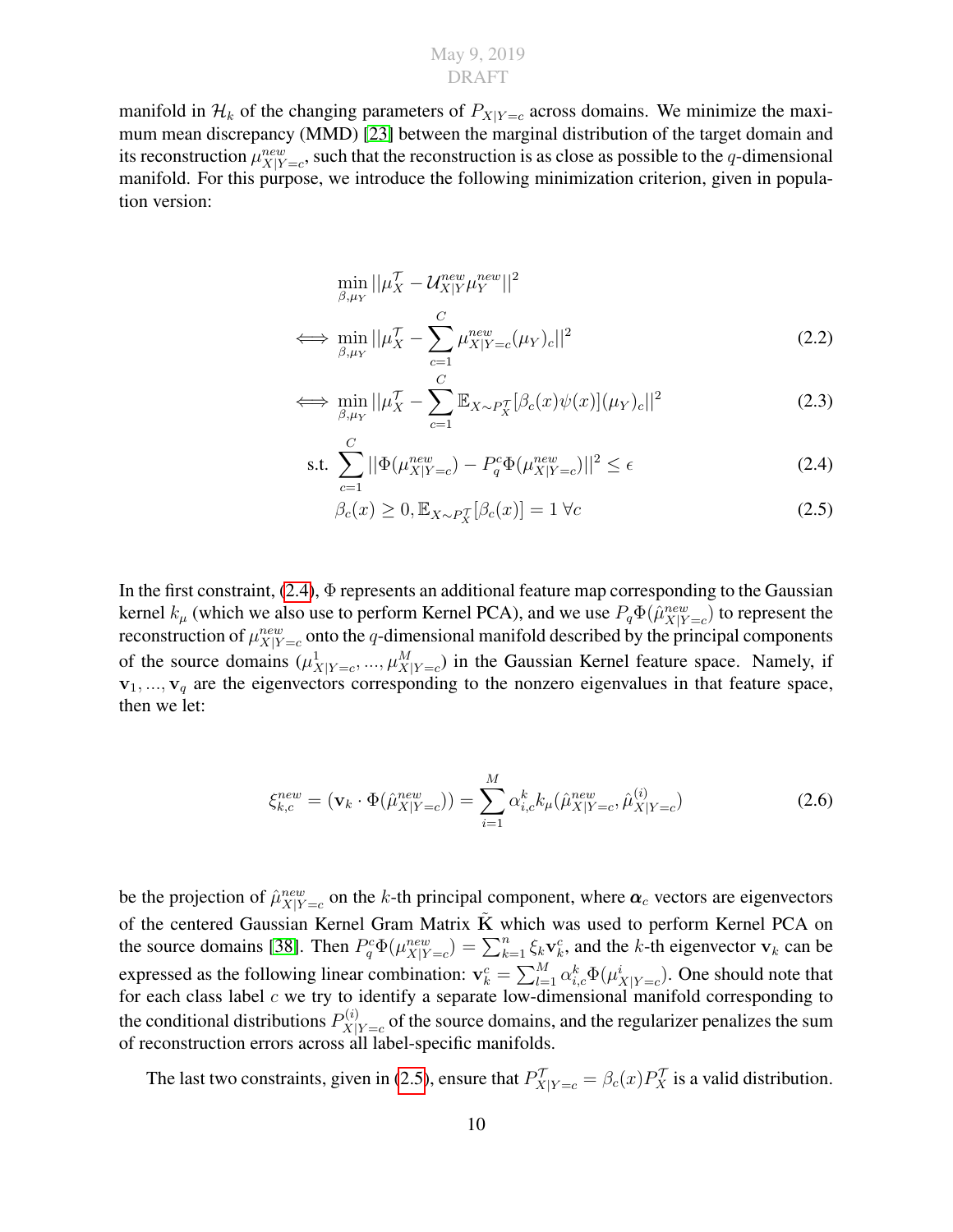The empirical version of the objective is:

<span id="page-20-1"></span>
$$
\min_{\mathbf{B},\gamma} ||\hat{\mu}_X^{\mathcal{T}} - \hat{\mathcal{U}}_{X|Y}^{new} \hat{\mu}_Y^{new}||^2
$$
\n(2.7)

$$
\iff \min_{\mathbf{B}, \gamma} ||\hat{\mu}_X^{\mathcal{T}} - \sum_{c=1}^C \gamma_c \frac{1}{n_{\mathcal{T}}} \sum_{i=1}^{n_{\mathcal{T}}} \mathbf{B}_{ic} \psi(x_i^{\mathcal{T}})||^2
$$
\n(2.8)

s.t. 
$$
\sum_{c=1}^{C} ||\Phi(\hat{\mu}_{X|Y=c}^{new}) - P_q \Phi(\hat{\mu}_{X|Y=c}^{new})||^2 \le \epsilon
$$
 (2.9)

$$
\mathbf{B}_{ic} \in [0, B_{max}] \text{ and } |\sum_{i=1}^{n_{\mathcal{T}}} \mathbf{B}_{ic}| = n_{\mathcal{T}},
$$
\n(2.10)

$$
\forall c \in 1, 2, \dots, C. \tag{2.11}
$$

Here,  $B \in \mathbb{R}^{n_T \times C}$  contain the re-weighting coefficients that help reconstruct (estimate) the target conditional distribution given a specific class c:  $\hat{P}_{X|Y=c}^{\mathcal{T}} = \mathbf{B}_{:,c} \hat{P}_X^{\mathcal{T}}$ , and  $\gamma$  is used to estimate class probabilities (given by  $\hat{P}_Y^\mathcal{T},$  as a result of applying the Kronecker Delta Kernel feature map) across all source domains, resulting in a new estimated marginal class probability in the target domain:  $\hat{P}_{Y=c}^{new} = \gamma_c$ .

Algorithm 1 Classification Routine for Data-Driven Multi-Source Domain Adaptation

**Input:** (1) M source domains with  $n_i$  labeled training data-points:  $(x_1, y_1), ..., (x_{n_i}, y_{n_i}) \sim P_{XY}^{(i)}$ XY  $\forall i \in 1, ..., M.$ 

(2) A target domain with unlabeled data-points:  $x_1, ..., x_{n_{\tau}} \sim P_X^{\tau}$ 

**Output:** predicted class labels in target domain:  $\hat{y}$ 

- 1: while not converged do
- 2: Solve MMD problem given by [\(2.8\)](#page-20-1) for  $\gamma$  using quadratic programming.
- 3: Solve MMD problem given by [\(2.8\)](#page-20-1) for B using barrier method.
- 4: end while
- 5: Return  $\hat{P}_Y^{\mathcal{T}}(y_i = c | \mathbf{x}_i) = \gamma_c \mathbf{B}_{ic}, \forall i \in 1, ..., n_{\mathcal{T}}, \forall c \in 1, ..., C$ .

#### <span id="page-20-0"></span>2.4.2 Identifiability of Target Joint Distribution

The above algorithm identifies the separate components  $P_{X|Y}$  and  $P_Y$  while reconstructing the marginal distribution  $P_X$ . Before presenting the identifiability result, we make some assumptions:

 $A_1$ : For each value of c, the distribution  $P_{X|Y=c}$  has only a finite number of parameters that change across possible domains. Suppose we have enough source domains, and let  $q$  be the number of non-zero eigenvalues of Gram matrix on  $\mu_{X|Y=c}$  across all source domains.

Assumption  $A_1$  implies that there exists a nonlinear one-to-one transformation  $h : \mathcal{P}_{\mathcal{X}}|_{\mathcal{Y}} \to$  $\mathbb{R}^q$ . Then, the conditional distribution in each domain j is a linear combination of the other domains after such a transformation:  $h(P_{X|Y}^{(j)})$  $\chi^{\left(j\right)}_{X|Y=c})\ =\ \sum_{i=1,i\neq j}^{M}\eta_{ic}^{j}h(P_{X|i}^{\left(i\right)})$  $X|Y=c$ ) for some weights  $\eta_1^j$  $\eta_1^j$ <sub>1c</sub>, ..,  $\eta_{Me}^j$ . Furthermore, for the target domain  $\mathcal{T}$ ,  $\exists \eta_c^*$  s.t.  $h(P_{X|Y=c}^{\mathcal{T}}) = \sum_{i=1}^M \eta_{ic}^* h(P_{X|Y=c}^{(i)})$  $X|Y=c$ ). In other words, all domain-specific conditional distributions for label  $c$  lie in a  $q$ -dimensional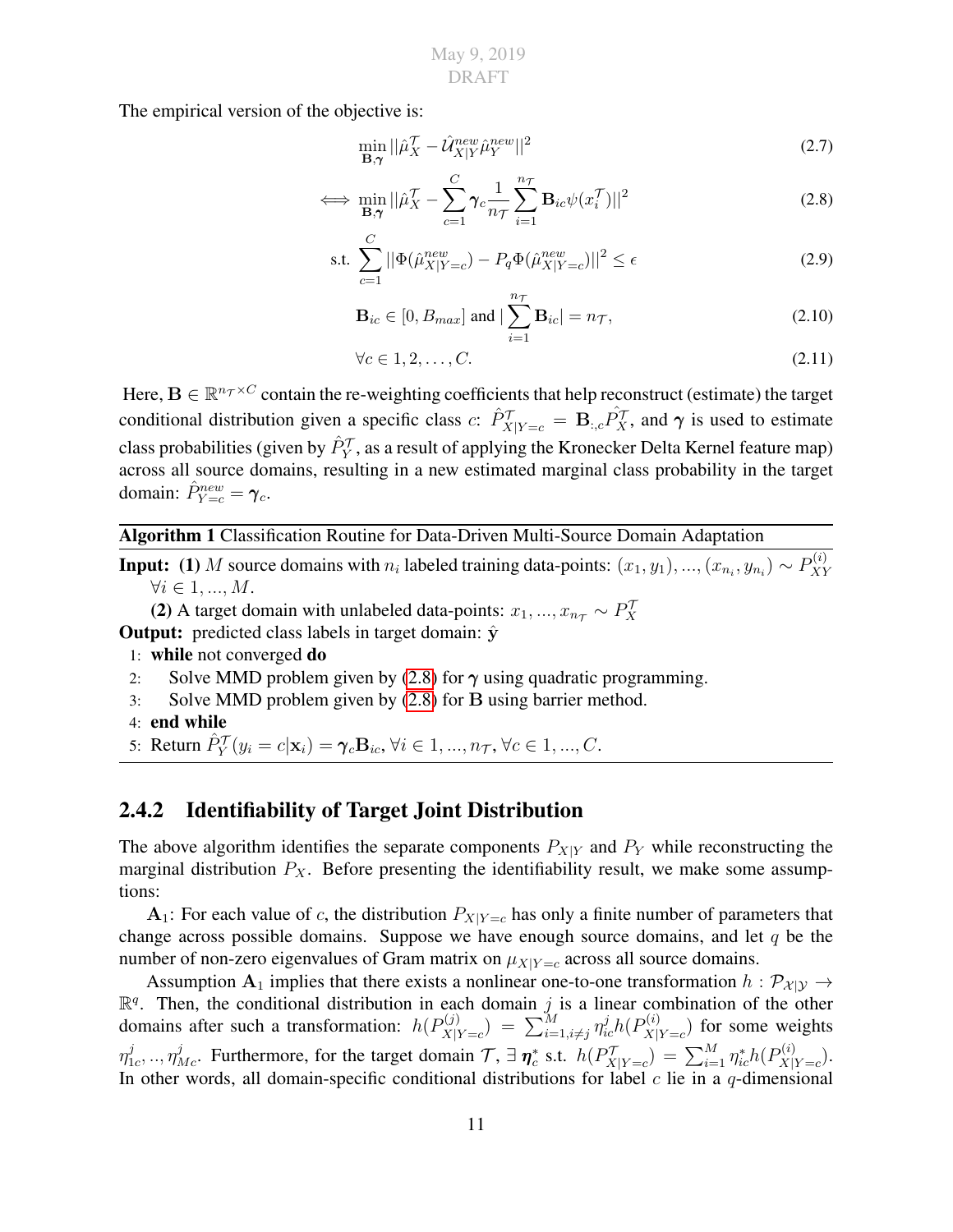subspace of  $\mathcal{H}_{\mu}$ . This means that each conditional distribution corresponding to domain j can be uniquely determined by the mixture weights  $\eta_1^j$  $j_{1c}^j,.., \eta_{Mc}^j.$ 

 $\mathbf{A}_2$ : Let  $P_{X|}^{\eta_c}$  $\eta_c^{\eta_c}$  be a distribution determined by weights  $\eta_c$ , and  $P_{X|Y=c}^{\eta_c'}$  be determined by  $\eta_c'$ . Then the elements of the set  $\{p_{1c}P_{X|Y=c}^{\eta_c}+p_{2c}P_{X|Y=c}^{\eta_c}$ ;  $c=1,..,C\}$  are linearly independent for  $\forall \eta_c, \eta_c', p_{1c}, p_{2c}, p_{1c}^2 + p_{2c}^2 \neq 0.$ 

In high-level terms,  $A_2$  ensures that after transformation onto the low-dimensional manifold, linear mixtures of  $P_{X|Y=c}$  retain the predictive power for Y. This property is required for reconstructing joint distributions from marginal distributions using MMD.

With the appropriate assumptions in place, we can now state the following identifiability theorem:

**Theorem 2** Let  $A_1$  and  $A_2$  hold, and  $\hat{\eta_c}$  be the weights such that  $P_{X|Y=c}^{new} = P_{X|C}^{\hat{\eta}_c}$  $X|Y=c$  is the recon*structed distribution, namely*  $P_{X|Y=c}^{new} = \mathbf{B}_{:,c} P_X^{\mathcal{T}}$ . If  $\exists \ \hat{\pmb{\eta}}_c$  s.t  $P_X^{\mathcal{T}} = \sum_{c=1}^{C} P_Y^{new}(Y=c) P_{X|Y=c}^{\hat{\pmb{\eta}}_c}$  $\sum_{c=1}^C \boldsymbol{\gamma}_c P^{\hat{\boldsymbol{\eta}}_c}_{X\mid}$  $\hat{\mathcal{R}}_{X|Y=c}^{\hat{\pmb{\eta}}_c}$ , then we have  $\forall$  c,  $P_Y^{\mathcal{T}}(Y=c)=\pmb{\gamma}_c$  and  $P_{X|Y=c}^{\hat{\pmb{\eta}}_c}=P_{X|Y=c}^{\mathcal{T}}.$ 

Therefore, with the assumption that for each class c, the change across domains of  $P_{X|Y=c}$  is low-dimensional and lies on a low-dimensional manifold of source domains  $P_{X|Y=c}$ , when reconstructing the marginal distribution in the target domain in terms of the joint distribution using the sum rule, the joint distribution in the target domain is identifiable.

### <span id="page-21-0"></span>2.5 Empirical Results

#### <span id="page-21-1"></span>2.5.1 Baselines

We consider several baselines that can be used to perform classification in the target domain using data from multiple source domains:

(1) The simplest and most straightforward approach is to combine the data from all source domains and treat it as if it arose from a single joint distribution  $P_{XY}$  and use it for training via SVM. This approach is called "poolSVM".

(2) The method introduced by [\[37\]](#page-50-3), in which the target-domain conditional distribution  $P_{Y|X}^{\mathcal{T}}$ is represented as a linear mixture of the source-domain marginal distributions,  $P^{\cal T}_{Y|X}=\sum_{i=1}^M \lambda_i P^{(i)}_{Y|X}$  $Y|X$  , where the weights are functions of the marginal distributions of the source domain, namely  $\lambda_i = \frac{\tilde{\alpha}_i P_X^{(i)}}{\sum_{q=1}^M \tilde{\alpha}_q P_X^{(q)}}$ . We call this method "simple-adapt". When they introduced the method, [\[37\]](#page-50-3) used uniform weights  $\tilde{\alpha}_i = \frac{1}{M}$  $\frac{1}{M}$   $\forall i \in 1, ..., M$ . As described in [\[64\]](#page-52-3), the weights can also be learned using a kernel mean matching approach, such that  $\sum_{i=1}^{M} \tilde{\alpha}_i P_X^{(i)}$  is as close to  $P_X^{\mathcal{T}}$  as possible (we refer to this approach as "dist-weight").

(3) Treating the target conditional distribution as a uniform mixture of the source-domain conditional distributions,  $P^{\mathcal{T}}_{X|Y} = \frac{1}{M}$  $\frac{1}{M}\sum_{i=1}^M P^{(i)}_{X|i}$  $X|Y$ . We refer to this baseline as "uniform".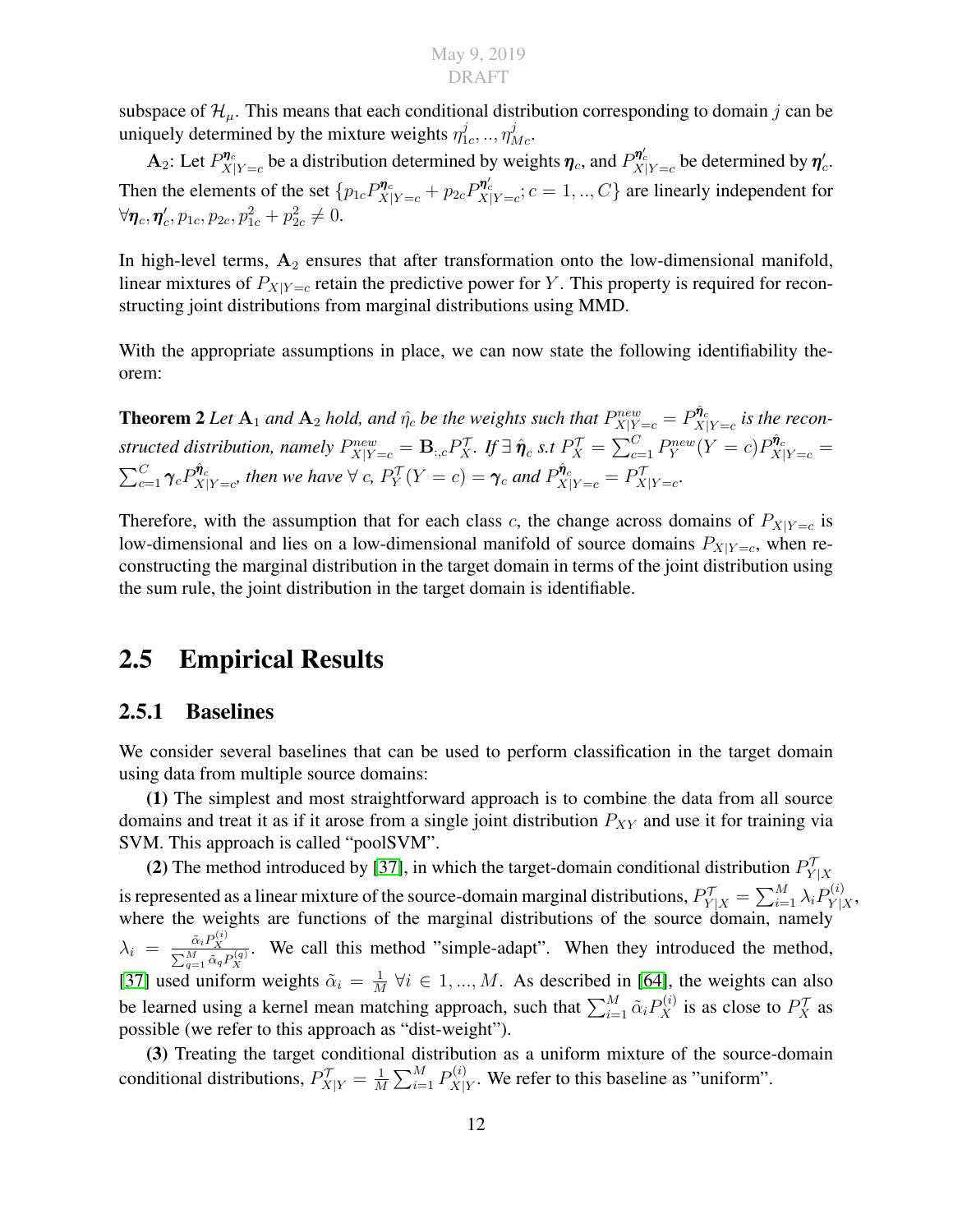(4) The algorithm proposed by [\[64\]](#page-52-3) which, like our approach, assumes the generative process  $Y \to X$ , and aims to use the relevant low-dimensional factors  $P_Y$  and  $P_{X|Y}$ , where the kernel mean embedding of  $P_{X|Y}$  in the target domain is a linear mixture of the kernel mean embeddings in the source domains, namely:  $\mu_{X|Y=c}^{\mathcal{T}} = \sum_{i=1}^{M} \lambda_i \mu_{X|}^{(i)}$  $X|Y=c$ . The mixing weights are learned jointly with  $P_Y^{\mathcal{T}}$ , and this information is used to do distribution-weighted combination of the classifiers in the source domains, like in the method by [\[37\]](#page-50-3). We denote this method by "distcomb".

(5) The method proposed by [\[4\]](#page-48-5), which uses a kernel SVM approach. The authors used the canonical SVM framework with a product kernel which, in addition to comparing data points, also compares marginal distributions across domains. This kernel is given by a product of two kernel functions:  $k_B((P_X^{(i)}X_{iq}),(P_X^{(j)},X_{jl})) = k_P(P_X^{(i)},P_X^{(j)})k_X(X_{iq},X_{jl})$  between two points  $X_{iq}$  and  $X_{jl}$  of domains i and j. Here,  $k_P$  is a characteristic kernel that operates on probability distributions, and  $k_X$  is a kernel applied directly on the data points. We refer to this method as "marg-kernel".

#### <span id="page-22-0"></span>2.5.2 Synthetic Datasets

In order to test the effectiveness of our proposed method, we perform the task of handwritten digit recongition on the MNIST [\[32\]](#page-50-4) dataset. This task satisfies the assumption of the generative process  $Y \to X$ , and is thus suitable for application of our approach. We performed two classification tasks; in the first one we classify digits 4 and 9, and in the second one we try to discern between digits 1 and 7. For each task, we create a multiple-source domain adaptation setting, where each domain represents a rotation of a digit with a different angle. We establish 20 such angles, with the difference of two adjacent domains (angles) being 18 degrees . Thus, in this setting, rotation is the only changing parameter across domains. Because of the choice of the changing parameter, this dataset violates the commonly required assumption that the target domain must be contained in the support of the source-domain joint distributions. We conduct 20 experiments, where each angle is treated as a target domain, and 10 other source angles are sampled randomly, while ensuring that the nearest source angle is at least 36 degrees away from the target. We sample 350 points for each source domain and the target domain. Because the dimensionality of images is high and we used a very simple approach to reduce it, we fixed  $P(Y = c)$  to range between 0.2 and 0.8 for the two classes in order to prevent instability when estimating  $P_{X|Y}/P_X$  in our generative approach via MMD.

#### <span id="page-22-1"></span>2.5.3 Real Data

We also applied our method to lung phenotype data (CT images) from the COPDGene cohort, which is a public dataset for lung disease study. The task here is to detect the fissure between two lung lobes, which is a binary classification problem. This task is an important intermediate step towards understanding which genes are responsible for certain lung diseases. The fissure is represented by a 3D point set obtained by the method proposed in [\[43\]](#page-51-11) and further refined by manual annotations. The goal is to classify whether the 3D points belong to one fissure region or another (represented by the positive and negative labels). Since the lung and fissure shape varies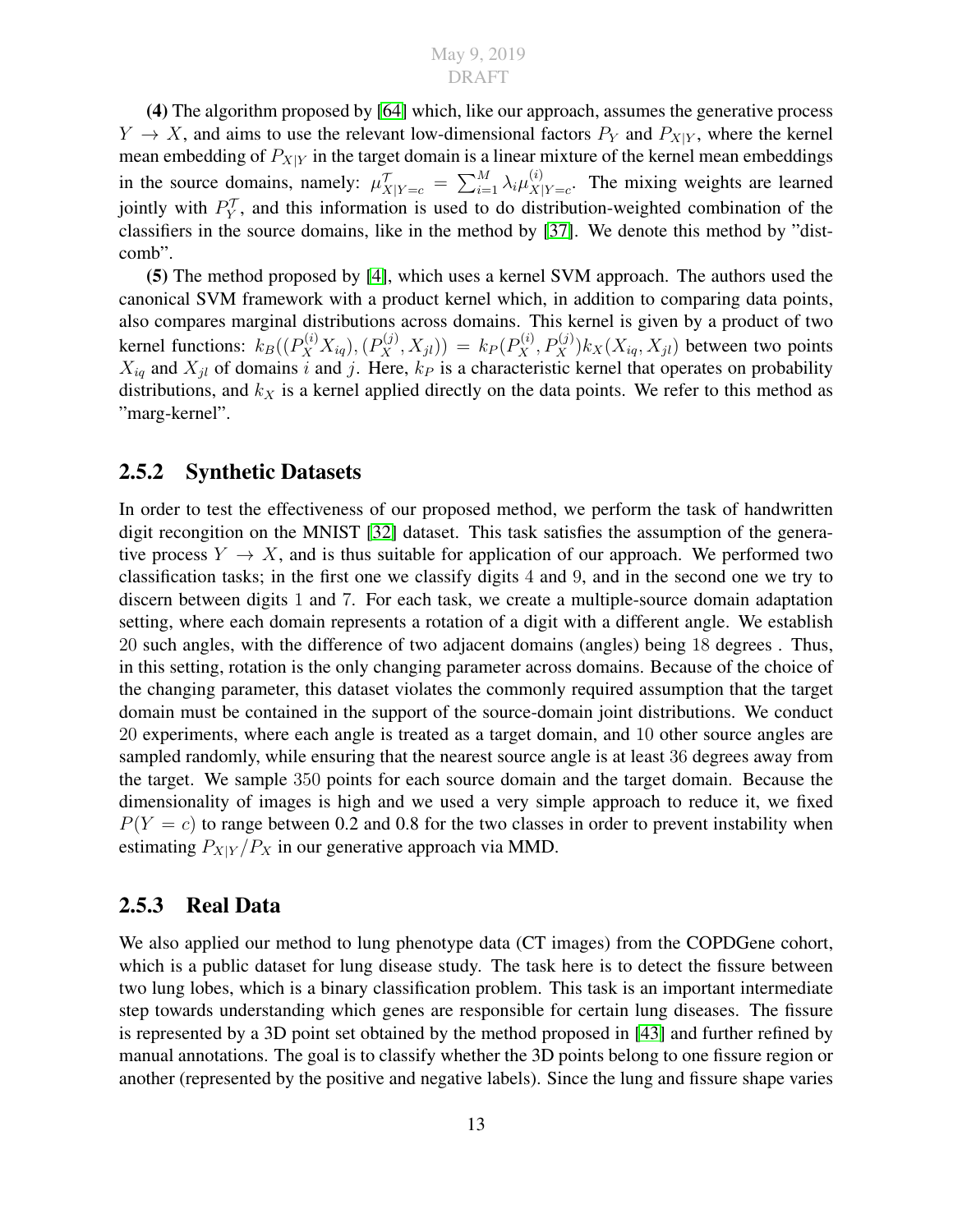<span id="page-23-1"></span>

| May 9, 2019 |  |
|-------------|--|
| DR A FT     |  |

|                  | dist-comb     | dist-weight  | simple-adapt | uniform    | poolSVM      | marg-kernel  | generative  |
|------------------|---------------|--------------|--------------|------------|--------------|--------------|-------------|
| <b>MNIST 4/9</b> |               |              |              |            |              |              |             |
| % accuracy       | 55.6391(4.43) | 58.0(4.8)    | 54.0(3.4)    | 51.4(1.8)  | 57.93 (15.9) | 58.0 (17.0)  | 65.8(9)     |
| p-value          | 0.0006        | 0.0033       | 0.0003       | 0.0001     | 0.0795       | 0.0766       |             |
| <b>MNIST 1/7</b> |               |              |              |            |              |              |             |
| $%$ accuracy     | 76.81 (7.4)   | 76.76(7.7)   | 72.0(8)      | 64.96(8.8) | 77.74 (8.8)  | 77.72(12.3)  | 84.4 (8.94) |
| p-value          | 0.01          | 0.009        | 0.001        | 0.0003     | 0.035        | 0.035        |             |
| <b>Medical</b>   |               |              |              |            |              |              |             |
| $%$ accuracy     | 75.07(14.4)   | 79.39 (15.0) | 81.76 (14.2) | 81.75 (13) | 76.7 (13.9)  | 81.41 (14.7) | 85.62(7.4)  |
| p-value          | 0.0002        | 0.015        | 0.07         | 0.05       | 0.0005       | 0.08         |             |

Table 2.2: Accuracies and  $p$  values for Wilcoxon signed rank test across the baselines and the proposed method performed on: the MNIST dataset where we classify 4 vs. 9 (top), he MNIST dataset where we classify 1 vs. 7 (top), and the real dataset from lung lobe images (bottom). The p-values displayed are comparing the proposed method with each respective baseline.

from patient to patient, the distributions of the points for the two fissures change across different patients. Furthermore, since labeling the points is costly and expensive, it would be very useful to be able to learn an optimal classifier on lung image data for a target patient by using existing labeled data from a few other patients by applying our method.

We conducted 40 experiments, in which randomly picked 7 source patients, and for each experiment we randomly sampled a target patient. We then subsampled 250 points for each patient (domain), such that  $P(Y = 1)$  varies uniformly between 0.2 and 0.8 across all patients (both sources and target) for each experiment. We then performed classification using the generative method in each of the 40 target patients, and we present the accuracies in Table [2.2.](#page-23-1) From these real dataset experiments, we see that our method outperforms all of the baselines. We also note that all of the baselines have a much higher variance probably due to larger differences between the distributions of the target patient and source patients in some of the experiments.

### <span id="page-23-0"></span>2.6 Discussion

We developed a data-driven method to discover and utilize low-dimensional changes of the joint distribution across domains for the purpose of domain adaptation. We did so by representing and exploiting the low-dimensionality of the change of the causal mechanism  $P_{X|Y}$  across source domains. Out approach consists of two steps: (1) reconstructing the marginal distribution in the target-domain  $P_X^{\mathcal{T}}$  such that  $P_{X|Y=c}^{\mathcal{T}}$  and  $P_Y^{\mathcal{T}}$  can be identified, and (2) using the reconstructed joint distribution in the target domain to perform classification. We have proven that this method is theoretically well grounded and have demonstrated its increased efficacy compared to the baselines via synthetic and real data experiments. We believe that this method opens the door for more flexible and principled data-driven approaches to domain adaptation.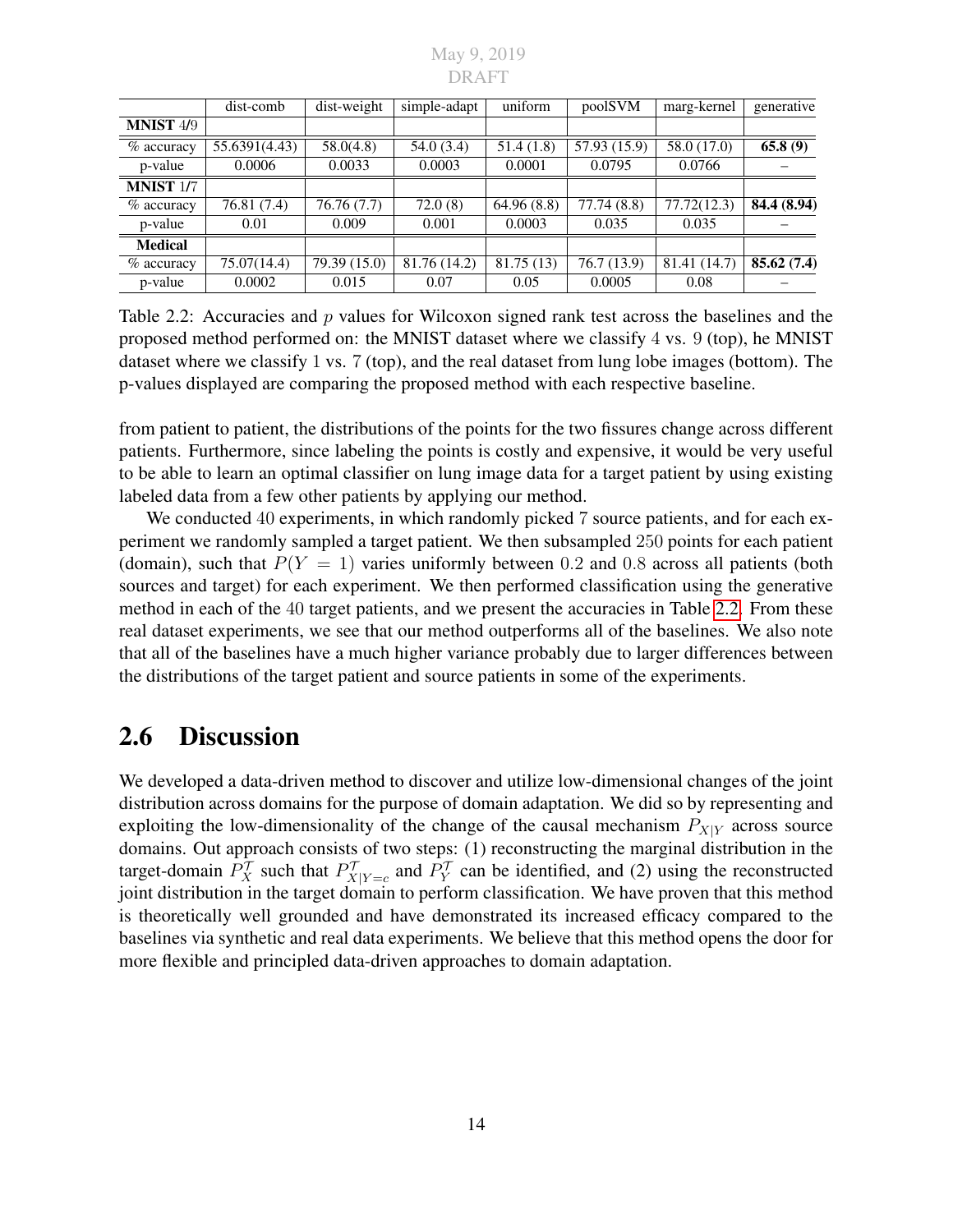## <span id="page-24-0"></span>Chapter 3

## Low-Dimensional Density Ratio Estimation for Covariate Shift Correction

Covariate shift is a prevalent setting for supervised learning in the wild when the training and test data are drawn from different time periods, different but related domains, or via different sampling strategies. This paper addresses a transfer learning setting, with covariate shift between source and target domains. Most existing methods for correcting covariate shift exploit density ratios of the features to reweight the source-domain data, and when the features are highdimensional, the estimated density ratios may suffer large estimation variances, leading to poor performance of prediction under covariate shift. In this work, we investigate the dependence of covariate shift correction performance on the dimensionality of the features, and propose a correction method that finds a low-dimensional representation of the features, which takes into account feature relevant to the target  $Y$ , and exploits the density ratio of this representation for importance reweighting. We discuss the factors that affect the performance of our method, and demonstrate its capabilities on both pseudo-real data and real-world applications.

### <span id="page-24-1"></span>3.1 Introduction

We are concerned with the learning problem where we are given labeled training (source-domain) data  $(x_1^{tr}, y_1^{tr}), ..., (x_n^{tr}, y_{n_{tr}}^{tr}) \subseteq \mathcal{X} \times \mathcal{Y}$ , generated from joint distribution  $P_{XY}^{tr}$ , and aim to find a function that can predict the target Y from the features  $X$  on test (target-domain) data  $(x_1^{te}, y_1^{te}), ..., (x_n^{te}, y_{n_{te}}^{te}) \subseteq \mathcal{X} \times \mathcal{Y}$ , generated by  $P_{XY}^{te}$ , where the labels  $y^{te}$  are not observed. While most off-the-shelf supervised learning algorithms assume that  $P_{XY}^{tr} = P_{XY}^{te}$ , this might not be the case in practice. For example, consider the task of predicting a prognostic outcome in cancer patient cohorts given abundant clinical and molecular data such as gene expression. The data would often be collected from different populations and may be generated and processed under different lab conditions for the training and test cohorts. In this case, assuming that the joint distributions in the two domains are identical may lead to poor prediction performance.

Covariate shift (also known as sample selection bias) [\[25,](#page-50-5) [54,](#page-52-6) [62\]](#page-52-7) is the transfer learning setting in which  $P_{XY}^{tr} \neq P_{XY}^{te}$  where the distribution of the features changes between the training and test domains ( $P_X^{tr} \neq P_X^{te}$ ), with the assumption that  $P_{Y|X}^{tr} = P_{Y|X}^{te}$ . The general approach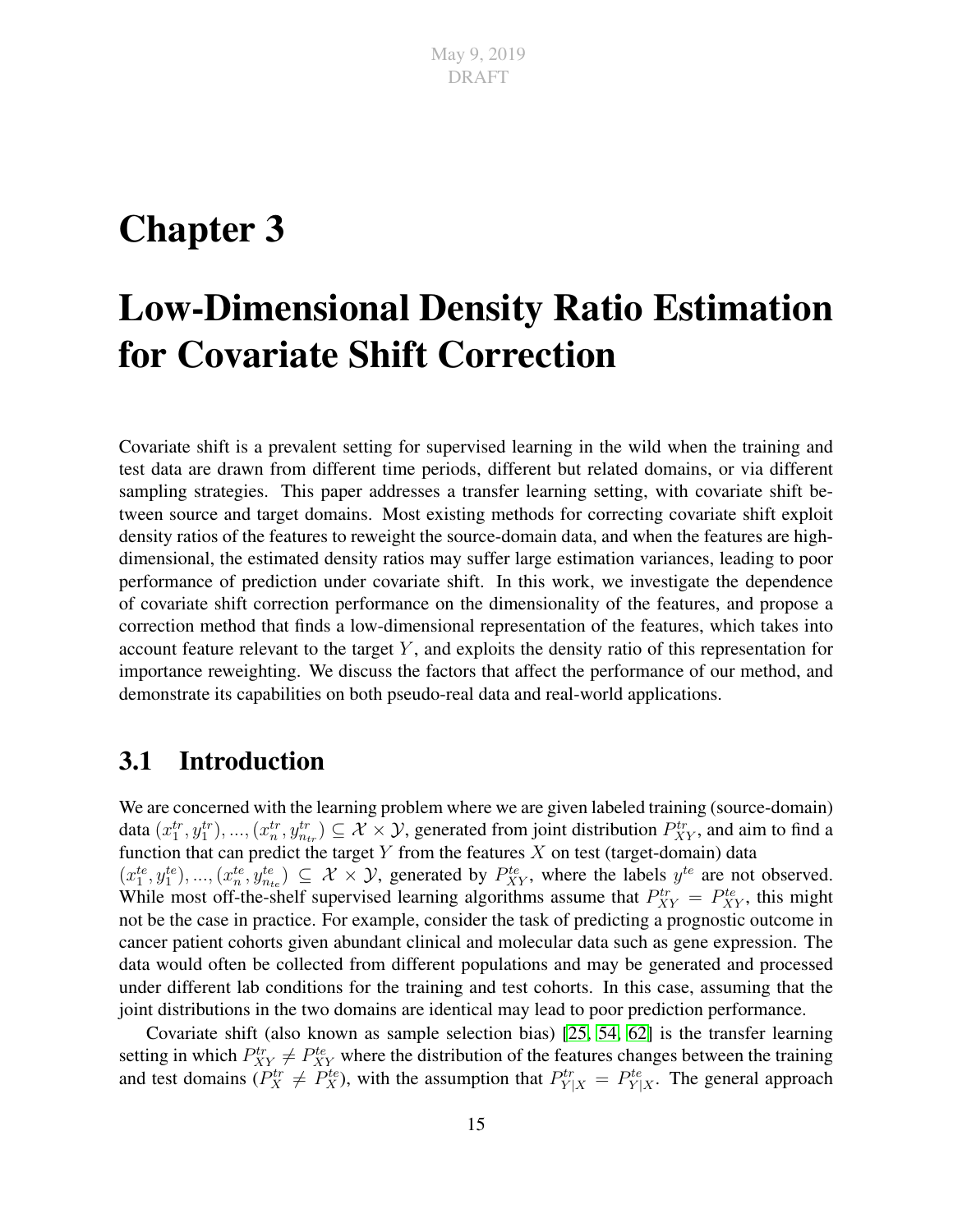to accounting for this particular distribution difference is to re-weight the source-domain labeled data such that the weighted data the target-domain data have the same distribution, and then incorporate this weight information into the appropriate supervised learning procedure [\[22,](#page-49-5) [31,](#page-50-1) [55,](#page-52-0) [61\]](#page-52-1). More formally, the goal is to the minimize the risk under the test data distribution, given by  $R^{te}(l) = \mathbb{E}_{(X,Y)\sim P_{XY}^{te}}[l(x,y;\theta)]$ . Density ratio-based covariate shift correction aims to find a re-weighting function  $\beta(x)$  such that the reweighted risk in the source domain given by  $R_{\beta}^{tr}(l) = \mathbb{E}_{(X,Y)\sim P_{XY}^{tr}}[\beta(x)l(x,y;\theta)]$  matches the risk under the test data distribution (i.e.  $R_{\beta}^{tr}(l) = R^{te}(l)$ ). The optimal function  $\beta$  is given by the density ratio  $\beta(x) = \frac{P_{X}^{te}(x)}{P_{Y}^{tr}(x)}$  $\frac{F_X(x)}{P_X^{tr}(x)}$ .

In density ratio-based covariate shift correction, while  $\hat{\beta}$  is a consistent estimator of the density ratio, it can suffer high variance in the finite sample case, as initially demonstrated in [\[47\]](#page-51-0). A key contributing factor to this variance in the estimate is the dimensionality of the data, and this is very apparent if one attempts to estimate the densities  $p^{te}(x)$  and  $p^{tr}(x)$  from data and then calculate their ratio. In high dimensions, dividing by an estimated quantity like a density can amplify the error [\[57\]](#page-52-8). To avoid estimating the density and performing the division explicitly, various methods have been developed to find the density ratio directly via criteria such a moment matching [\[22\]](#page-49-5), KL divergence, [\[55\]](#page-52-0), and relative Pearson divergence via least squares density estimation [\[61\]](#page-52-1), and thus achieve better statistical and/or computational efficiency. However, even if  $\beta$  is estimated very accurately, the prediction risk in the target domain may suffer high variance if the dimensionality of the features is high. This indicates that reducing the data dimensionality may improve prediction performance in the target domain.

To cope with this problem, there have also been efforts to reduce the dimensionality used in estimating the density ratio by searching for a low-dimensional subspace where the marginal distributions of the source and target domains are different; see, e.g., the method of Least-Squares Hetero-distributional Subspace Search (LHSS) [\[56\]](#page-52-9). Another way to cope with high dimensionality is by expanding the density ratio in terms of eigenfunctions of a kernel-based operator [\[30\]](#page-50-0). While these directions have shown improvements in estimating the density ratio, they do not take into account the relevance of the features to the target variable  $Y$ ; as a consequence, they may risk discarding useful information for prediction, and may still have unnecessarily high variance in the estimated density ratio (e.g., consider the case where a particular feature is independent from Y and the remaining features but has very different distributions across domains). Finding alternative ways of reducing the dimensionality of the features to improve prediction under covariate shift is our goal. Furthermore, the finite-sample generalization bound analyses performed thus far focus on the effect of sample size in the source and target domains. In this study, we extend some of these results and analyze them in terms of the dimensionality, in order to provide insight into the relationship between covariate shift correction performance and the number of features in the dataset.

#### <span id="page-25-0"></span>3.1.1 Related Work

The theory of domain adaptation has been studied extensively in several settings; for instance, see [\[1,](#page-48-2) [2,](#page-48-3) [34\]](#page-50-6). There has also been a rich body of work done regarding covariate shift (sample selection bias) both from a theoretical and empirical points of view. The consistency of the density ratio importance weights was established [\[47\]](#page-51-0), and it was demonstrated that in the finite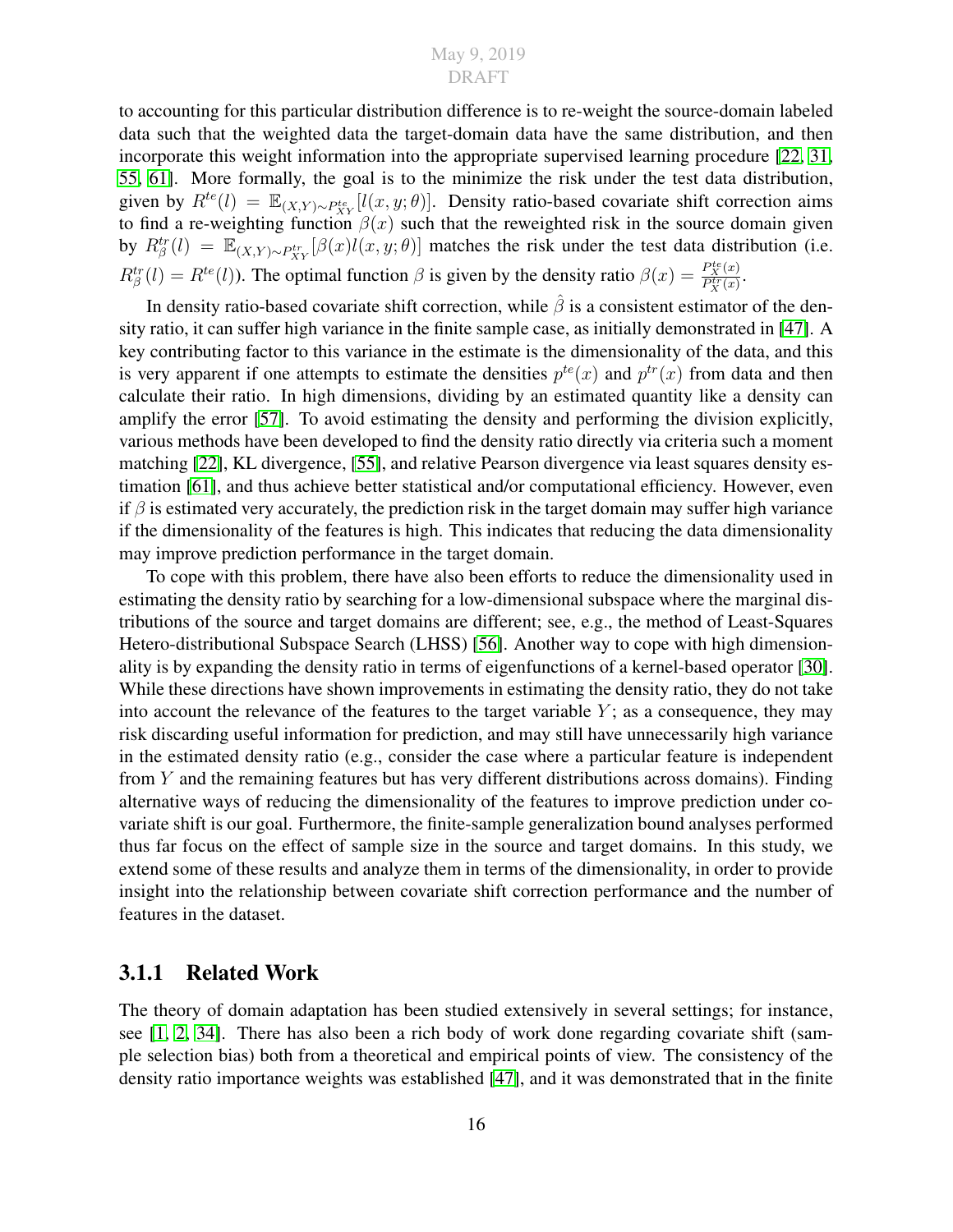sample scenario, the estimate suffers higher variance. Sample selection bias was approached from a learning theoretic point of view [\[62\]](#page-52-7), and how various supervised learning algorithms behave was studied in this setting. Maximum-entropy density estimation was also investigated under sample selection bias [\[14\]](#page-49-6). As previously mentioned, several prior studies have attempted to avoid estimating the densities of the target and source domains and calculating the ratio explicitly with various methodologies; see, e.g., [\[3,](#page-48-7) [11,](#page-49-7) [26,](#page-50-7) [31,](#page-50-1) [55\]](#page-52-0). Regarding the theoretical properties of covariate shift correction, finite sample analyses of the risk in the target domain have been conducted [\[22\]](#page-49-5), producing a transductive bound of the empirical weighted risk for the kernel mean matching (KMM) method (this result was stated in Corollary 1 below). Furthermore, the effects of the estimation error of  $\hat{\beta}$  on the risk in the target domain have been analyzed for KMM [\[9\]](#page-48-8). The generalization error under covariate shift has been provided without assuming boundedness on the weights  $\beta$ , but instead assuming that the second moment is bounded [\[10\]](#page-48-9).

Given these observations, a question arises: is there a way to automatically derive and make use of the relevant low-dimensional representation of the features for the purpose of covariate shift correction? If we could find such a low-dimensional representation to capture all of the relevant information in the features  $X$  relative to the target  $Y$ , then we would be able to perform covariate shift correction on this representation and enjoy a low variance and high estimation accuracy of the importance weights, as well as low variance of the empirical risk. Note that the target-domain risk can be expressed as the re-weighted source domain risk:  $R^{te}(l)$  =  $\int P_{XY}^{tr} \cdot \frac{P_{XY}^{te}}{P_{XY}^{tr}} l(x, y; \theta) dx dy = \int P_{XY}^{tr} \cdot \frac{P_{XY}^{te}}{P_{XY}^{tr}} l(x, y; \theta) dx dy = R_{\beta}^{tr}(l)$ . Given features  $X \in \mathbb{R}^D$ , is it possible to find a function of the features X,  $h : \mathbb{R}^D \to \mathbb{R}^d$  such that the ratio  $\beta_h(x) = \frac{p_{te}(h(x))}{p_{tr}(h(x))}$ <br>can be used to express the target-domain risk in term of the re-weighted source domain risk (i.e. such that  $R^{te}(l) = R^{tr}_{\beta_h}(l)$ ?

### <span id="page-26-0"></span>3.2 A Low-Dimensional Reweighting Approach

Since covariate shift correction can suffer in high dimensions, the goal is to find a principled way to represent X in a low-dimensional space, which means that for  $X \in \mathbb{R}^D$ , we need to find a function  $h : \mathbb{R}^D \to \mathbb{R}^d$  s.t.  $D > d$ , such that  $\beta_h(x) = \frac{p_{te}(h(x))}{p_{tr}(h(x))}$  is a density ratio that can be used to express the risk in the target domain in the population case. For this purpose, we develop the following result, inspired by the idea of propensity score in causal effect estimation [\[42\]](#page-51-12). It identifies some key properties that an appropriate function  $h(x)$  needs to have.

**Theorem 1:** *Suppose i)*  $X \perp Y | h(X)$  *and that ii) the loss*  $l(x, y, ; \theta)$  *can be rewritten as*  $l_h(h(x), y,; \theta')$ , which involves  $h(x)$  instead of x. Then density ratio  $\beta_h(x) = \frac{p_{te}(h(x))}{p_{tr}(h(x))}$  and  $\beta(x) = \frac{p^{te}(x)}{p^{tr}(x)}$  $p^{te}(x) \over p^{tr}(x)}$  are loss-equivalent for covariate shift correction, in the sense that  $\mathbb{E}_{(X,Y)\sim P_{XY}^{te}}[l(x,y;\theta)]=0$  $\mathbb{E}_{(h(X),Y)\sim P^{tr}_{h(X),Y}}[\beta(h(x))l_h(h(x),y;\theta')]$ .

This result implies that  $\beta_h := \beta(h(x))$  is just as optimal as  $\beta$  in terms of minimizing the targetdomain risk in the infinite sample case, but  $h(X)$  could potentially have lower dimensionality and thus avoid negative effects that high dimensionality has on prediction performance in the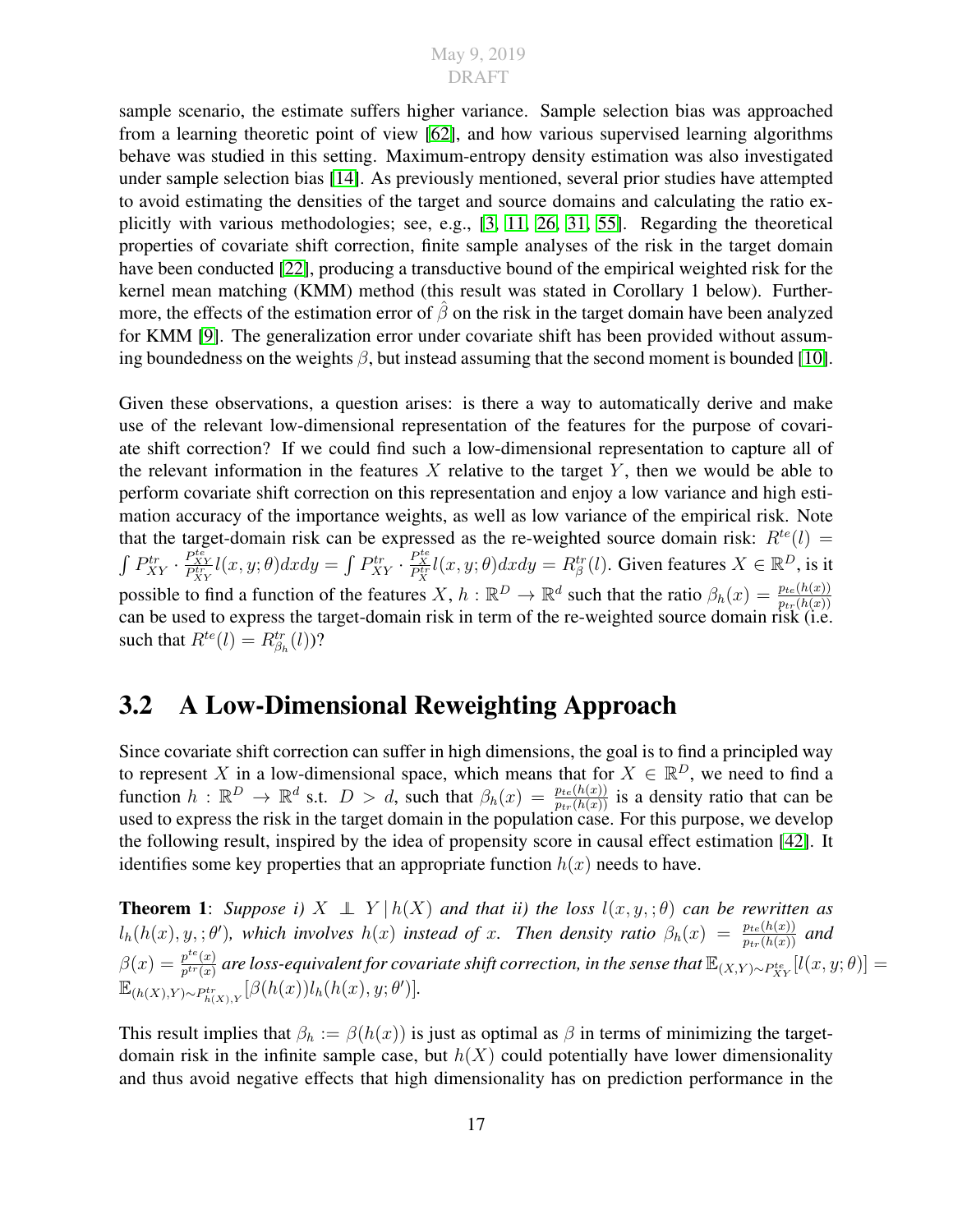covariate shift setting. Condition *ii*) will hold if the optimal function  $f(x)$  can be rewritten as a function of  $h(x)$ –intuitively, if  $X \perp Y$   $\mid h(X)$ ,  $h(X)$  contains all information in X that is relevant to Y, and hence the optimal prediction function  $f(x)$  is also a function of  $h(x)$ . (The effect of the functional class of  $f(x)$  will be discussed later.)

Now that we have established the main property required for  $h(X)$ , we need to find a function  $h$  that satisfies it. Thus, we identify two functions that satisfy these properties for the purposes of classification and regression respectively, in the following proposition:

**Proposition 1:** *Suppose* Y *is binary.* Then  $h(X) = p(Y = 1|X)$  *satisfies*  $X \perp Y | h(X)$ . *Suppose Y is continuous and that*  $Y = f(X) + \epsilon$ , where  $\epsilon$  *is noise and is independent from* X. *Then*  $h(X) = \mathbb{E}[Y|X]$ .

In the covariate shift setting, the main premise is that although  $P(Y = 1|X)$  and  $\mathbb{E}[Y|X]$  do not change, they are too complex to be reliably estimated by a simple method from a finite labeled sample in the source domain (otherwise, there would be no need for covariate shift correction since  $P_{Y|X}^{tr} = P_{Y|X}^{te}$ ). We need a way to estimate a rather simple function  $\hat{h}(X)$  that satisfies the conditional independence property required by Theorem 1 using source-domain data.

#### <span id="page-27-0"></span>3.2.1 Procedure for Approximating the Low-Dimensional Representation

Our approach involves finding a low-dimensional representation of X via a random vector  $h(X) =$  $h = [h_1(X)...h_d(X)]$ , where  $d < D$ , such that  $X \perp Y | h(X)$ . We can use kernel methods and covariance operators in Hilbert Space to express the degree to which  $h(X)$  satisfies the conditional independence property, which was widely applied in sufficient dimension reduction [\[16,](#page-49-8) [58\]](#page-52-10).

We approximate  $h(X)$  by assuming that it is given by a linear transformation  $\hat{h}(X) = \mathbf{W}^{\mathbf{T}} X$ , where  $\mathbf{W} \in \mathbb{R}^{D \times d}$  is a projection matrix to a d-dimensional space, then  $\hat{h}(X)$  can be found by minimizing a magnitude of the conditional covariance operator  $\hat{\mathcal{U}}_{YY|\hat{h}(X)}$ . In our case, we minize the trace of this operator:

$$
\arg\min_{W} C(\mathbf{W}) = \text{Tr}[\hat{\mathcal{U}}_{YY|\hat{h}(X)}]
$$
\n(3.1)

<span id="page-27-3"></span><span id="page-27-2"></span><span id="page-27-1"></span>
$$
\text{s.t. } \mathbf{W}^T \mathbf{W} = \mathbf{I} \tag{3.2}
$$

After solving for W, we can use an out-of-box density ratio estimation procedure, to estimate  $\hat{\beta}_W$  d-dimensional space. In our procedure, we use Kernel Mean Matching:

$$
\hat{\beta}_W = \arg \min_{\beta} || \frac{1}{n_{tr}} \sum_{i=1}^{n_{tr}} \beta_i \phi(\mathbf{x}_{Wi}^{tr}) - \frac{1}{n_{te}} \sum_{i=1}^{n_{te}} \phi(\mathbf{x}_{Wi}^{te}) ||
$$
(3.3)

s.t. 
$$
\beta_i = [0, B], \forall i, \ |\sum_{i=1}^{n_{tr}} \beta_i - n_{tr}| \leq n_{tr} \xi
$$
 (3.4)

where a good value for  $\xi$  is  $O(B/\sqrt{n_{tr}})$  [\[22\]](#page-49-5). Thus, the procedure for finding the importance weights using a low-dimensional representation of  $X$  consists of two steps: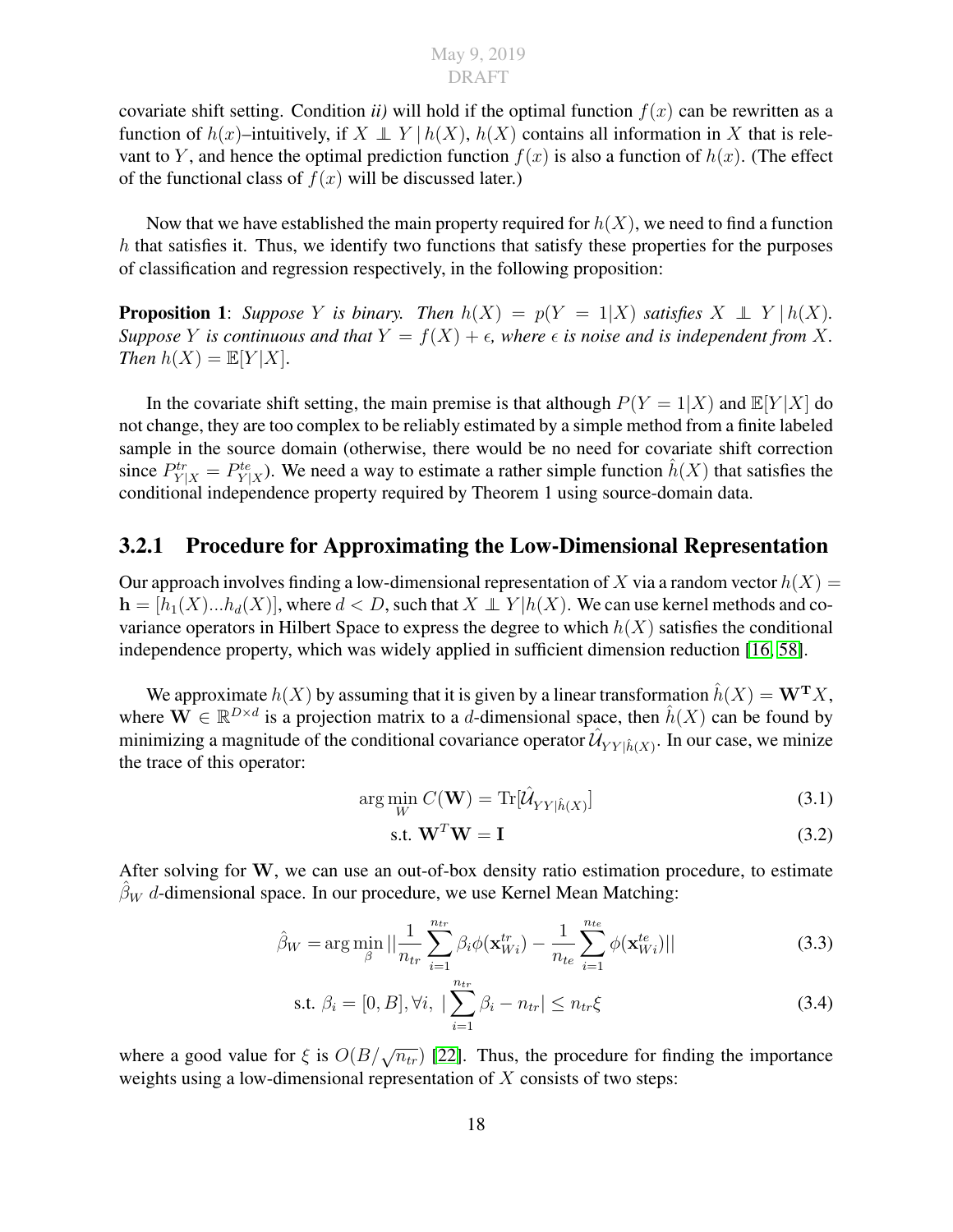(1) Use the source-domain labeled training data to solve problem in equation [3.1](#page-27-1) to obtain W such that  $Y \perp\!\!\!\perp X|\mathbf{W}^T X$ .

(2) Obtain  $\hat{\beta}_W$  by solving problem in equation [3.3](#page-27-2) on the projected unlabeled data  $x_W$  in the source and target domains using the operator W.

After these two steps are completed,  $\hat{\beta}_W$  can be used along with the projections  $x_{W_i}, ..., x_{W_n}$ to do covariate shift correction and subsequently apply a supervised learning algorithm on the reweighted projected source-domain data points.

An important design choice of this algorithm is d, the dimensionality of the projection  $W^{T}X$ . To select this value, we perform 5-fold cross-validation on the source-domain data, and select the dimensionality that yields the lowest average cost  $C(W)$  (from equation [3.1\)](#page-27-1) across the hold-out samples.

### <span id="page-28-0"></span>3.3 Theoretical Analysis

In order to gain insight into the implications of dimensionality reduction on learning across domains, we derived a transductive bound on the generalization error given by:  $|R^{te}(l_{\hat\beta_W})-R^{te}(l^*)|,$ where:

(1)  $R^{te}(l^*)$  is the optimal risk in the target domain and it is given by  $R^{te}(l^*) = \mathbb{E}_{Y|X}[\frac{1}{n_e}$  $\frac{1}{n_{te}}\sum_{i=1}^{n_{te}} l^*(x_i^{te}, y_i^{te}, \theta)]$ for test data pairs  $(x_1^{te}, y_1^{te}), ..., (x_{n_{te}}^{te}, y_{n_{te}}^{te}),$  where  $l^* = \arg \min_{l \in \mathcal{H}} R^{te}(l);$ 

(2)  $R^{te}(l_{\hat{\beta}_W})$  is the true risk arising from the loss applied on reweighted and dimensionalityreduced data using estimated weights  $\hat{\beta}_W$ , and it is given by  $R^{te}(l_{\hat{\beta}_W}) = \mathbb{E}_{Y|X}[\frac{1}{n_t}]$  $\frac{1}{n_{te}} \sum_{i=1}^{n_{te}} l_{\hat{\beta}_W}(x_i^{te}, y_i^{te}, \theta)].$ Here,  $l_{\hat{\beta}_W}(x_i^{te}, y_i^{te}, \theta) = l(h_{\hat{\beta}_W}(x_i^{te}), y_i^{te})$ , where  $h_{\hat{\beta}_W}$  is a hypothesis function on X that has been learned from re-weighted projected training data using  $\beta_W$ .

(3) The expected risk in the target domain with projected features:  $R_W^{te}(l) = \mathbb{E}_{Y|X}[\frac{1}{n_t}]$  $\frac{1}{n_{te}}\sum_{i=1}^{n_{te}}l(W^{\intercal}x_i^{te},y_i^{te},\theta)],$ with the optimal function  $l_W^* = \arg \min_{l \in \mathcal{G}} R_W^{te}(l)$ .

In order to derive the aforementioned transductive generalization bound, we rely on the following assumptions which were initially also made by were first made in [\[9,](#page-48-8) [22\]](#page-49-5):

**A1** The kernel k is a product kernel, and it satisfies  $k(\mathbf{x}, \mathbf{y}) = \prod_{i=1}^{d} k(x^{(i)}, y^{(i)})$ . It is also bounded:  $k(\mathbf{x}, \mathbf{x}) \leq \kappa < \infty$ .

**A2** [\[22\]](#page-49-5): The loss function  $l(x, \theta)$  satisfies:  $l(x, \theta) = \langle \Phi(X), \Theta \rangle$ , and such that  $\Theta \leq C$ . Similarly,  $l(x, y, \theta) = \langle \Psi(x, y), \Lambda \rangle$ , where  $||\Lambda|| \leq C$  and  $||\Psi(x, y)|| \leq R$ , $||\Phi(x)|| \leq R$  (same constant is used for convenience). Thus,  $l(x, \theta)$  and  $l(x, y, \theta)$  each belong to a corresponding RKHS. We shall further assume that this RKHS corresponds to a product kernel as defined in A1. We also assume the loss l is  $\sigma$ -admissible, as defined by Cortes et al. [\[9\]](#page-48-8), and differentiable. We provide more detail on this assumption in the Appendix, and it is satisfied by many loss functions including the quadratic cost.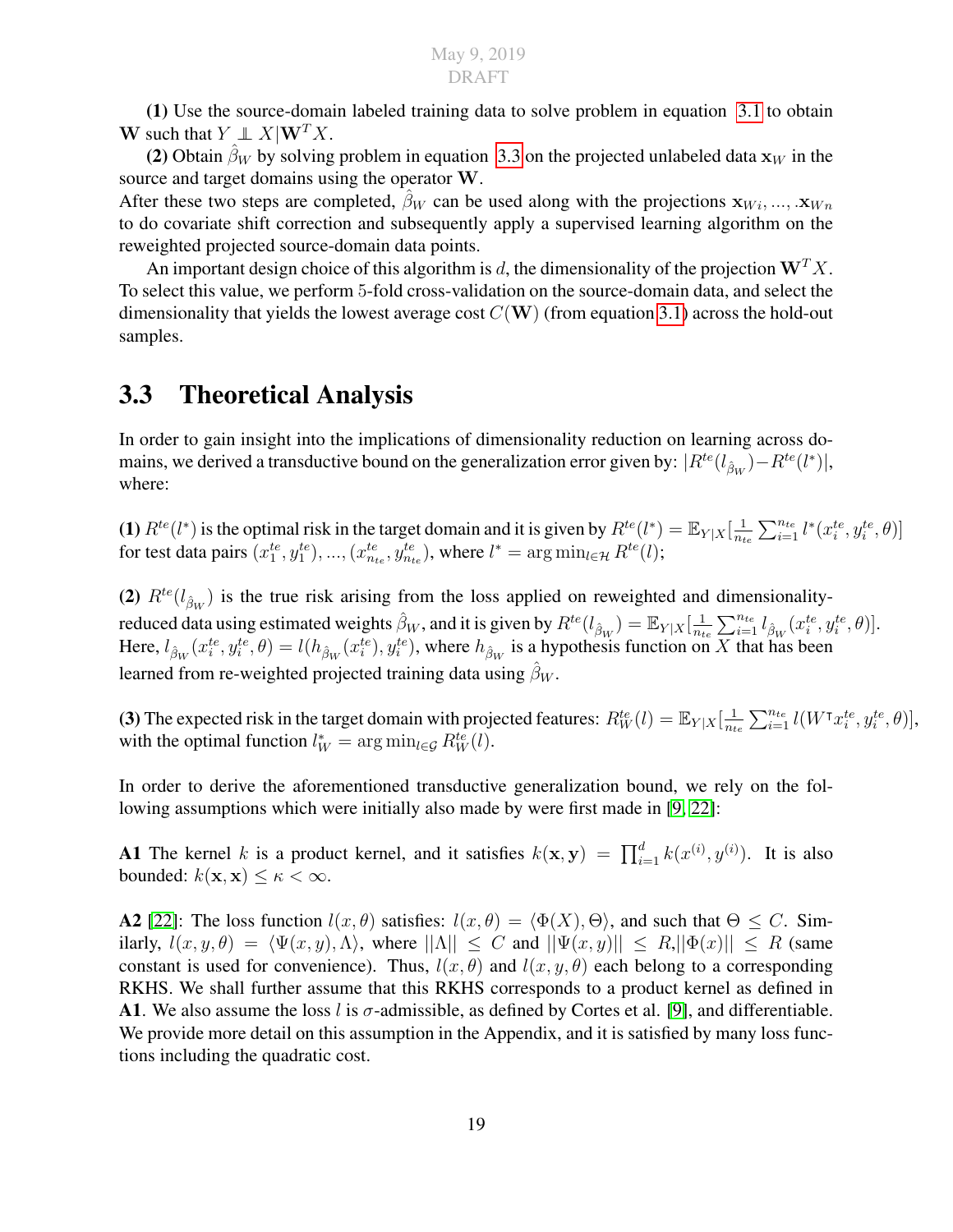**A3** The features after projection  $w_1^T X, ..., w_d^T X$ , where  $w_i$  is the *i*-th column of W, are independent.

This is assumed for the sake of simplicity of the analysis (if needed, one can further apply a linear transformation to make the outputs independent). Using these quantities defined in the target domain along with the assumptions stated above, we provide a bound on the generalization error in terms of the dimensionality of the features X:

**Theorem 2**: Assume that **A1**, **A2** and **A3** hold and let for each projected feature  $i$ ,  $||\beta_W(w_i^T x)||_2^2 \leq 1$  $Q, \beta_W(w_i^T x) \leq T \ \forall i \in 1, ..., d$ . Furthermore, let the importance weights  $\hat{\beta}_W$  be a result of the *KMM procedure using a feature map*  $\Phi : \mathcal{X} \to \mathcal{H}$  *which corresponds to a kernel function k that satisfies* A1, and such that  $||\Phi(X_i)|| \le U \ \forall j \in 1, ..., d$ . Let K be the kernel Gram matrix *for kernel k*,  $\mathbf{K}_1$ ,  $\mathbf{K}_2$ ,..., $\mathbf{K}_d$  *be the kernel Gram matrices of*  $k(x^{(1)}, y^{(1)}), ..., k(x^{(d)}, y^{(d)})$  *respectively, and let*  $\lambda$  *be the smallest among the minimum eigenvalues*  $\lambda_{min}(\mathbf{K}_1), ..., \lambda_{min}(\mathbf{K}_d)$ *. Then with probability*  $1 - \delta$  *the following bound in the target domain holds:* 

$$
|R^{te}(l_{\hat{\beta}_W}) - R^{te}(l^*)| \le |R^{te}(l^*_{W}) - R^{te}(l^*)| +
$$
  
\n
$$
\frac{(2 + \sqrt{2 \log(6/\delta)})CU^d}{\frac{n_{tr}}{\sqrt{Q^d}}} + C(1 + \sqrt{2 \log(6/\delta)})U^d \sqrt{T^{2d}/n_{tr} + 1/n_{te}}
$$
  
\n
$$
+ \frac{\sigma^2 \kappa^2}{\lambda} (\frac{\xi T^d}{\sqrt{n_{tr}}} + \frac{\kappa^{\frac{1}{2}}}{\tilde{\lambda}^{d/2}} \sqrt{\frac{T^{2d}}{n_{tr}} + \frac{1}{n_{te}}} (1 + \sqrt{2 \log(6/\delta)})),
$$

where  $\lambda$  is a hyper-parameter that controls regularization over the hypothesis set. The first term on the RHS corresponds to the bias that arises from the difference between the optimal hypothesis function given by covariate shift correction in the original D-dimensional space and the one given by covariate shift correction in the reduced d-dimensional space (our method). The second and third terms correspond to the variance of the empirical risk estimate, and the fourth term corresponds to the estimation error in  $\beta_W$ .

We can see from this bound that the dimensionality of the dataset is present in each term. Let us first assume that there is no bias in covariate shift correction after dimensionality reduction. For instance, consider an example where the true generating process for Y is  $Y = f(\mathbf{R}^T X) + \epsilon$ , where  $\mathbb{E}[\epsilon] = 0$ . This implies that  $X \perp Y | \mathbb{R}^T X$ . Let the sample size be infinite. Suppose that we use the correct functional form for prediction, resulting in the optimal function under original covariate shift correction (using all of the features) given by  $\hat{Y} = f^*(\mathbf{R}^{*T}X)$ , where  $\mathbf{R}^*$  is a projection matrix and  $f^*$  is a nonlinear function. Our method can find W such that  $X \perp Y | W^T X$ , so it follows that:

$$
P(Y|\mathbf{R}^T X) = P(Y|\mathbf{R}^T X, X) = P(Y|\mathbf{W}^T X, X) = P(Y|\mathbf{W}^T X)
$$

(because the information of  $W^T X$  and  $R^T X$  is contained in X and because of the conditional independence relations). This implies that we have  $f'$  such that  $\mathbb{E}(Y | \mathbf{R}^T X) = \mathbb{E}(Y | \mathbf{W}^T X)$ , indicating that the optimal decision function under the original covariate shift setting and the one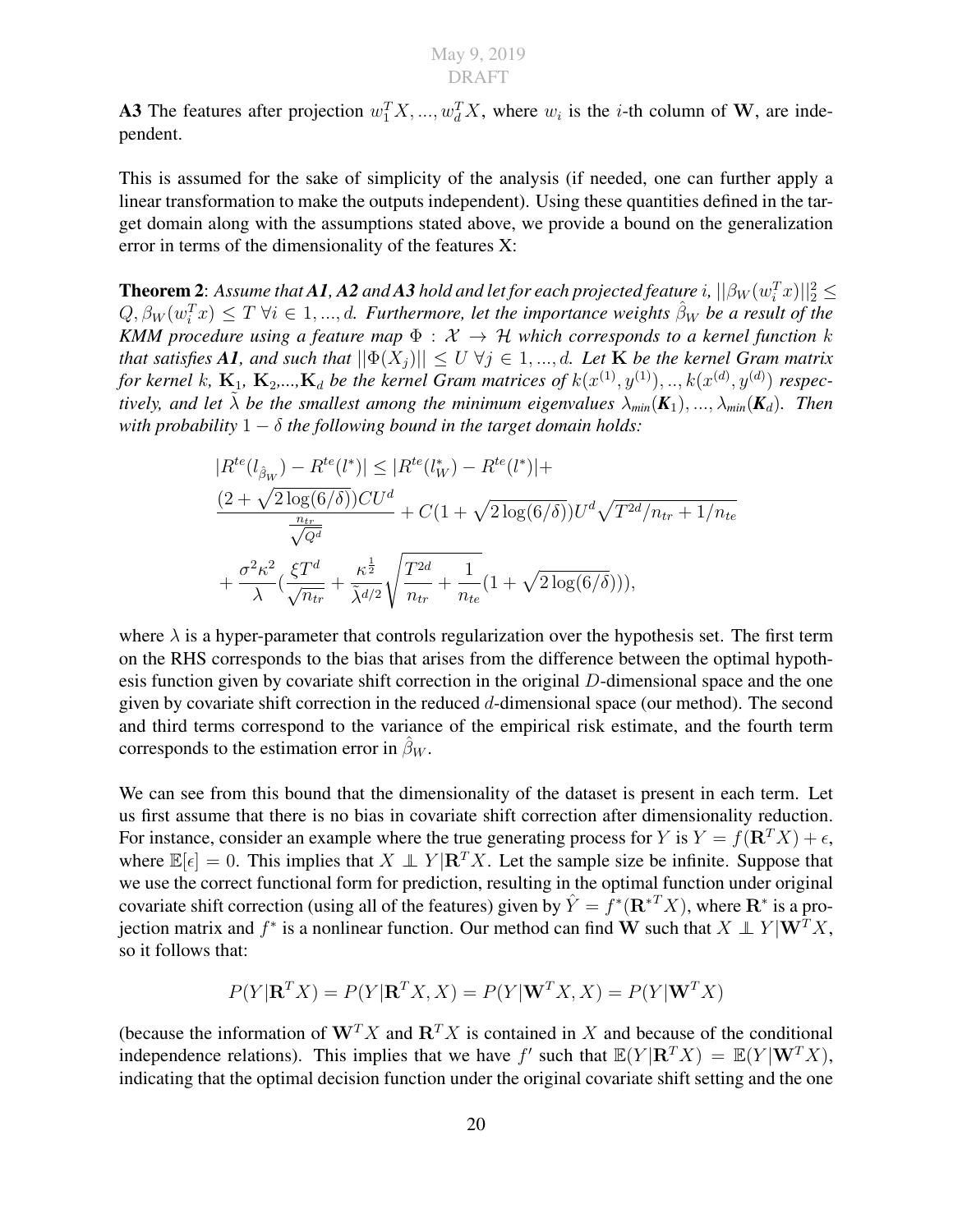after dimensionality reduction are the same. This means that  $f^*(\mathbf{R}^{*T}X) = f'(\mathbf{W}^T X)$ . Therefore, one only needs to use a low-dimensional representation  $\mathbf{W}^T X$  and learn  $f'$  instead of using all of the features of X and learn both R and  $f^*$ . If  $f'$  and  $f^*$  are in the same function class, there will be no bias, implying that the first term of the RHS will be equal to 0. In this case, the first term in the risk will vanish.

One should note, however, that there are cases in which performing dimensionality reduction with a linear transformation can incur large bias. Consider the case where  $X$  has two variables, and the generating process is  $X_2 = X_1^3 + \epsilon_1$ ,  $Y = X_2^{1/3} + \epsilon_2$ . If under covariate shift, we use a linear model to predict Y, then both  $X_1$  and  $X_2$  are relevant. However, our method would select only feature  $X_2$ , which has a nonlinear relationship in Y, resulting in a large bias.

Even though in certain cases our method can have some bias, it can enjoy smaller variance in the risk estimate and smaller estimation error of the weights as a result of low dimensionality. First, the effective sample size  $M := n_{tr}^2/||\beta||^2 \geq n_{tr}^2/Q^d$  in the second term, as defined by Gretton et al. [\[22\]](#page-49-5), can get exponentially smaller as  $d$  increases, which explains one of the main reasons why performance may suffer in the target domain when the dimensionality of the data is high.  $d$ is also present in the exponent of constants  $T$  and  $U$  in the second and third term. This means that the variance increases exponentially with respect to  $d$ .

Furthermore, the estimation error of the weights  $\beta_W$  also gets exponentially larger as d increases, as can be seen in the third term of the RHS. In the denominator, we have the value  $\tilde{\lambda}^{d/2}$ , which is the minimum of the smallest eigenvalues corresponding to the kernel Gram matrices for each feature. This number can often be smaller than 1. For example, for the Gaussian RBF kernel this is guaranteed unless the kernel width used is so small that the kernel Gram matrix becomes the identity matrix. This follows from the fact that for the RBF kernel,  $\text{Tr}(\mathbf{K}) = n = \sum_{i=1}^{n} \lambda_i(\mathbf{K})$ where  $\lambda_i(\mathbf{K})$  is the *i*-th largest eigenvalue, thus guaranteeing that  $\lambda_{min} < 1$  if there is more than one unique eigenvalue.

### <span id="page-30-0"></span>3.4 Empirical Evaluation

For the purposes of evaluating our method we performed experiments on both pseudo-real and real-world data: (1) for pseudo-real regression datasets, we created a source domain and a target domain from real datasets with an artificial sample selection bias, and (2) two real datasets consists of a classification problem and a regression problem. We compare our method, i.e., finding the low-dimensional representation  $W<sup>T</sup>X$  and using it to compute the importance weights, with four prediction schemes, including: (i) no reweighting, which treats both the source and the target domains as if they came from the same distribution, (ii) using all the features to compute the importance weights (corresponding to original covariate shift correction), (iii) LHSS [\[56\]](#page-52-9), as a marginal distribution-based dimensionality reduction method, and (iv) using a low-dimensional representation obtained by performing PCA and its density ratio for covariate shift correction. For computing importance weights in schemes (ii) and (iii), we used the three above-mentioned algorithms: KMM ([\[26\]](#page-50-7)), KLIEP ([\[55\]](#page-52-0)) and RuLSIF [\[61\]](#page-52-1), which were briefly described in the Related Work section above. We obtained the code for each of these baselines, and ran it on our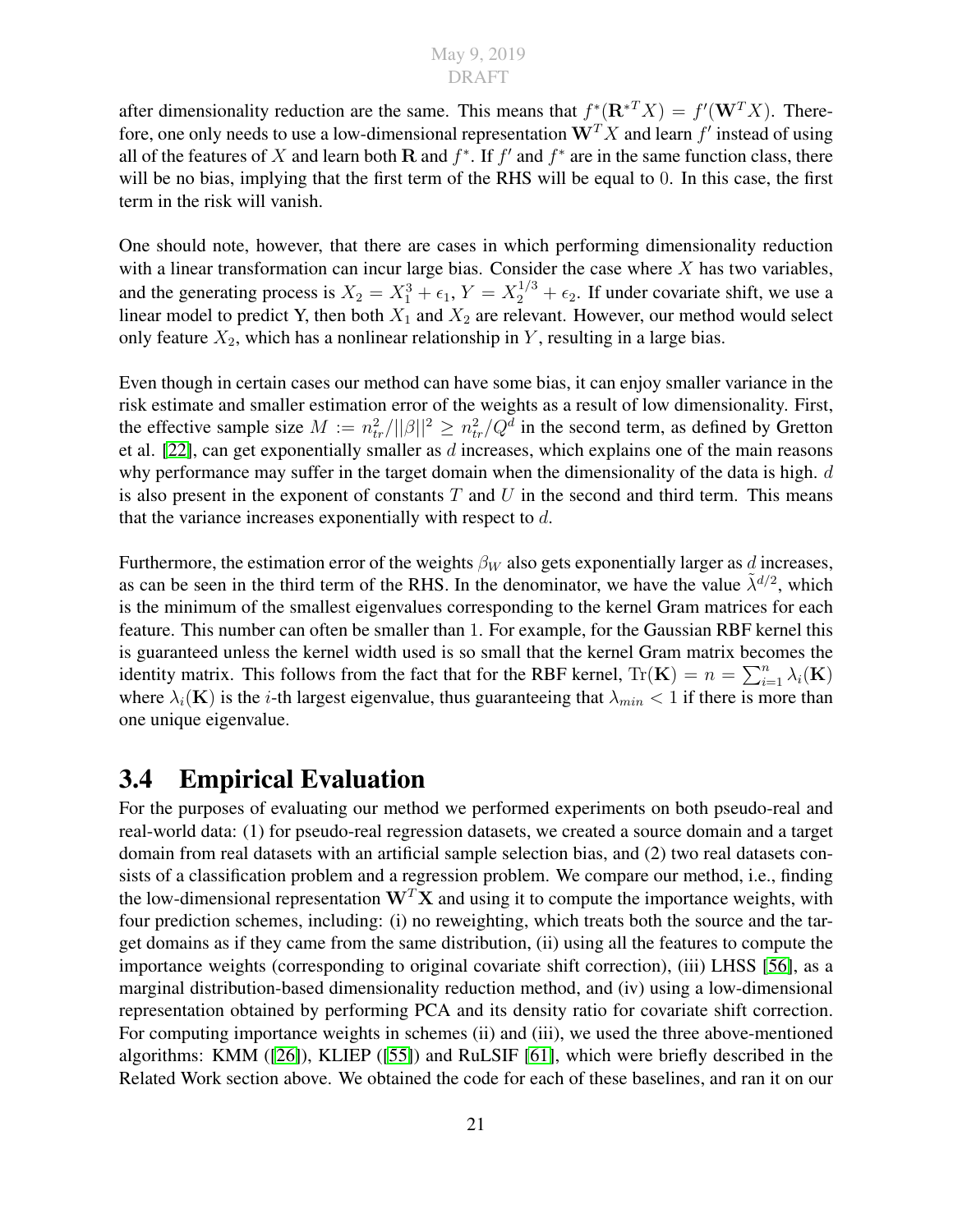datasets after tuning the methods to the best of our ability.

#### <span id="page-31-0"></span>3.4.1 Pseudo-Real Data Experiments

We used benchmark regression datasets<sup>[1](#page-31-2)</sup> to generate pseudo-real data, which were also used in [\[26\]](#page-50-7) and [\[9\]](#page-48-8). We biased the data in the following way, as in [9]. We made use of a sample selection variable s, and we calculate a conditional probability of selecting a data point to be observed in the source domain given its features as  $p(s = 1|x) = \frac{e^v}{1+t}$  $\frac{e^v}{1+e^v}$ , where  $v = \frac{4\overline{w}(x-\overline{x})}{\sigma_{w+(x-\overline{x})}}$  $\frac{4w \cdot (x-x)}{\sigma_{w \cdot (x-\bar{x})}}$  and where w is a random projection vector chosen uniformly from  $[-1, 1]^d$ . As done in [\[9\]](#page-48-8), we chose random directions w such that the selection probabilities yield sufficiently different performance between using no weights and using an ideal weight given by  $\beta(x) = \frac{1}{P(s=1|x)}$ , thus ensuring that the biased dataset is a good candidate dataset for covariate shift correction. We performed this biased sampling scheme on 10 random subsamples of size 2000 from each of the original datasets.

We performed covariate shift correction on these biased datasets using the above-mentioned approaches and used KRR for regression; we present these results on Table [3.1](#page-32-0) in terms of normalized mean-squared error (NMSE):  $\frac{1}{n_{te}} \sum_{i=1}^{n_{te}}$  $(y_i-\hat{y}_i)^2$  $\frac{-y_i}{\sigma_y^2}$ , as performed in [\[9\]](#page-48-8). Regarding hyperparameters selection, here for KRR we used a kernel width  $\sigma_r = \sqrt{\frac{D}{2}}$  where D is the number of features of the dataset, as done in [\[9\]](#page-48-8) (please see Appendix for more details on hyper-parameter settings). When using PCA for the baselines, we either reduced the dimensionality to 95 percent of the cumulative energy content or to the same number of dimensions used by our method, and report the best results. A table with standard deviations is included in the Appendix due to space constraints.

There are several take-aways from these experimental results. One can appreciate that the proposed method outperforms the baselines in the majority of the datasets, and it does so by a large margin. In the cases in which it does not outperform the baselines (such as "Abalone" and "Elevators"), it selects almost all the features and reduces to regular covariate shift correction. This may be because on these datasets,  $h(X)$  s.t.  $X \perp Y | h(X)$  cannot be summarized in a lower-dimensional linear projection of X.

Furthermore, we see that on these datasets PCA as a dimensionality reduction technique is not effective for the purposes of covariate shift correction. This unreliability as a method for covariate shift correction likely comes from the fact that PCA does not take into account the relationship of the dimensions of  $X$  with the target  $Y$ , and thus is likely to disregard relevant features that explain less of the variance in the data.

#### <span id="page-31-1"></span>3.4.2 Experiments on Real Data

In order to further examine the efficacy of our approach, we performed experiments on two real datasets. In addition to the object recognition task, we also performed experiments on a publicly available cancer gene expression dataset, provided by The Cancer Genome Atlas (TCGA) Net-work<sup>[2](#page-31-3)</sup>. The data were collected from large set of patients with five different tumor types (colon

<span id="page-31-2"></span><sup>1</sup>https://www.dcc.fc.up.pt/ ltorgo/Regression/DataSets.html

<span id="page-31-3"></span><sup>2</sup>http://cancergenome.nih.gov/ and http://firebrowse.org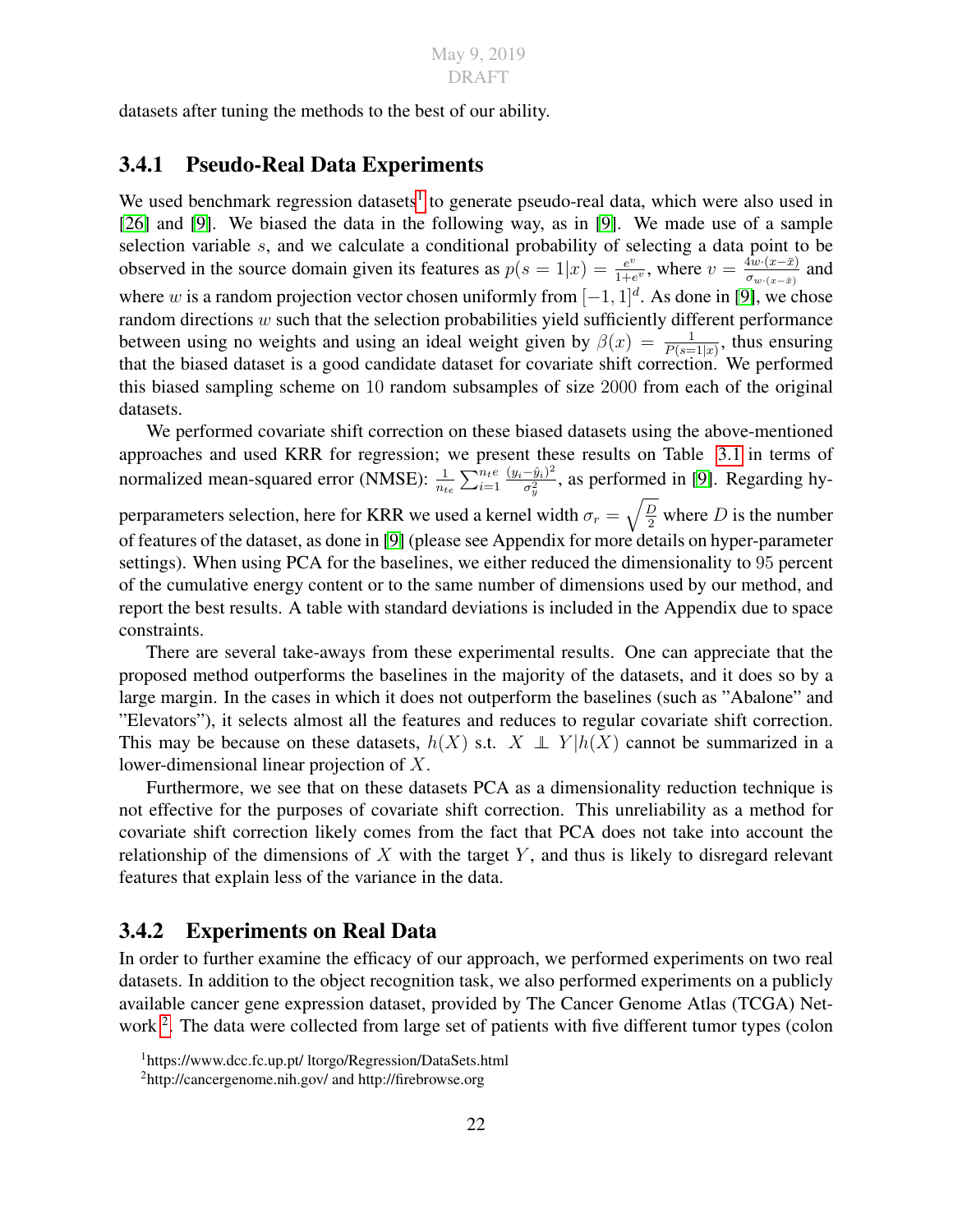<span id="page-32-1"></span><span id="page-32-0"></span>May 9, 2019 DRAFT

|                                                          | Unweight | KMM-all | $\text{KL}\text{EP-all}$                        | $\mathrm{RuLSIF}\text{-}\mathrm{all}$ | LHSS | KMM-PCA | KLIEP-PCA | RuLSIF-PCA | KMM-W | $D-W$ | -original | p-value |
|----------------------------------------------------------|----------|---------|-------------------------------------------------|---------------------------------------|------|---------|-----------|------------|-------|-------|-----------|---------|
| Ailerons                                                 |          |         | 2.26 2.01 2.09 2.18 2.06 2.72 2.74 2.81 0.92 9  |                                       |      |         |           |            |       |       | 40        | 0.0010  |
| Bank32NH 0.79 0.79 0.82 0.78 0.73 0.91 0.92 0.91 0.62 11 |          |         |                                                 |                                       |      |         |           |            |       |       | 32        | 0.0527  |
| Bank8FM                                                  |          |         | 0.81 0.78 0.84 0.79 0.74 0.92 0.99 0.99 0.32 1  |                                       |      |         |           |            |       |       | 8         | 0.0010  |
| Abalone                                                  |          |         | 0.99 0.87 0.90 0.95 0.85 1.27 1.05 0.96 0.87 7  |                                       |      |         |           |            |       |       | 7         | 0.7842  |
| Elevators                                                |          |         | 1.14 1.02 1.07 1.12 1.02 1.50 1.10 1.12 1.02 16 |                                       |      |         |           |            |       |       | 18        | 0.4229  |
| CPU-                                                     |          |         | 1.56 1.29 1.46 1.44 1.36 2.12 2.10 2.22 0.53 13 |                                       |      |         |           |            |       |       | 21        | 0.0010  |
| Act                                                      |          |         |                                                 |                                       |      |         |           |            |       |       |           |         |
| California                                               |          |         | 0.99 0.93 1.00 0.99 0.94 1.21 1.55 1.23 0.78 5  |                                       |      |         |           |            |       |       | 8         | 0.0049  |
| Puma8NH 0.45 0.38 0.43 0.44 0.38 0.74 0.74 0.74 0.33 3   |          |         |                                                 |                                       |      |         |           |            |       |       | 8         | 0.0049  |

Table 3.1: NMSE results on the baselines and the proposed method, on the pseudo-synthetic datasets. The methods with the suffix "-all" use all the features to calculate importance weights. The "-PCA" suffix means that PCA was used to represent the data in lower dimensions before estimating the weights  $\hat{\beta}$ ; the suffix "-W" means that the proposed low-dimensional representation given by  $W^T X$ .

|                                                                                                                                                                                                                                                                                                                                 | Unweight. KMM KLIEP RuLSIF LHSS KMM-   p-value |  |  |  |
|---------------------------------------------------------------------------------------------------------------------------------------------------------------------------------------------------------------------------------------------------------------------------------------------------------------------------------|------------------------------------------------|--|--|--|
|                                                                                                                                                                                                                                                                                                                                 |                                                |  |  |  |
|                                                                                                                                                                                                                                                                                                                                 |                                                |  |  |  |
|                                                                                                                                                                                                                                                                                                                                 |                                                |  |  |  |
|                                                                                                                                                                                                                                                                                                                                 |                                                |  |  |  |
| $\begin{array}{ l cccc c cccc } \hline T_1 \rightarrow T_2 & 95.4(0.9) & 95.2(0.6) & 95.7(0.6) & 95.8(0.6) & 95.9(0.6) & {\bf 97.3 (0.4)} & {\bf 0.014} \ \hline T_2 \rightarrow T_1 & 90(1.2) & 92.4(1.2) & 91.4(1.3) & 91.2(1.2) & 91.7(1.3) & {\bf 94.8 (0.7)} & {\bf 0.006} \ \hline M \rightarrow F & 94.4(1.0) & 95.4(0.$ |                                                |  |  |  |

Table 3.2: SVM accuracy results on the baselines and the proposed method on the cancer gene expression dataset. We performed PCA on the data before testing all of the baselines and the proposed method, due to the high dimensionality of the original dataset. Standard error is in parentheses.

cancer, breast cancer, stomach cancer, glioblastoma, and kidney cancer), and various clinical parameters were collected for each patient. In this dataset, each patient is a data point, and the features are 20531 annotated genes. This dataset is very high-dimensional, yet the task is simple and boils down to identifying the different organs where the tumor took place, which can be identified by a limited set of genes (features). We performed prediction of the tumor type based on the gene expression profile across domains, which are obtained as follows. The different domain subdivisions we consider are time (patients diagnosed before and after the year of 2008), and gender (excluding breast cancer). For both domain subdivisions, there may be an overall change in the distribution of gene expression, i.e.,  $P^{source}(X) \neq P^{target}(X)$ . For example, methodologies of collecting biopsies and measuring gene expression evolve over time. Similarly, the overall gene expression profile across genders may be different due to different epigenetic factors. Furthermore, it is safe to assume that  $P^{source}(Y|X) = P^{target}(Y|X)$ , because various time points at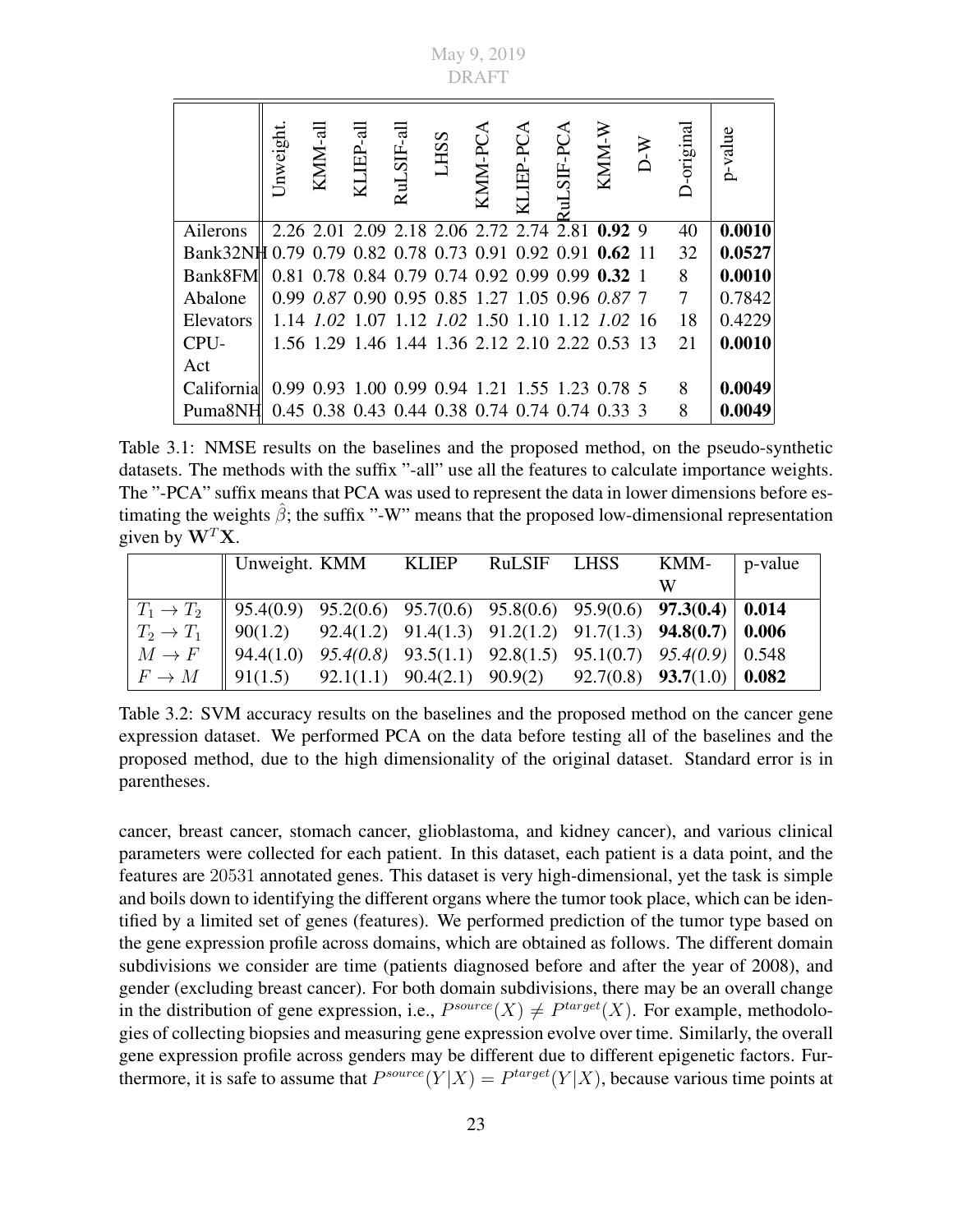<span id="page-33-0"></span>May 9, 2019 DRAFT

| Direction         | UnweightedKMM |                                                                                    | <b>KLIEP</b>                                                         | <b>RuLSIF</b> | <b>LHSS</b> | KMM-<br>W | p-value |
|-------------------|---------------|------------------------------------------------------------------------------------|----------------------------------------------------------------------|---------------|-------------|-----------|---------|
| $A \rightarrow C$ |               | 75.93(1.1) 75.67(1.2) 76.27(1.1) 75.8(1.1) 75(1.4) 74.27(1.9) 0.746                |                                                                      |               |             |           |         |
| $A \rightarrow D$ | 76.6(1.5)     | 75.53(1.5) 77.33(1.8) 75.33(1.1) 70.93(1.8) 70.27(3.8) 0.96                        |                                                                      |               |             |           |         |
| $A \to W$         |               | $67(1.9)$ $66.67(1.8)$ $66.47(1.9)$ $66.4(2)$ $62.67(2.2)$ <b>71.67(1.9) 0.037</b> |                                                                      |               |             |           |         |
| $C \rightarrow A$ |               | $86.93(1)$ $86.13(1.2)$ $86.87(1)$ $88.53(0.9)$ $86.27(1)$ $88.4(0.5)$ 0.535       |                                                                      |               |             |           |         |
| $C \to D$         | 78.2(1.1)     |                                                                                    | $77.53(1)$ $77.53(1.2)$ $78.2(1.3)$ $73.8(3.2)$ $77.13(2.1)$ $0.582$ |               |             |           |         |
| $C \to W$         |               | $67.07(1.8)$ $68(1.7)$ $67.73(1.8)$ $67.8(2.1)$ $66.27(1.8)$ $73.27(1.8)$ 0.009    |                                                                      |               |             |           |         |
| $D \to A$         |               | 75.8(1) 78.93(1.4) 77.47(1.2) 78.87(1.3) 71.8(1.1) 83.87(0.9) 0.005                |                                                                      |               |             |           |         |
| $D \to C$         |               | 63(1.2) 67.67(1.2) 67.53(1.6) 67.6(1.1) 60.53(1.5) <b>71.33(0.9) 0.001</b>         |                                                                      |               |             |           |         |
| $D \to W$         |               | $93.67(0.6)$ $96.33(0.8)$ $96.4(0.9)$ $96.47(0.9)$ $93.27(0.8)$ $95.8(0.8)$        |                                                                      |               |             |           | 0.891   |
| $W \to A$         |               | 71.33(0.8) 70.33(1) 71.13(1) 71.13(0.9) 71.4(0.6) 72.27(2.3) 0.191                 |                                                                      |               |             |           |         |
| $W \to C$         |               | 63.87(1.5) 65.53(1.5) 65.6(2.1) 64.8(2) 63.13(1.5) 70.93(1.3) 0.041                |                                                                      |               |             |           |         |
| $W \to D$         |               | $97.53(0.4)$ $97.6(0.4)$ $97.4(0.3)$ $97.27(0.4)$ $96.93(0.5)$ $97.8(0.3)$         |                                                                      |               |             |           | 0.445   |

Table 3.3: SVM accuracy results on the baselines and the proposed method on the Office-Caltech dataset. Here we did PCA on all baselines before performing covariate shift, due to the high dimensionality of the dataset.

which the patients were diagnosed or their gender, are not supposed to affect the biology of the tumor tissue. Therefore, this dataset and task correspond to the covariate shift setting.

Before running each method, we performed PCA as a pre-processing step. We tested our method against LHSS and SVM without re-weighting, on the PCA-derived features. We also ran the baselines KMM, KLIEP, and RuLSIF by using: (1) all  $n - 1$  PCA-derived features for estimating the weights (that is the highest possible number of features since  $D > n$  in the original dataset), (2) the dimensions corresponding to the 95 percent of the cumulative energy content, (3) the same number of dimensions that our method selected. For the baselines, we report best accuracy of the three dimensionality reduction schemes. For each transfer direction we performed 20 replicates, in each of which we subsample 50 points in each domain, and the average accuracies for each direction are reported in Table [3.2.](#page-32-1) The dimensionality of our method selected was  $d = 3$  in all transfer directions. The results show that our method outperforms the baselines in three of the four transfer directions with statistical significance, and in one of them it ties with the KMM baseline.

In addition to the cancer dataset, we also evaluated our method on the Office-Caltech datase [\[20\]](#page-49-9), and it is concerned with the task of object recognition. This dataset was constructed from two prior datasets: Office [\[44\]](#page-51-13) and Caltech [\[24\]](#page-50-8), and has four domains with images: Amazon images, webcam (low-resolution), DSLR (high-resolution), and Caltech-256. We used the  $DeCAF_6$  features extracted by a convolutional neural network described in [\[12\]](#page-49-10). We conducted experiments with each source-target ordered pair of the domains in this dataset, using SVM to classify the data after covariate shift correction. Since each data point (image) in this dataset has 4096 CNN features, PCA was used for preprocessing. For each transfer direction, we performed 10 replicate experiments by subsampling 150 points in the corresponding source and target domains. We used the same experimental setting as in the cancer dataset. However, we note that different from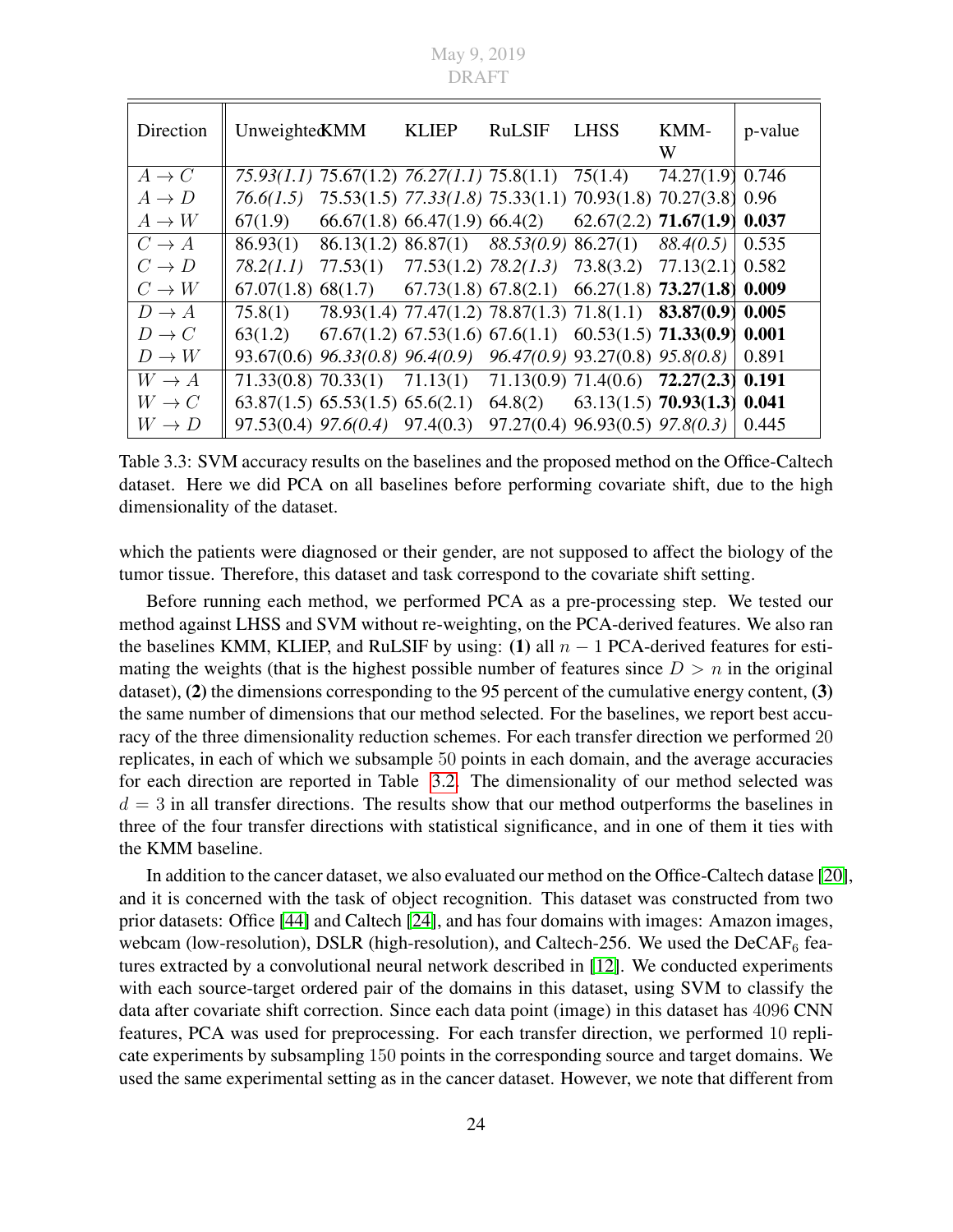the cancer data, in this dataset the assumption of covariate shift may not hold true:  $p(Y|X)$  may change across the domains, in which the images were collected under different conditions.

In order to fully assess the reliability of our method, for each baseline we used SVM classification in which we either set the kernel width and the slackness parameter  $C$  to fixed values and assuming a misspecified model, or selected them via 5-fold CV. We reported the best accuracy of the two options. For our method we used a simple model, where we set a kernel width proportional to the median pairwise distance of all the unlabeled data points (with constants of proportionality 4 and 1 for the cancer and the Office-Caltech datasets respectively), and fixing  $C = 10.$ 

The average accuracies for each experiment are given in Table [3.3.](#page-33-0) It shows that our method outperforms the baselines in 6 of the settings. In the settings where our method does not outperform the baselines, it is either tied with at least one more of the baselines, or there is no single baseline that significantly outperforms the others. These results suggest that even when the covariate shift assumption is likely to be violated, our method still reliably improves the accuracy. For all source-target domain pairs, the most often selected dimensionality by our method was 10.

### <span id="page-34-0"></span>3.5 Discussion

This study aimed to tackle dimensionality reduction for covariate shift correction, by taking into account the target variable  $Y$  and the features that are relevant for predicting it. We provided some theoretical insights in terms of the role that high dimensionality plays in poor generalization in the target domain. We focused on a linear projection as the low-dimensional representation of X. However, this might not satisfy the conditional independence properties for some datasets, and the importance weights derived from this representation may not be as useful. This may have contributed to the cases in our experiments when using all features performed better than using the W projection to reduce the dimensionality. A potentially fruitful future direction of research would be to develop methodology which can identify nonlinear functions of X that satisfy the necessary conditional independence property and reduce the dimensionality efficiently, as this would broaden the applicability of this type of approach to more domains and datasets. Another line of our future work is to extend the idea to hand other settings for domain adaptation, such as target shift [\[63\]](#page-52-2).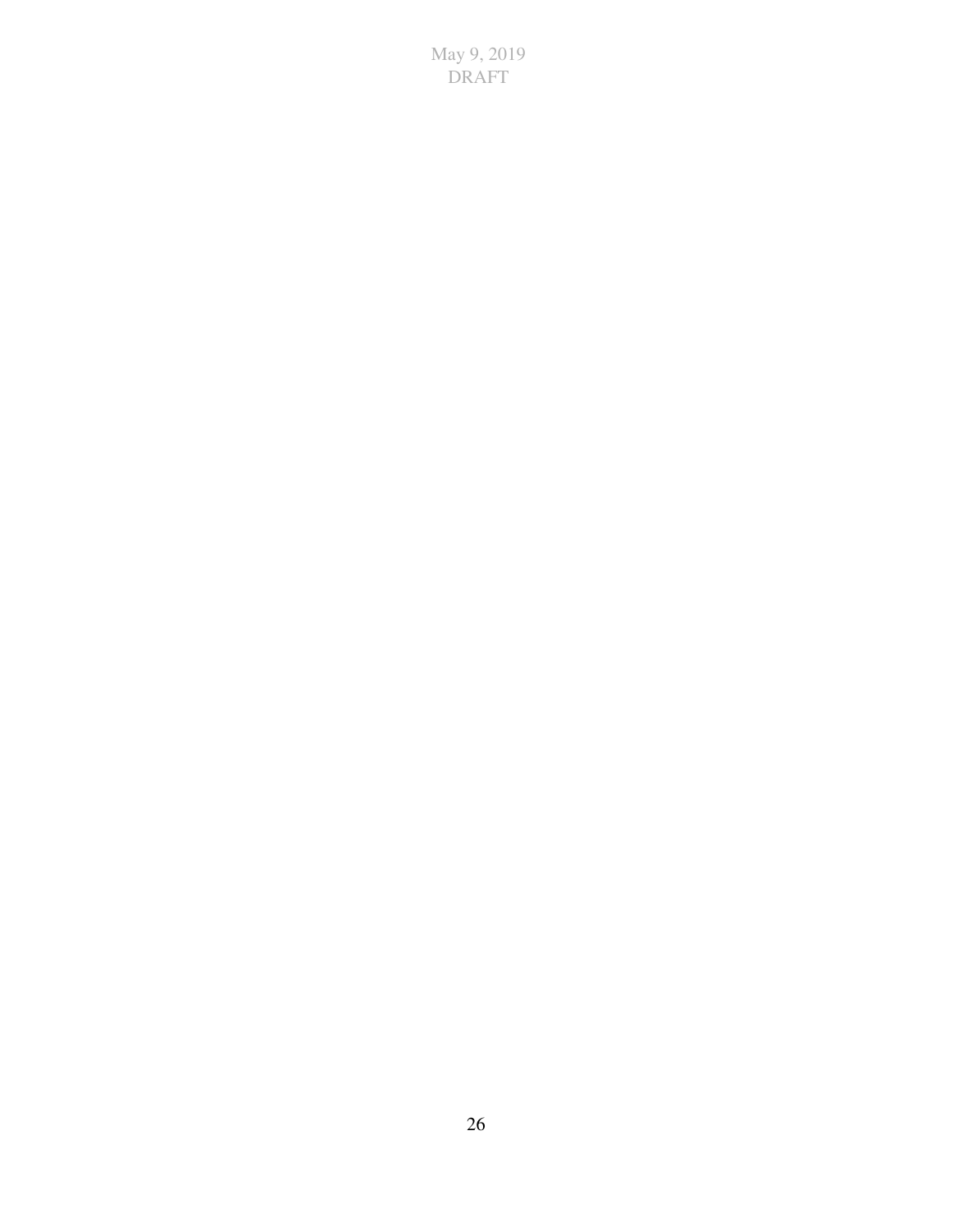# <span id="page-36-0"></span>Chapter 4

# Proposed Work

Our work so far, along with most contemporary work in domain adaptation, focuses on two major assumptions/restrictions:

- So far, the methodology that makes a conditional shift assumption for the change across domains (with the generating process  $Y \to X$ ), uses only the observed features for separating the changing part from the invariant part. There are many applications today which deal with complex high-dimensional data such as images and text, and these applications require a deep architecture to extract a more abstract latent representation that can be used for training and prediction.
- The source and the target domain are in the same feature space, in addition to having different distributions. One of the major challenges in the current state of the art of domain adaptation is designing an algorithm which can align the features across domains or find a common representation for two or more domains, such that this representation is useful for predicting  $Y$  in the target domain.

For the remainder of the thesis, we plan to relax the aforementioned limiting constraints on existing algorithms, and explore applying them in challenging real-world settings. The future directions can be broken down into three parts:

Direction 1 - Multiple-Source Domain Adaptation Using Latent Representation: We plan to develop a domain adaptation algorithm which performs domain adaptation in the conditionaltarget shift setting using a latent representation obtained from a deep architecture.

Direction 2 - Heterogeneous Domain Adaptation: Domain adaptation across different feature spaces. We aim to develop principled techniques for this type of domain adaptation.

Direction 3 - Applications: We plan to apply the aforementioned directions to applications in NLP and computational biology.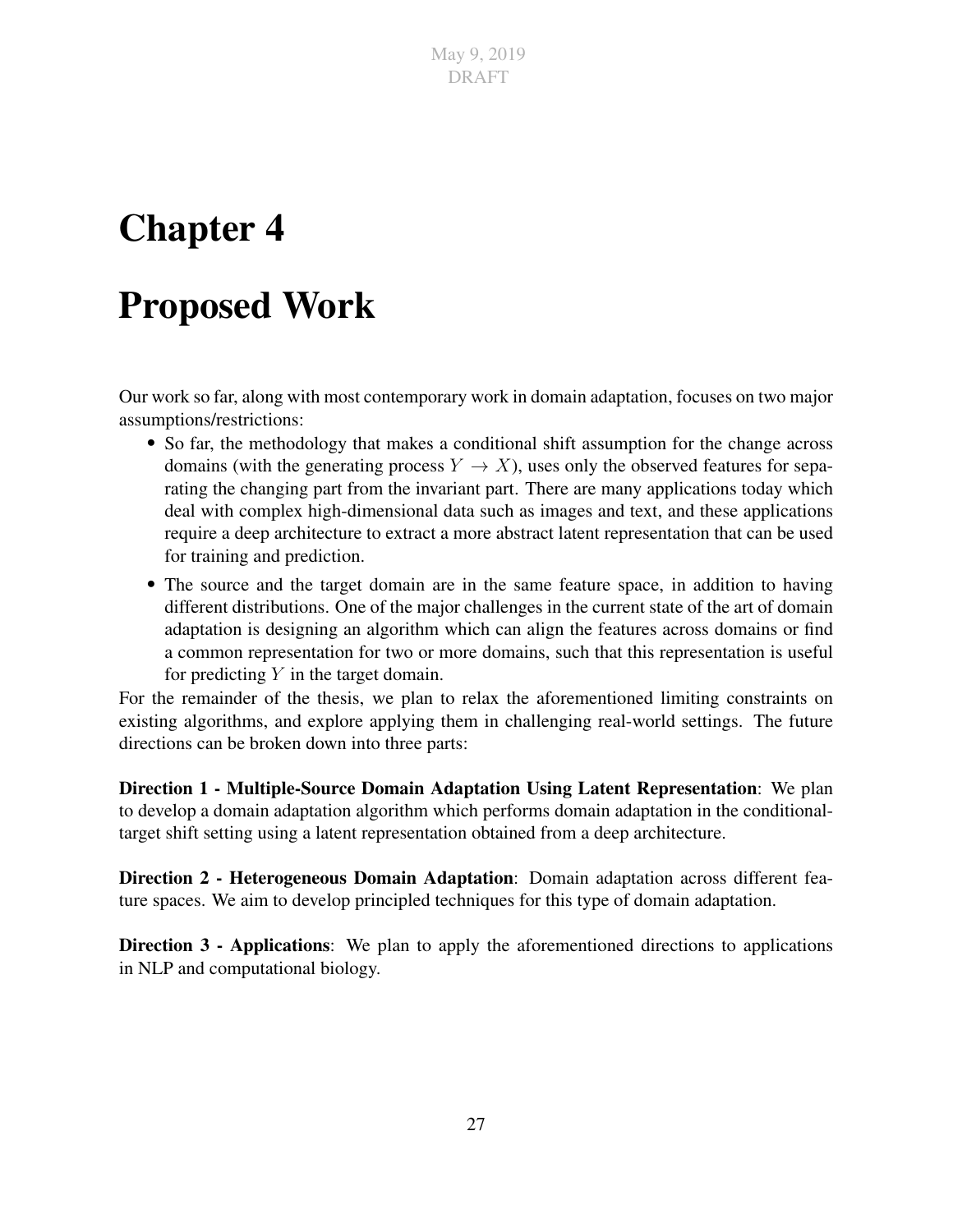## <span id="page-37-0"></span>4.1 Multiple-Source Domain Adaptation Using Latent Representation

Algorithms which extract abstract latent representation using deep architectures produce state of the art prediction performance in various domains of application where the data is highdimensional or structured (examples are CNNs for vision, CNNs and LSTMs for NLP). In accordance with the predictive power of these representations, domain adaptation methods have evolved to incorporate these architectures for transfer learning. The vast majority of the representation learning methods for domain adaptation rely on using deep architectures to extract invariant representation of the marginal  $P_X$  across domains. More formally, an invariant representation is obtained using a mapping of the source and target domain data to a latent space  $\mathcal{Z}$ , given by  $\phi: \mathcal{X} \mapsto \mathcal{Z}$  such that  $P^{\mathcal{S}}(Z) = P^{\mathcal{T}}(Z)$ . In order to ensure predictive power of in  $\mathcal{Z}$ , such algorithms typically apply an additional constraint that  $\phi(X)^S$  has low training error in the labeled source domains. Plenty of work has been done in this direction, both for single-source domain adaptation [\[17\]](#page-49-0) and multiple-source domain adaptation [\[8,](#page-48-1) [35,](#page-50-9) [65\]](#page-52-4).

However, invariant representation which has high predictive power in the source domain(s) may not generalize well in the target domain. This has been studied theoretically and empirically [\[21,](#page-49-1) [63,](#page-52-2) [66\]](#page-53-0). In particular, the authors of [\[66\]](#page-53-0) provide a generalization error bound which depends on the difference between the optimal decision boundaries in the source and target domain, given by  $P_{Y|X}^S$  and  $P_{Y|X}^T$  respectively. This implies that the invariant representation is suitable for the covariate shift setting, where the assumption is that  $P_{Y|X}^{\mathcal{S}} = P_{Y|X}^{\mathcal{T}}$ . However, this assumption is too restrictive for many real-world settings, in which there can be a change in  $P_{X|Y}$  across domains which implies changes in  $P_{Y|X}$  in addition to changes in  $P_X$ . In order to drop this assumption, the latent representation needs to have information about the change in the conditional distribution  $P_{X|Y}$ . Therefore, it needs to contain both an invariant component, which represents aspects of the distribution that are common across domains, and a domain-specific component which represents properties specific to each domain. If learnt successfully, such a latent representation will be able to take into account the change in the conditional distribution  $P_{X|Y}$  and perform better under the conditional shift setting.

The domain adaptation techniques developed so far that go beyond learning invariant representation of  $P_X$  (and aim to make use of the change in the conditional distribution across domains) only consider the original space of observed features and labels  $\mathcal{X} \times \mathcal{Y}$ , along with an implicit feature map to a high-dimensional space using a kernel function. Examples of such work is [\[52\]](#page-51-5) which is presented in Chapter 2, as well as [\[64\]](#page-52-3). However, such feature maps may not provide a sufficiently good enough representation to accurately extract the change across domains when applied to high-dimensional or structured data. Therefore, a natural next step is to develop methodology that extracts the low-dimensional change of  $P_{X|Y}$  across domains, by making use of latent representation which can be extracted via state of the art deep architectures such as convolutional neural network layers.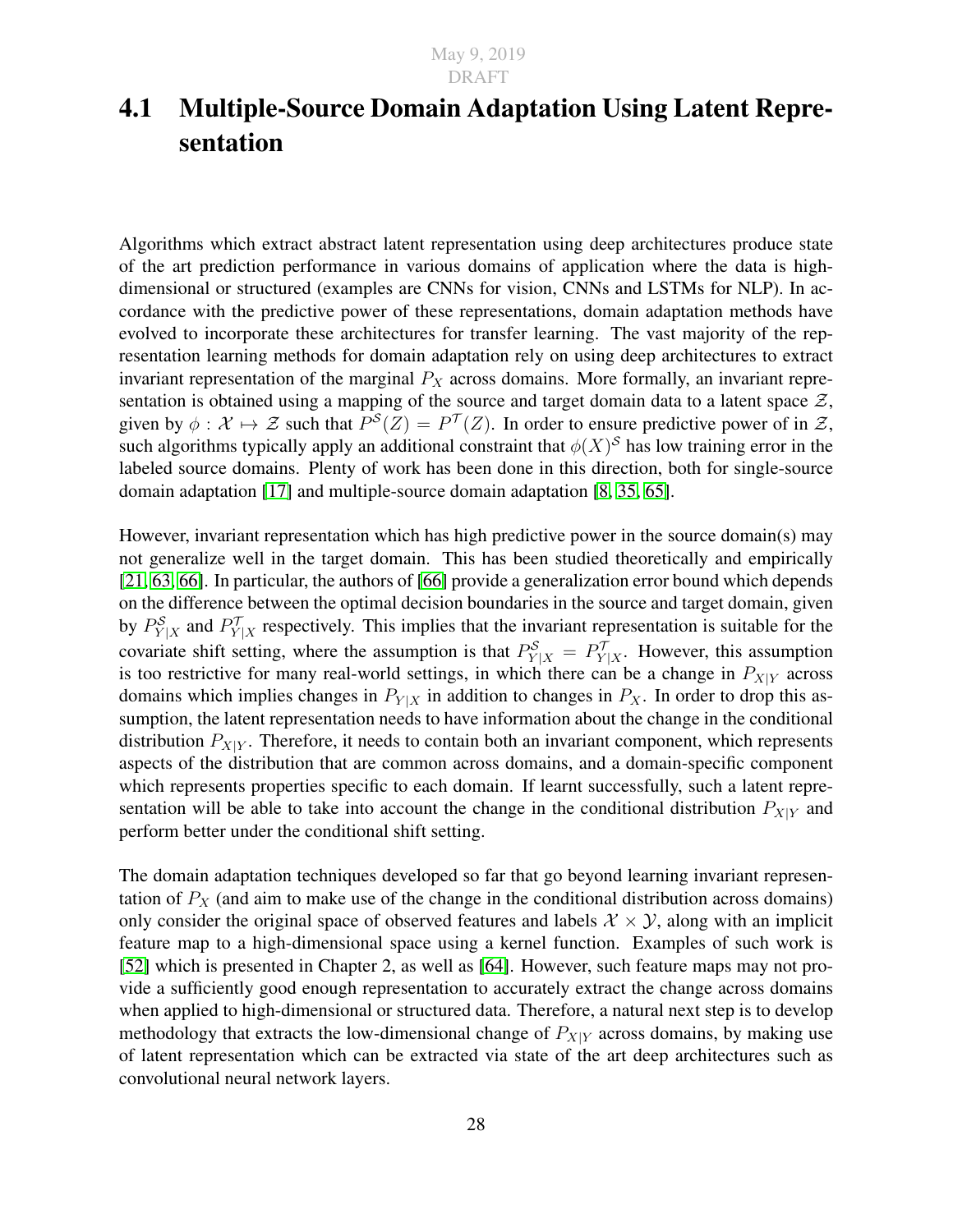### <span id="page-38-0"></span>4.1.1 Proposed Approach

In our proposed approach, we aim to model the invariant and changing aspects of  $P_{X|Y}$  across domains. We shall assume that the generating process is  $Y \to X$  and that the change across domains follows a conditional shift, where  $P(X|Y)$  changes across domains. We are given instances  $D_{XY}^{\mathcal{S}} = ((x_1^{(1)})$  $\overset{(1)}{1}, \overset{(1)}{y_1^{(1)}}$  $\binom{1}{1}, \ldots, \binom{x_{n_1}^{(1)}, y_{n_1}^{(1)})}, \ldots,$ 

 $\left( \binom{m}{1}^M \right)$  $\mathfrak{y}_1^{(M)},\mathfrak{y}_1^{(M)}$  $\{a_1^{(M)},..., (x_{n_M}^{(M)}, y_{n_M}^{(M)})\}$  from multiple respective joint distributions for  $M$  source domains given by:  $P_{XY}^{(1)},...,P_{XY}^{(M)}$ . The goal is to learn a predictor for the target domain joint distribution  $P_{XY}^{\mathcal{T}}$ , where we only observe unlabeled instances  $D_X^{\mathcal{T}} = x_1^{\mathcal{T}}, ..., x_{n_t}^{\mathcal{T}}$  generated from  $P_X^{\mathcal{T}}$ .

Intuitively, in order to address the problem of multiple-source domain adaptation using latent representations, we need a deep learning architecture which can make use of the labeled training data and the unlabeled test data to learn a representation in which the features that correspond to the domain-specific change are separated from the ones which correspond to the invariant part. We propose a rough diagram of such an architecture on Figure [4.1.](#page-39-0) The proposed autoencoder model achieves this task by taking both the features x and the target variable y as inputs, and learns to reproduce them via a hidden representation z which encodes both invariant and domain-specific information components, denoted by l and  $\rho$  respectively. The model relies on the key assumption that the changing part of  $P_{X|Y}$  is low-dimensional, therefore much fewer hidden units are allocated to this part in the model.

In order to train the model, we need to establish a loss function which when minimized, accomplishes the following tasks:

(1) Minimize the reconstruction error for all instances in all domains ( $i$ -th point in the  $i$ -th domain:  $(x_{ij}, y_{ij}), \forall i \in \{1, ..., M\}, \forall j \in \{1, ..., n_i\}.$ 

(2) In each domain, minimize the divergence between the distribution generated by the autoencoder, and the one which can be estimated from the observed data.

(3) Constrain the distribution of the invariant part of the latent representation, given by  $l$ , to be the same across domains.

Therefore, the overall objective of the model is to minimize the following loss functions for the source domains, the target domain, as well as the source and the target domains combined, with respect to the model parameters  $\Theta = [\theta_x^z, \theta_x^z, \theta_y^z, \theta_y^z]$  (here we combine the parameters  $\theta_x^l$ and  $\theta_x^{\rho}$  into  $\theta_{\tilde{x}}^z$ ;  $\theta_{\tilde{x}}^l$  and  $\theta_{\tilde{x}}^{\rho}$  $\theta_{\tilde{x}}^{\rho}$  into  $\theta_{\tilde{y}}^{z}$ ;  $\theta_{y}^{l}$  and  $\theta_{\tilde{y}}^{\rho}$  and  $\theta_{\tilde{y}}^{\rho}$  $\frac{\rho}{\tilde{y}}$  into  $\theta_{\tilde{y}}^z$ ):

$$
\hat{\Theta} = \arg\min_{\Theta} \mathcal{L}_{source}(D_{XY}^{\mathcal{S}}, \Theta) + \mathcal{L}_{target}(D_X^{\mathcal{T}}, \Theta) +
$$
\n(4.1)

 $\Psi_{scatter}(P_{l}^{(1)}% ,Q_{l}^{(2)}),Q_{l}^{(3)}$  $P_l^{(1)}, \ldots, P_l^{(M)}, P_l^{(1)}$  $(4.2)$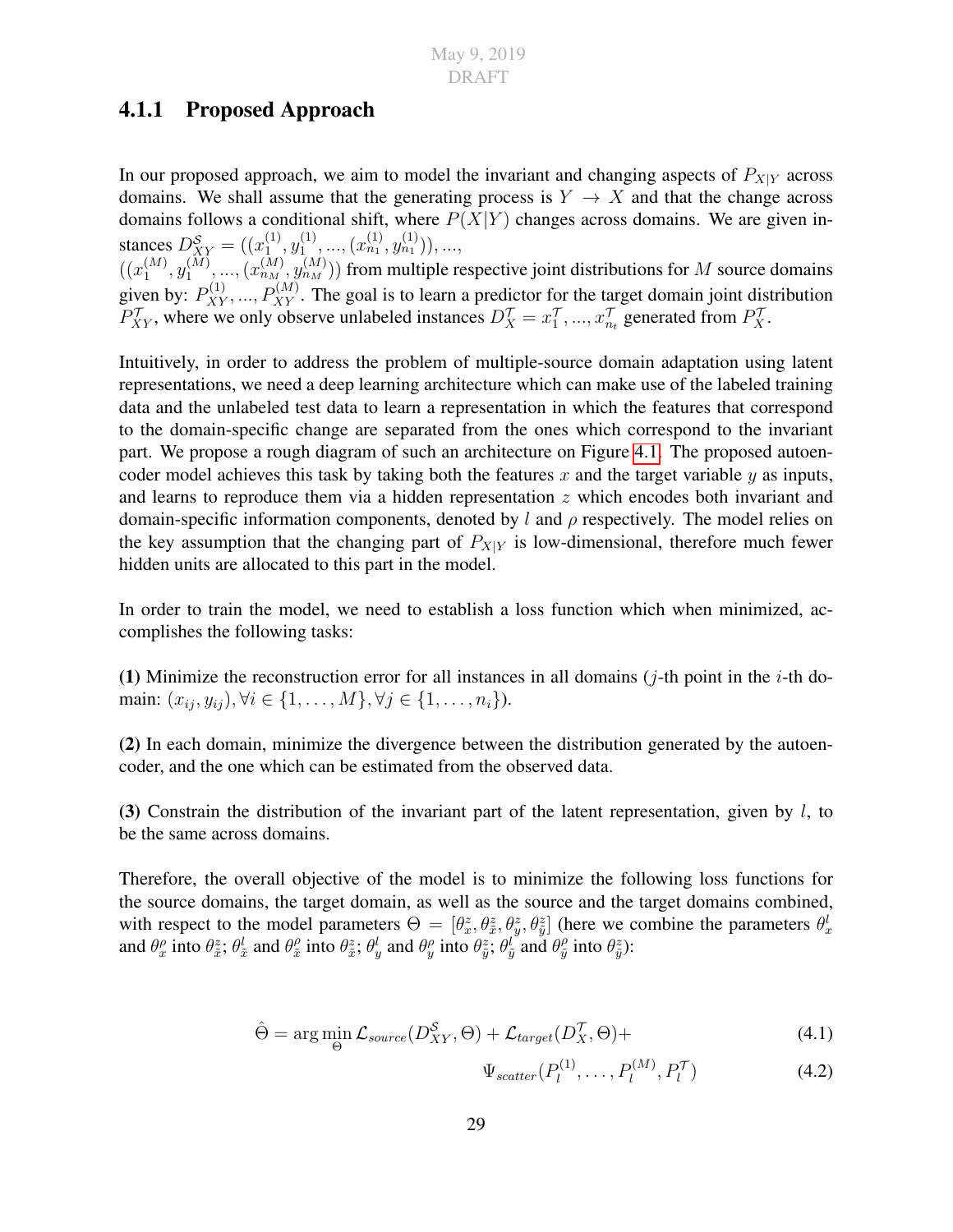

<span id="page-39-0"></span>Figure 4.1: A diagram of the proposed autoencoder model. The autoencoder is trained to reconstruct all instances in the given domains, by taking as input the features and the label of the j-th instance of the *i*-th domain,  $(x_i^{(i)})$  $\displaystyle{ \stackrel{(i)}{j},y_j^{(i)}}$  $j^{(i)}$ ), and generating their reconstruction as output, given by:  $(\tilde{x}_i^{(i)}$  $\widetilde{y}^{(i)}_j, \widetilde{y}^{(i)}_j$  $j^{(i)}$ ). The reconstruction is done by first mapping a to a hidden representation  $z_j^{(i)}$  $j^{(i)}$ , which consists of an invariant part  $l_i^{(i)}$  $j^{(i)}$ , and a domain specific part  $\rho_j^{(i)}$  $j^{(i)}$ . The features  $x_j^{(i)}$  $j^{(i)}$  and target variable  $y_i^{(i)}$  $j^{(i)}_j$  are mapped to the entire hidden vector  $z_j^{(i)}$  $j^{(i)}$  via the learned mappings  $f_{\theta_x^l}$  and  $f_{\theta_x^o}$ , and  $f_{\theta_y^l}$ and  $f_{\theta_y^{\rho}}$  respectively. Their respective reconstructions  $\tilde{x}_j^{(i)}$  $_j^{(i)},\,\tilde{y}_j^{(i)}$  $j_j^{(i)}$  are generated from  $z_j^{(i)}$  $j^{(i)}$  via  $g_{\theta_{\tilde{x}^l}}$ ,  $g_{\theta_{\tilde{x}^\rho}}$  (for  $\tilde{x}^{(i)}_j$  $j^{(i)}$ ), and  $g_{_{\tilde{y}^l}},$   $g_{\theta_{\tilde{y}^\rho}}$  (for  $\tilde{y}_j^{(i)}$  $j^{(i)}$ ). The autoencoder can also be trained on the unlabeled target domain data, by taking as input pseudo-labels.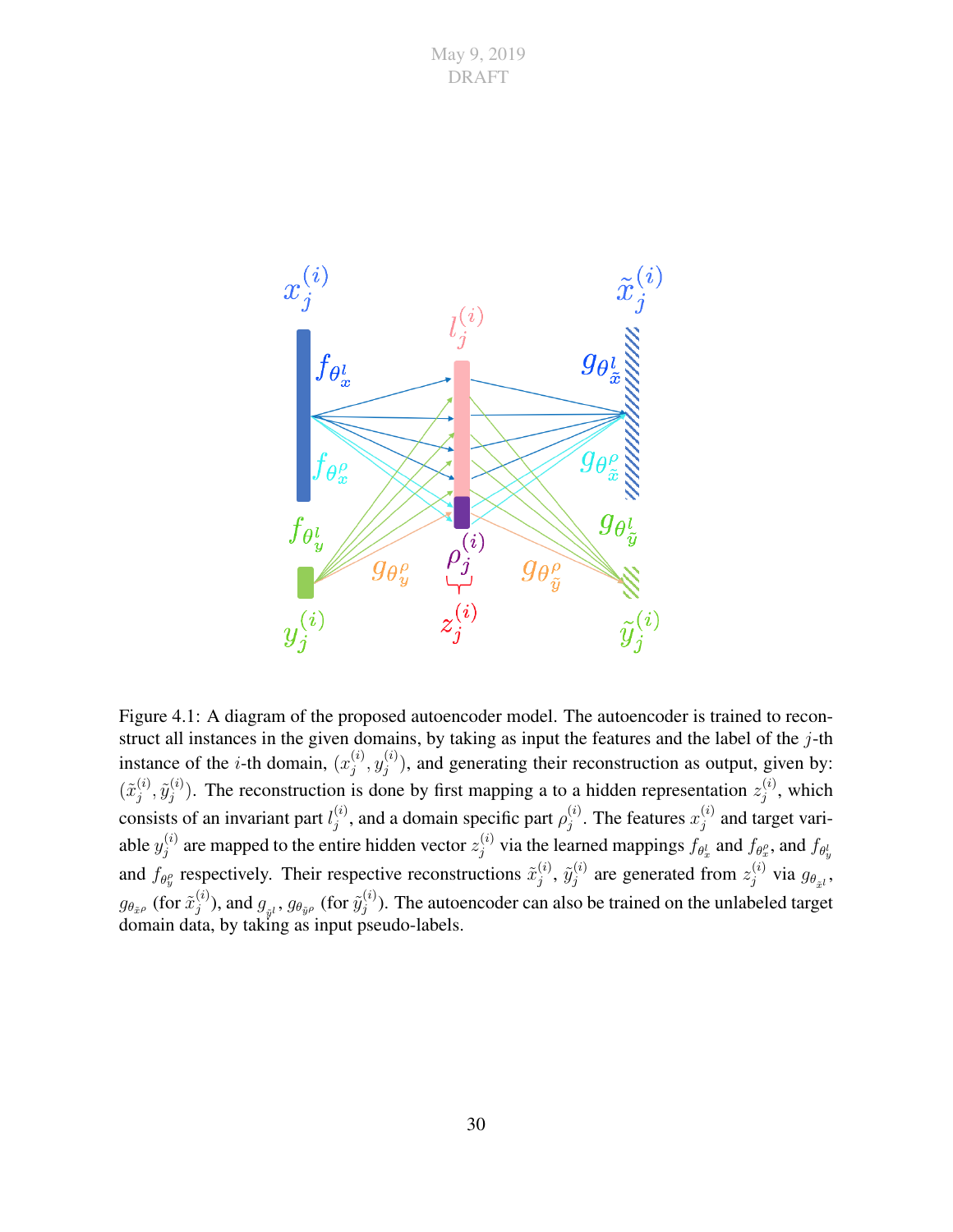where:

$$
\mathcal{L}_{source}(D_{XY}^{\mathcal{S}},\Theta) = \sum_{i=1}^{M} \sum_{j=1}^{n_i} \{ \mathcal{L}_{reconst.}(g_{\theta_{\tilde{x}}^z}(f_{\theta_{\tilde{x}}^z}(x_{ij}), f_{\theta_{\tilde{y}}^z}(y_{ij})), x_{ij}) + \mathcal{L}_{reconst.}(g_{\theta_{\tilde{y}}^z}(f_{\theta_{\tilde{x}}^z}(x_{ij}), f_{\theta_{\tilde{y}}^z}(y_{ij})), y_{ij}) \}
$$
\n(4.3)

<span id="page-40-0"></span>
$$
\sum_{i=1}^{M} \mathcal{L}_{dist.}(P_{XY}^{(i)}, \tilde{P}_{XY}^{(i)})
$$
\n(4.4)

$$
\mathcal{L}_{target}(D_X^{\mathcal{T}}, \Theta) = \sum_{j=1}^{n_t} \mathcal{L}_{reconst.}(g_{\theta_x^z}(f_{\theta_x^z}(x_j), f_{\theta_y^z}(\hat{y}_i)), x_j) + \mathcal{L}_{dist.}(\mathbb{P}_X^{\mathcal{T}}, \tilde{\mathbb{P}}_X^{\mathcal{T}})
$$
(4.5)

In this objective, the first term of  $\mathcal{L}_{source}$  corresponds to the reconstruction loss across all instances, and  $\mathcal{L}_{reconst.}$  corresponds to the reconstruction loss for each data point and can be defined as  $L_2$  loss or cross-entropy loss for Y in classification tasks. The second term of  $\mathcal{L}_{source}$ corresponds to the sum of the distribution divergences between the distribution of the observed data, given by  $P_{XY}^{(i)}$ , and the distribution of the reconstructed data, given by  $\tilde{P}_{XY}^{(i)}$ .  $\mathcal{L}_{dist.}$  measures this divergence, and it can be a choice between several different loss functions such as an adversarial loss, or maximum mean discrepancy (MMD).

Analogous to the source domain loss, the target domain loss given by  $\mathcal{L}_{target}$  contains the same reconstruction and distribution divergence terms, where the reconstruction term relies on pseudolabels  $\hat{y}$ . Finally, we also make use of a term, given by  $\Psi_{scatter}(P_l^{(1)})$  $P_l^{(1)}, \ldots, P_l^{(M)}, P_l^{\mathcal{T}}$  which penalizes how different all distributions are across domains (i.e. their scatter) [\[19\]](#page-49-11). For  $N$ marginal distributions it is given by:  $\Psi_{scatter}(P_l^{(1)})$  $l_1^{(1)},\ldots, P_l^{(N)}) = \frac{1}{N}\sum_{i=1}^N ||\mu_{P_l^{(i)}} - \bar{\mu}||_{{\mathcal H}}^2,$  where  $\bar{\mu} = \frac{1}{N}$  $\frac{1}{N}\sum_{i=1}^{N} \mu_{P_i^{(i)}}$  and  $\mu_{P_i^{(i)}}$  is the kernel mean embedding of the distribution of the invariant latent representation  $l$  for the  $i$ -th domain.

During training, the pseudo-labels  $\hat{y}^1$  in the first epoch will be initialized randomly, and after each epoch  $t-1$ , new pseudo-labels  $\hat{y}_1^t, \ldots, \hat{y}_{n_t}^t$  for the t-th epoch will be generated, for the target domain using the target domain instances  $x_1^{\mathcal{T}}, \ldots, x_{n_t}^{\mathcal{T}}$ , the pseudo-labels from the previous epoch  $\hat{y}_1^t, \ldots, \hat{y}_{n_t}^t$ , and the current state of the model parameters  $\Theta^t$ . At the end of training, the last pseudo-labels generated for the target domain instances are the predicted labels.

Currently, we ensure that the change across domains is simple by restricting its dimensionality in the hidden representation of the autoencoder. We note that in addition to this, it might be useful to develop a way to regularize the domain specific effect in the loss function. We plan to investigate ways to accomplish this.

We plan to evaluate our method on synthetic and real datasets. The assumption that the change across domains is low-dimensional and does not affect the semantic content is generally satisfied in computer vision, so we will naturally analyze benchmark datasets for domain adaptation in computer vision, such as Office-Caltech [\[24\]](#page-50-8), which was used in Chapter 3, and VLCS [\[15\]](#page-49-12). We will also consider working with a collaborator on synthesizing multiple-domain vision data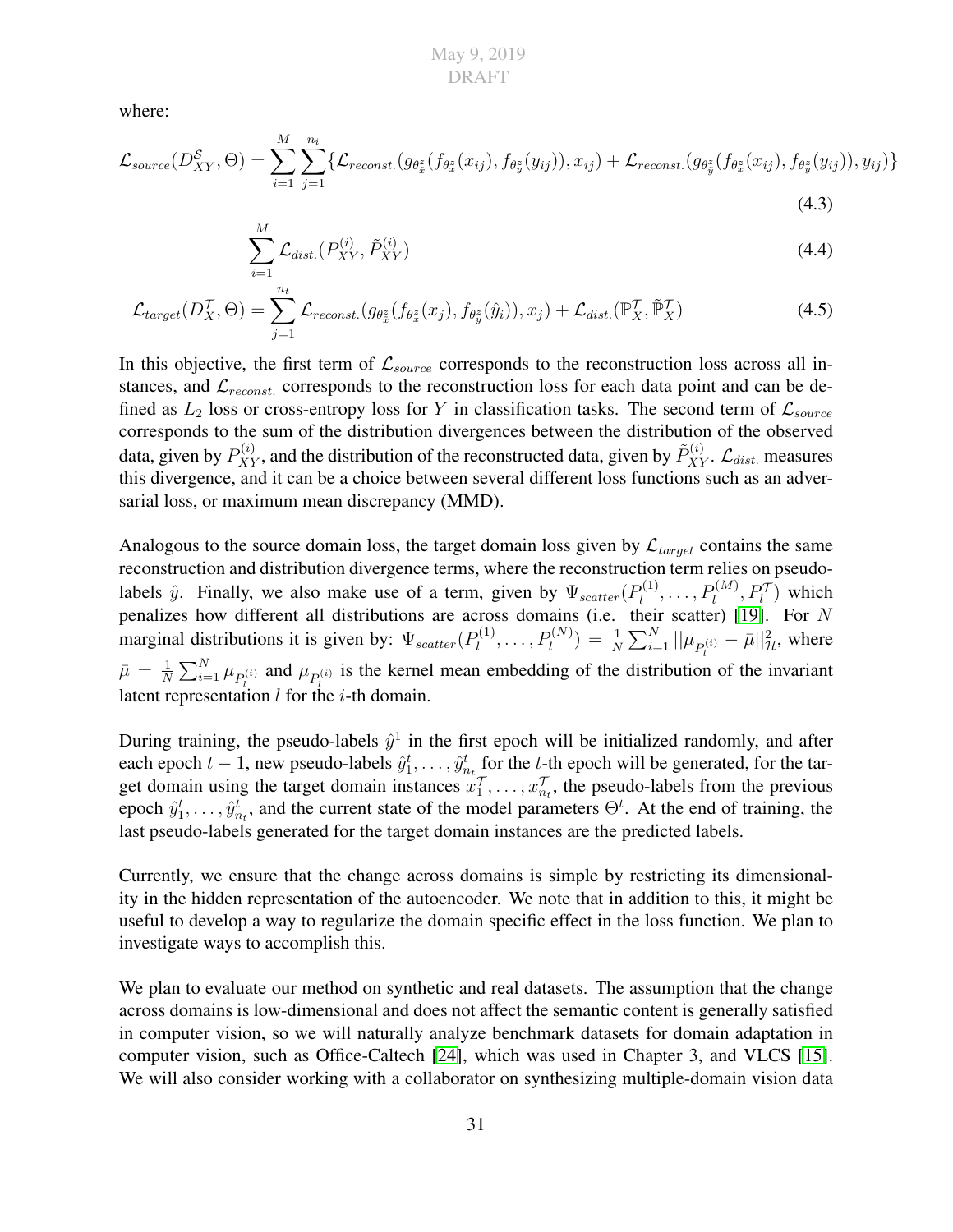from datasets such as Shapenet [\[6\]](#page-48-10) and Modelnet [\[60\]](#page-52-11), for careful dissection and testing of the model performance. Possible synthetic domains would be different textures, light, color and other realistic variations which can be synthesized.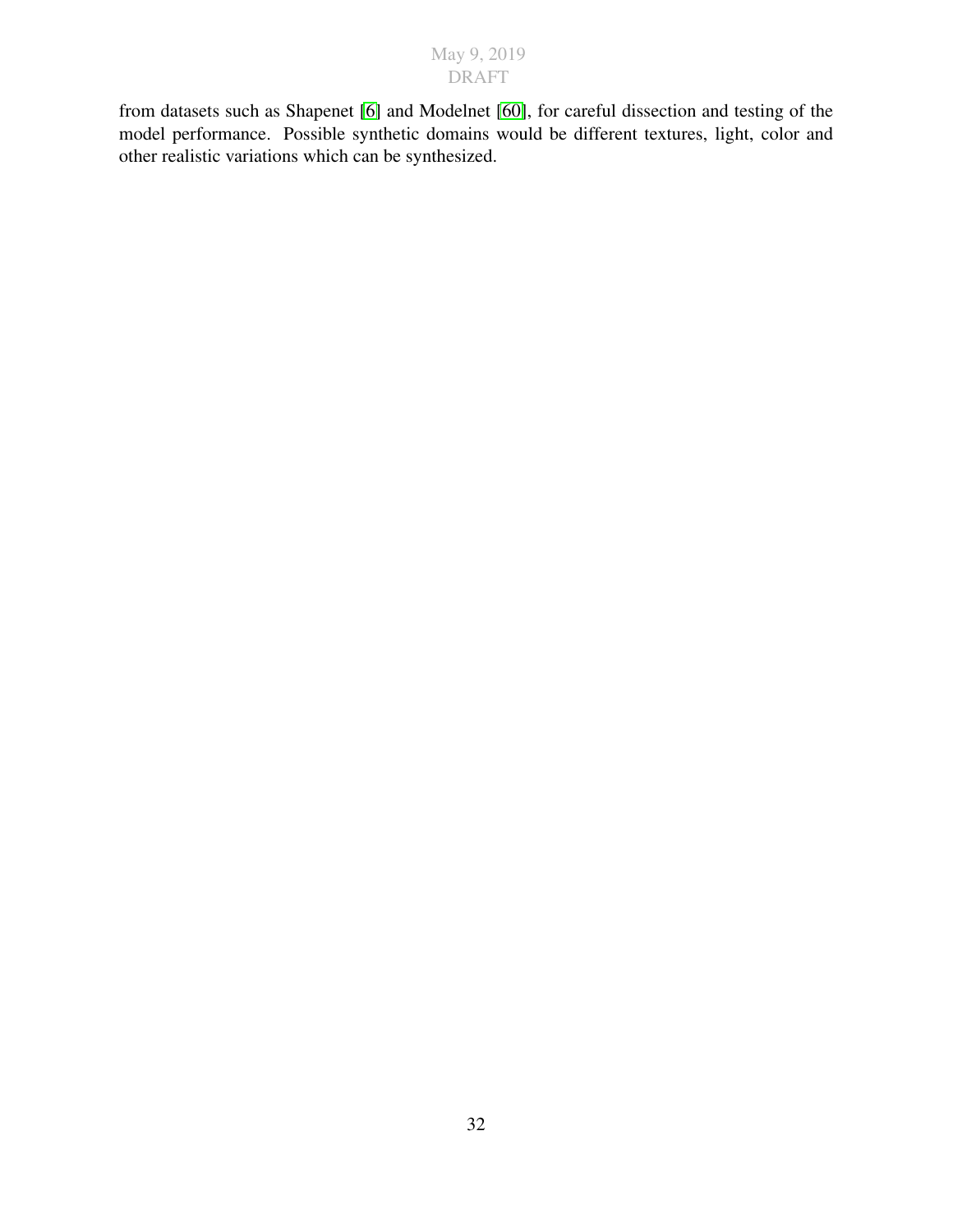### <span id="page-42-0"></span>4.2 Heterogeneous Domain Adaptation

The vast majority of current research on domain adaptation focuses on the setting where the source and target data are in the same feature space. However, this assumption does not always hold in practice. **Heterogeneous domain adaptation** aims to address the setting in which the feature spaces in the two domains are different. This property holds in many real-world applications, including various NLP tasks across languages, and learning across multiple modes (transferring text to video, or across different visual representations, etc.). In what follows we shall establish a formal framework through which we plan to explore this problem, and related to the state of the art methodology.

#### <span id="page-42-1"></span>4.2.1 Formal Setting and Causal Treatment

We are given i.i.d pairs  $(x_1^S, y_1^S, ..., (x_{n_S}^S, y_{n_S}^S)$  drawn from  $P^S(X^S, Y)$ , a joint distribution in the source domain where  $X^{\mathcal{S}} \in \mathbb{R}^{D_{\mathcal{S}}}$ . We are also given target domain observations:  $(x_1^{\mathcal{T}}, y_1^{\mathcal{T}}), ..., (x_{n_S}^{\mathcal{T}}, y_{n_T}^{\mathcal{T}})$ , drawn as i.i.d. pairs from the joint distribution in the target domain  $P^{\mathcal{T}}(X^{\mathcal{T}}, Y)$ , where  $X^{\mathcal{T}} \in$  $\mathbb{R}^{D_{\mathcal{T}}}$ . There are two possible scenarios for heterogeneous domain adaptation: the dimensionalities of the source and the target domains are the same  $(D<sub>S</sub> = D<sub>S</sub>)$ , or different  $(D<sub>S</sub> \neq D<sub>T</sub>)$ . In this type of domain adaptation, we assume that there is a correspondence defined by two mappings to a common space, given by:  $\Phi_S : \mathcal{X}_S \to \mathcal{L}$  and  $\Phi_T : \mathcal{X}_T \to \mathcal{L}$  between the source and the target domain features, which when established, will satisfy two possible properties:

(1) Quantitative Properties: After applying the respective mappings, the source and the target domain have the same distribution:  $P(\Phi_S(X^S)) = P(\Phi_T(X^T))$ .

(2) Qualitative Properties: After applying the respective mappings, the features of the source and the target domain have the same structural properties of their causal models, but can have a different distribution across domains; we elaborate more on this below.

One can think of the problem from the generative perspective. Let  $L_S = \Phi_S(X^S)$ ,  $L_T =$  $\Phi_T(X^T)$ , denote the output of the aforementioned mappings on the observed data. We can assume that first, the data and its latent features were generated in  $\mathcal L$  (the common codomain of  $\Phi_S$  and  $\Phi_T$ , and transformations  $\Phi_S^{-1}$  $S<sub>S</sub><sup>-1</sup>$ ,  $\Phi<sub>T</sub><sup>-1</sup>$  were subsequently applied on the latent representation to yield the observed features). Furthermore, one can consider a generating (causal) process of the features in L, given by  $L_1, \ldots, L_d$ , which can be represented as a directed graph G with  $L_1, \ldots, L_d$  as nodes (the graph is usually assumed to be a DAG). The graphical model can also be written as structural equations:

$$
L_i = f_i(pa_i, \epsilon_i), \quad i = 1, \dots, d \tag{4.6}
$$

where  $pa_i$  are the parents of  $L_i$  in the graph. In this view, preservation of **quantitative properties** in  $\mathcal L$  implies that for two d-dimensional random vectors  $L_S$  and  $L_T$ , both the functios  $f_i$  and the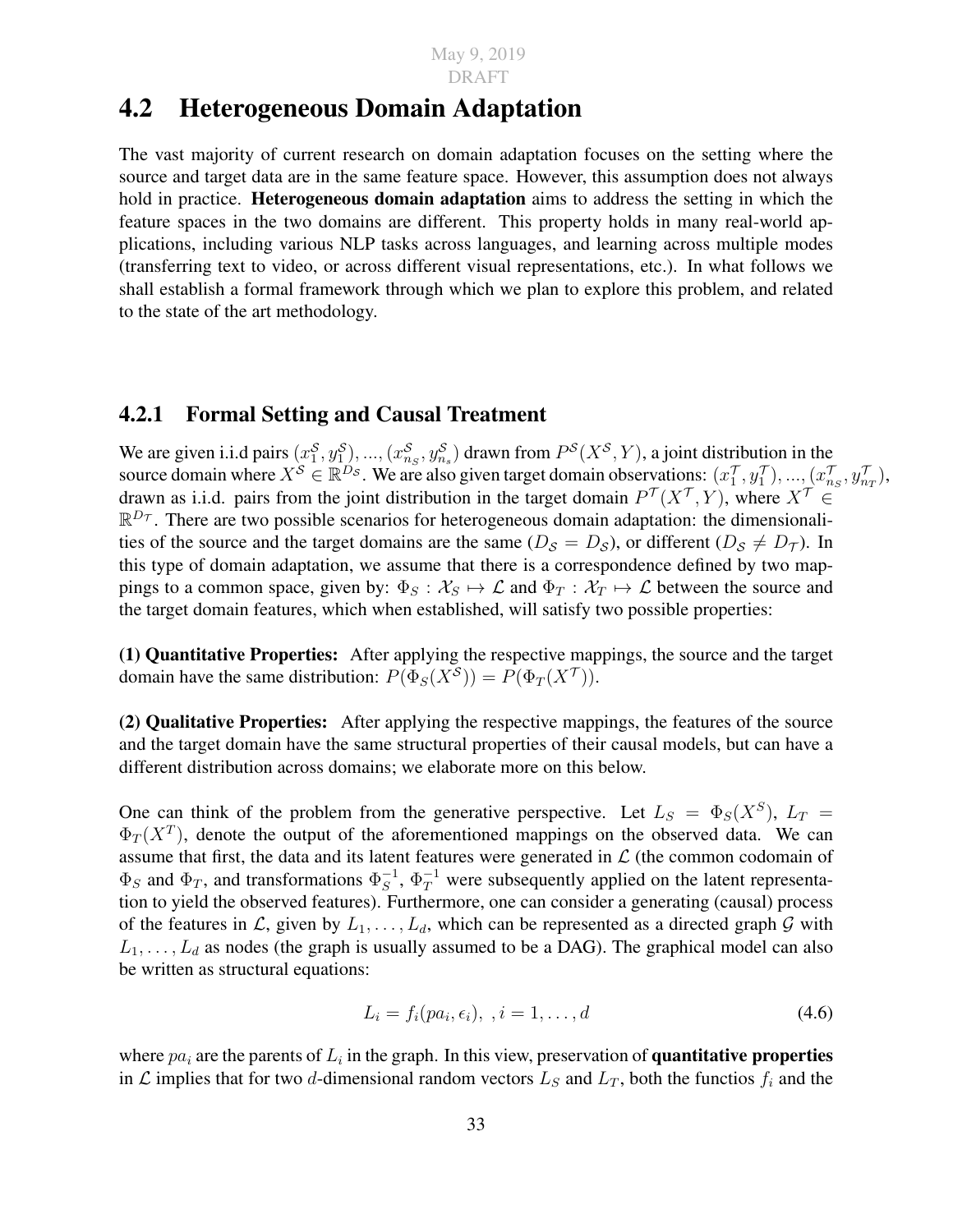error terms  $\epsilon_i$  are preserved across domains. **Qualitative properties**, on the other hand, consist of only properties of the structure of the causal graph such as conditional independence relationships defined by G, regardless of what the distributions  $P(L_S)$  and  $P(L_T)$  are.

If we try to enforce the quantitative properties in the latent space, then we are making the assumption that in this space, the source and the target have the same distribution, which is an assumption that need not hold in practice. On the other hand, since in causal modeling,  $L_i = f_i(pa_i, \epsilon_i)$  corresponds to a physical, ontological process of generating variable  $L_i$  from its parents, while  $f_i$  and  $\epsilon_i$  might be different across domains, we expect that this **qualitative** causal direction should be preserved if the two domains' features are in the same feature space. Therefore, our reasoning is that finding  $\Phi_S^{-1}$  $S^{-1}$  and  $\Phi_T^{-1}$  $T^1$  such that qualitative properties are enforced is a more robust way of finding a common feature space for the two domains.

#### <span id="page-43-0"></span>4.2.2 A Simple Case of Qualitative Alignment

In the simplest case, we can assume that the observed data in the source and target domain have the same set of features (so  $D_s = D_T$ ), but they are permuted. Without loss of generality, let  $\Phi_S = I_{D_S}$ , and  $\Phi_T = P_{\mathcal{T}}$ , where  $P_{\mathcal{T}}$  is a permutation matrix which permutes the features  $X^{\mathcal{T}}$ in the target domain. In this simplified setting, we can consider qualitative relationships to be partial correlations among each pair of variables, and the objective is to find  $P<sub>T</sub>$  such that  $X<sup>S</sup>$ and  $P_{\mathcal{T}} X^{\mathcal{T}}$  have the same partial correlations. Therefore, the idea is to minimize the following form of objective:

<span id="page-43-1"></span>
$$
\mathbf{P}_{\mathcal{T}} = \arg\min_{\mathbf{P}} \mathcal{D}(\mathbf{\Omega}^{\mathcal{S}}, \mathbf{\Omega}_{\mathbf{P}}^{\mathcal{T}}),\tag{4.7}
$$

where  $\Omega^{\mathcal{S}}$  is the precision matrix of the source domain features,  $\Omega_{\rm P}^{\mathcal{T}}$  is the precision matrix of the target domain features after applying the permutation  $P$ , and  $D$  is a distance metric which measures the qualitative difference between  $\Omega^{\cal S}$  and  $\Omega^{\cal T}_P$ , such as the number of entries which are nonzero in both matrices, regardless of their value.

This formulation is a simple skeleton from which we can go further and refine the assumptions such as:

(1) Using partial correlations to measure qualitative alignment. While potentially effective for Gaussian data, partial correlation does not capture relationships between the variables beyond the second moment. Extending these relationships to full conditional independence relationships for two sets of variables, and comparing their structural difference would be a fruitful direction to investigate.

(2) In many applications the source and target domain do not share the same set of features, and the dimensions of the source and target feature spaces are different ( $D_s \neq D_{\tau}$ ). In this situation, measuring qualitative relationships between the variables in the original feature space is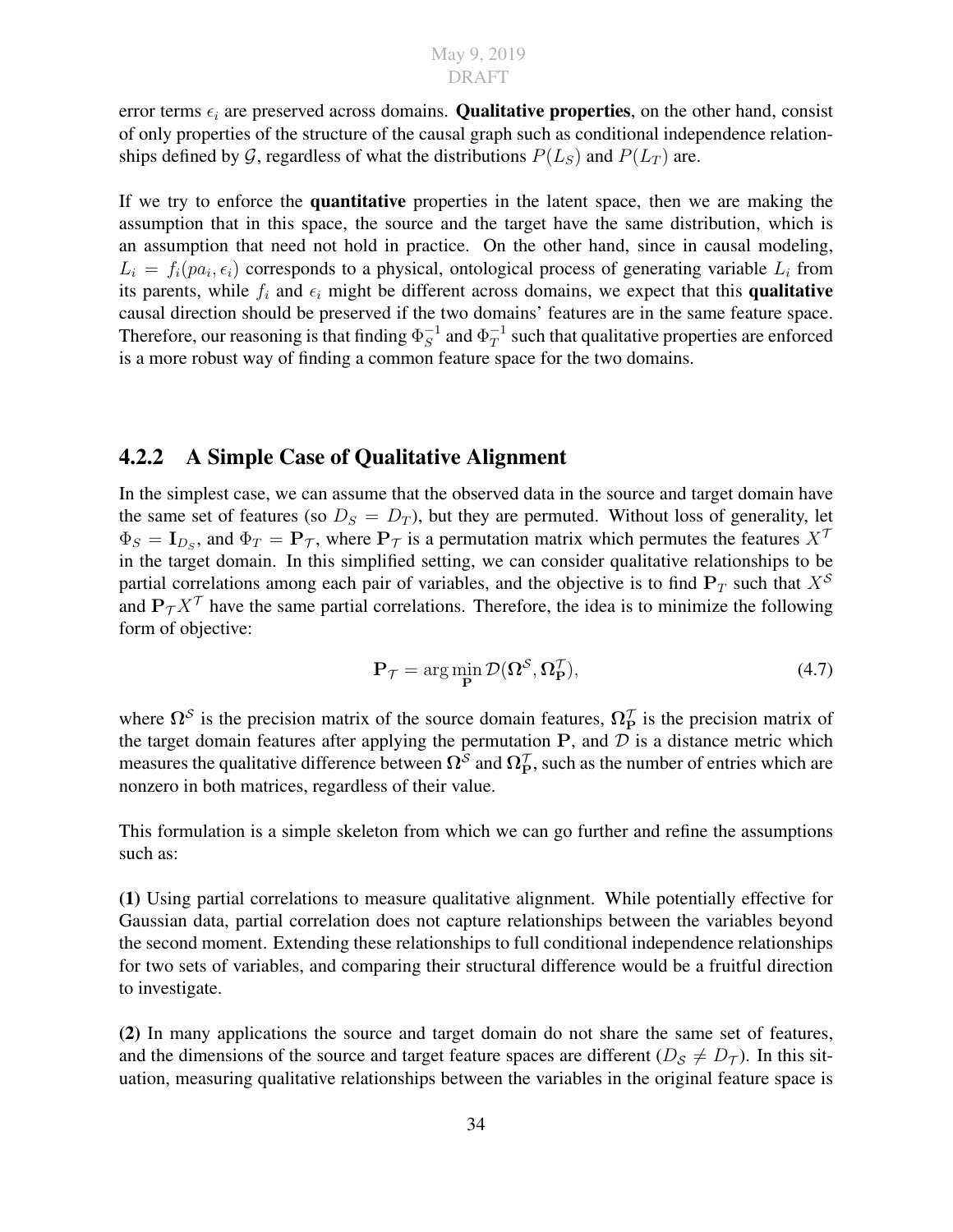not suitable. Therefore, we plan on exploring directions for finding transformations  $\Phi_S^{-1}$  $_{\mathcal{S}}^{-1}$  and  $\Phi_{\mathcal{T}}^{-1}$  $\tau$ from the generative model above, subject to a constraint which enforces the qualitative properties to be preserved across domains.

Related work in this field focuses on finding a common feature space  $\mathcal L$  by matching quantitative properties. Namely, manifold alignment methods aim to transform the data in each domain such that in the new space, the topology of the data in the original space is preserved [\[59\]](#page-52-12), and they assume availability of labeled data in the target domain. A popular approach is to take on a sparse coding [\[33,](#page-50-10) [68\]](#page-53-1), or non-negative matrix factorization approach. [\[67\]](#page-53-2). Implicitly, from the generative perspective these methods assume that the data was generated from "disentangled" latent variables that are shared for both domains, and the transformations that generated the data  $(\Phi_S$  and  $\Phi_T$ ) are given by linear transformations with constraints on the latent features, such as sparsity. This is similar to the generative model assumed by Independent Components Analysis (ICA) [\[28\]](#page-50-11), in which the latent features are explicitly constrained to be statistically independent. Therefore, latent variable models which aim to find a disentangled latent representation can be seen a special case within our framework, in which ( $\Phi_S$  and  $\Phi_T$ ) are linear and  $L_1, ..., L_d$  are independent. There are nonlinear extensions of ICA, in which the transformations to/from latent space are nonlinear, with additional non-stationarity constraints to ensure identifiability [\[27,](#page-50-12) [29\]](#page-50-13). Determining whether the latent representations these non-linear models learn can be used for transfer across domains with different observed feature spaces is a potentially useful direction. Regarding non-linear transformations, current methodology [\[39\]](#page-51-14) assume availability of labels in the target domain in order to constrain the model.

## <span id="page-44-0"></span>4.3 Applications

In this research direction, we look to explore ways in which our domain adaptation methodology and reasoning can be applied to potentially challenging applications and datasets. Here we outline possible directions to pursue in order to assess the applicability of our methodology, and make any necessary algorithmic and engineering adjustments in order to deploy our methods to more challenging real-world settings and datasets:

([1](#page-44-1)) Prediction across multiple modes of cancer data: The TCGA dataset<sup>1</sup>, which was used in Chapter 3, has multiple modes of datasets from various tumor types, both from tumor patients and healthy control patients. The various modes include mutations, structural DNA changes, and gene expression. However, in a real world setting, not all of these datasets are available with labels and in abundance, especially because these technologies evolve and the features, as well as the manner in which they are collected changes. Therefore, it would be very encouraging if we could deploy our heterogeneous transfer learning ideas to predicting various clinical properties from cancer data such as prognosis, across different dataset modes.

#### (2) Alignment of word representations across different feature spaces: Pre-trained word em-

<span id="page-44-1"></span><sup>1</sup>http://cancergenome.nih.gov/ and http://firebrowse.org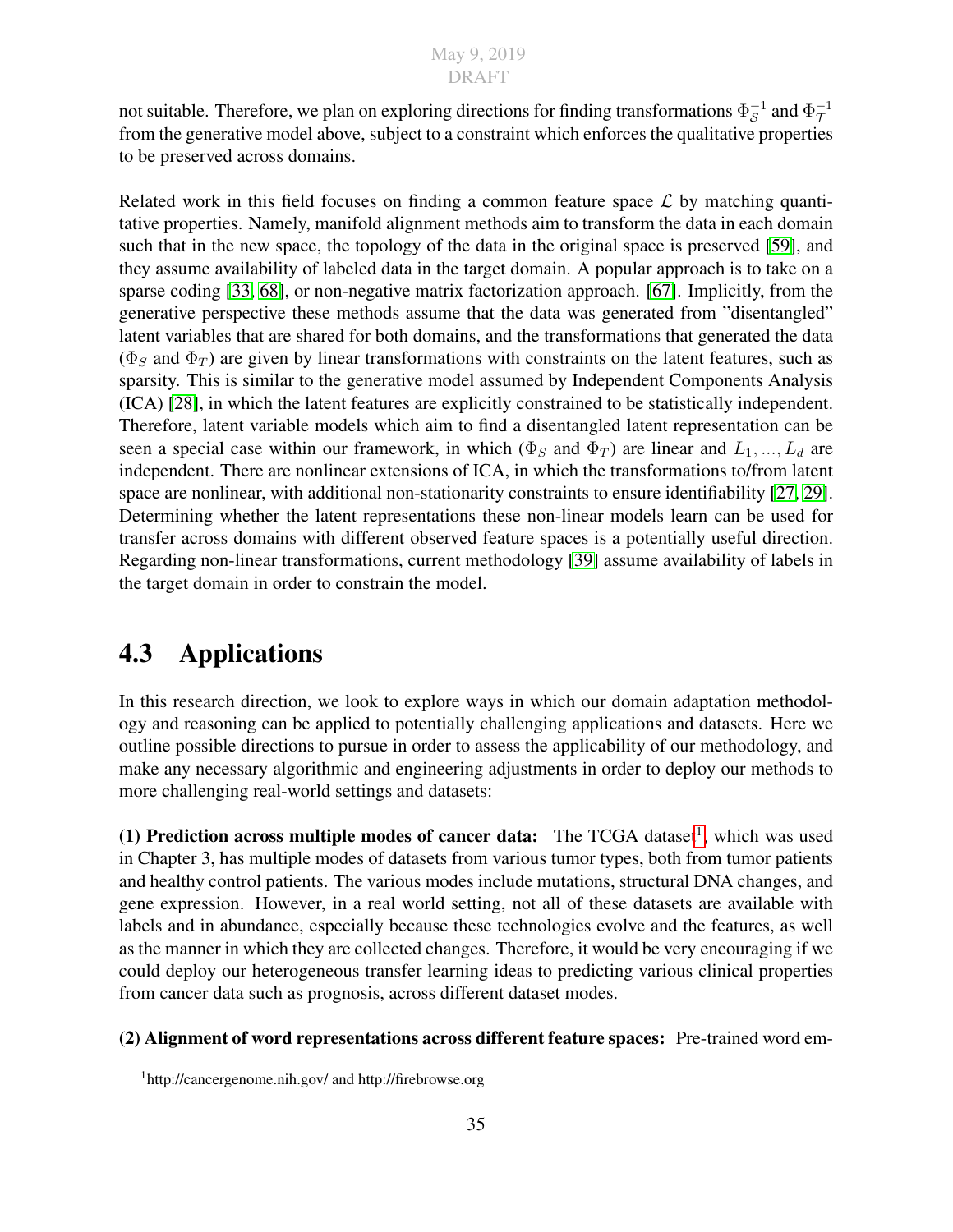beddings from unsupervised data are a widely used representation for text in many downstream supervised learning tasks. However, in these tasks, different domains have misaligned features, and the type and extent of the misalignment varies depending on whether the domains are different products for sentiment classification, or different languages. We plan to study this misalignment through the proposed view of heterogeneous domain adaptation, and explore whether our methodologies can be applied to this real world setting.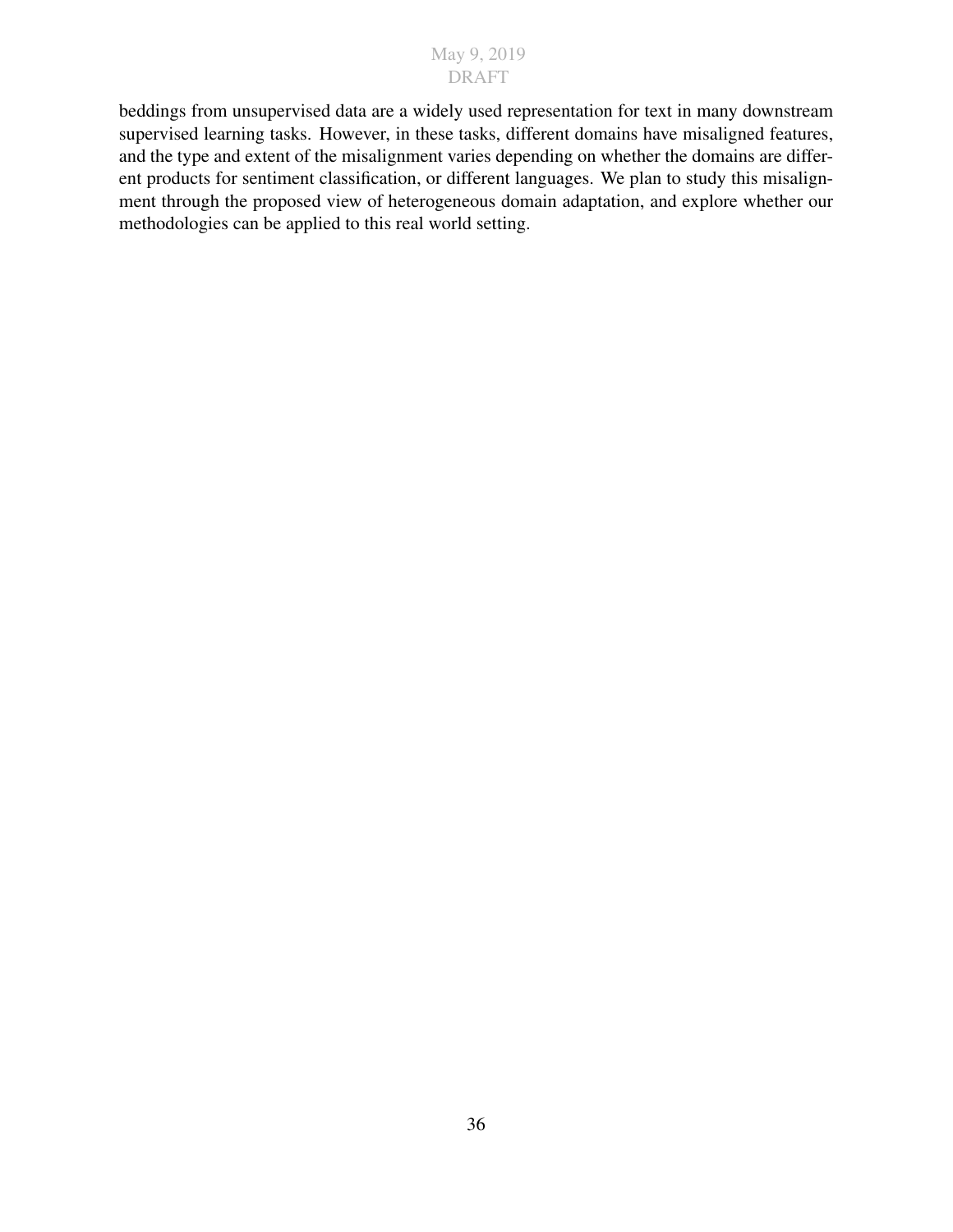## <span id="page-46-0"></span>4.4 Timeline

For the aforementioned proposed work and thesis writing, we propose the following timeline:

(1) Completing the work on Multiple-Source Domain Adaptation Using Latent Representations [by Fall 2019, target conference: ICLR/AISTATS]

(2) Completing the exploratory work on Heterogeneous Domain Adaptation [by Spring 2019, target conference: ICML/KDD/UAI]

(3) Completing the exploratory work on Applications [by Summer 2019, target confarence: NeurIPS/EMNLP]

- (4) PhD thesis writing [Fall 2019]
- (5) PhD defense [end of Fall 2019]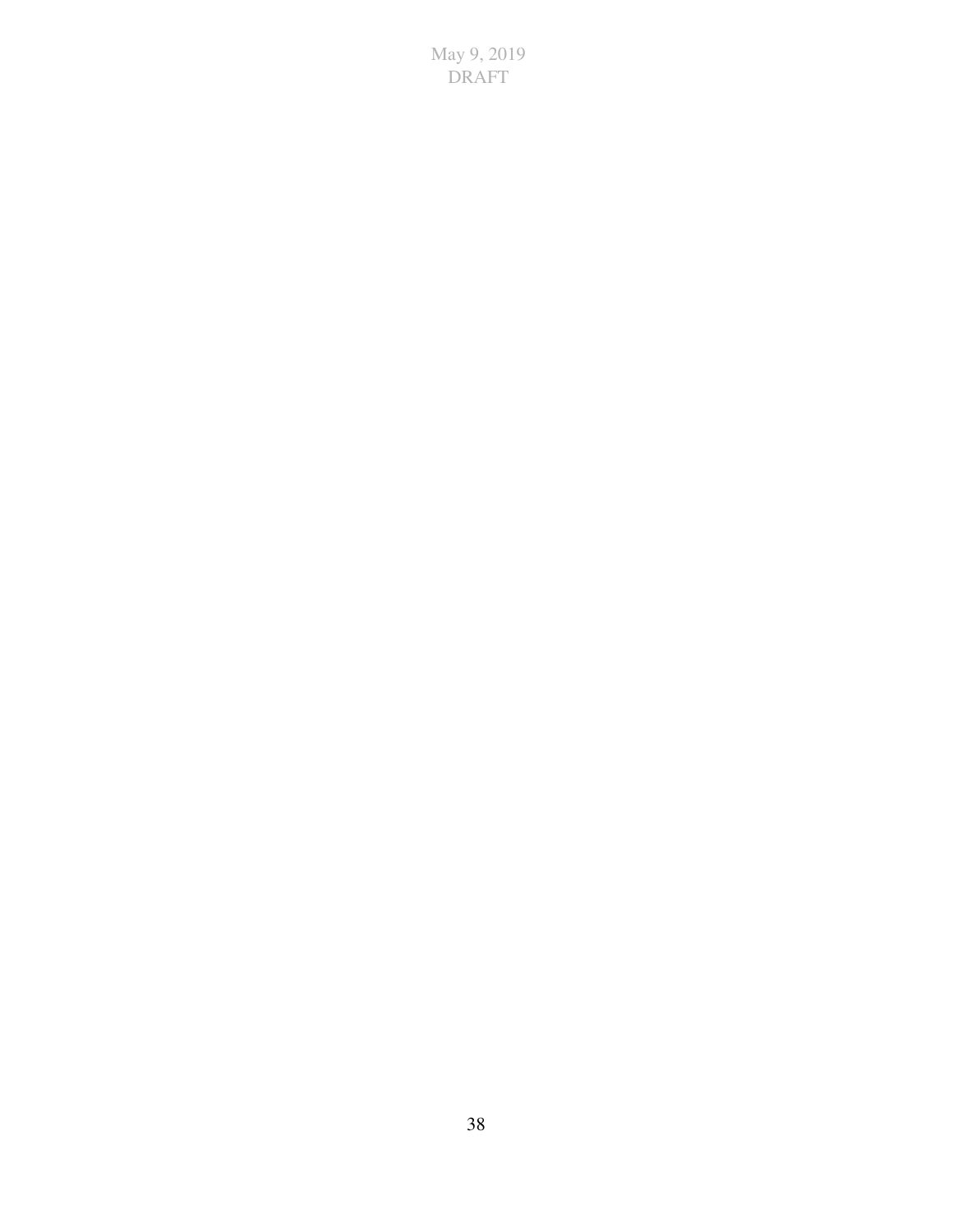## <span id="page-48-0"></span>Bibliography

- <span id="page-48-2"></span>[1] Shai Ben-David, John Blitzer, Koby Crammer, and Fernando Pereira. Analysis of representations for domain adaptation. In *Advances in neural information processing systems*, pages 137–144, 2007. [1,](#page-10-0) [3.1.1](#page-25-0)
- <span id="page-48-3"></span>[2] Shai Ben-David, John Blitzer, Koby Crammer, Alex Kulesza, Fernando Pereira, and Jennifer Wortman Vaughan. A theory of learning from different domains. *Machine learning*, 79(1):151–175, 2010. [1,](#page-10-0) [3.1.1](#page-25-0)
- <span id="page-48-7"></span>[3] Steffen Bickel, Michael Brückner, and Tobias Scheffer. Discriminative learning for differing training and test distributions. In *Proceedings of the 24th international conference on Machine learning*, pages 81–88. ACM, 2007. [3.1.1](#page-25-0)
- <span id="page-48-5"></span>[4] Gilles Blanchard, Gyemin Lee, and Clayton Scott. Generalizing from several related classification tasks to a new unlabeled sample. In *Advances in neural information processing systems*, pages 2178–2186, 2011. [1,](#page-10-0) [2.1.1,](#page-15-0) [2.5.1](#page-21-1)
- <span id="page-48-4"></span>[5] Konstantinos Bousmalis, Nathan Silberman, David Dohan, Dumitru Erhan, and Dilip Krishnan. Unsupervised pixel-level domain adaptation with generative adversarial networks. In *The IEEE Conference on Computer Vision and Pattern Recognition (CVPR)*, volume 1, page 7, 2017. [1](#page-10-0)
- <span id="page-48-10"></span>[6] Angel X Chang, Thomas Funkhouser, Leonidas Guibas, Pat Hanrahan, Qixing Huang, Zimo Li, Silvio Savarese, Manolis Savva, Shuran Song, Hao Su, et al. Shapenet: An information-rich 3d model repository. *arXiv preprint arXiv:1512.03012*, 2015. [4.1.1](#page-40-0)
- <span id="page-48-6"></span>[7] Rita Chattopadhyay, Qian Sun, Wei Fan, Ian Davidson, Sethuraman Panchanathan, and Jieping Ye. Multisource domain adaptation and its application to early detection of fatigue. *ACM Transactions on Knowledge Discovery from Data (TKDD)*, 6(4):18, 2012. [2.1.1](#page-15-0)
- <span id="page-48-1"></span>[8] Xilun Chen, Yu Sun, Ben Athiwaratkun, Claire Cardie, and Kilian Weinberger. Adversarial deep averaging networks for cross-lingual sentiment classification. *Transactions of the Association for Computational Linguistics*, 6:557–570, 2018. [1,](#page-10-0) [4.1](#page-37-0)
- <span id="page-48-8"></span>[9] Corinna Cortes, Mehryar Mohri, Michael Riley, and Afshin Rostamizadeh. Sample selection bias correction theory. In *International Conference on Algorithmic Learning Theory*, pages 38–53. Springer, 2008. [3.1.1,](#page-25-0) [3.3,](#page-28-0) [3.4.1](#page-31-0)
- <span id="page-48-9"></span>[10] Corinna Cortes, Yishay Mansour, and Mehryar Mohri. Learning bounds for importance weighting. In *Advances in neural information processing systems*, pages 442–450, 2010. [3.1.1](#page-25-0)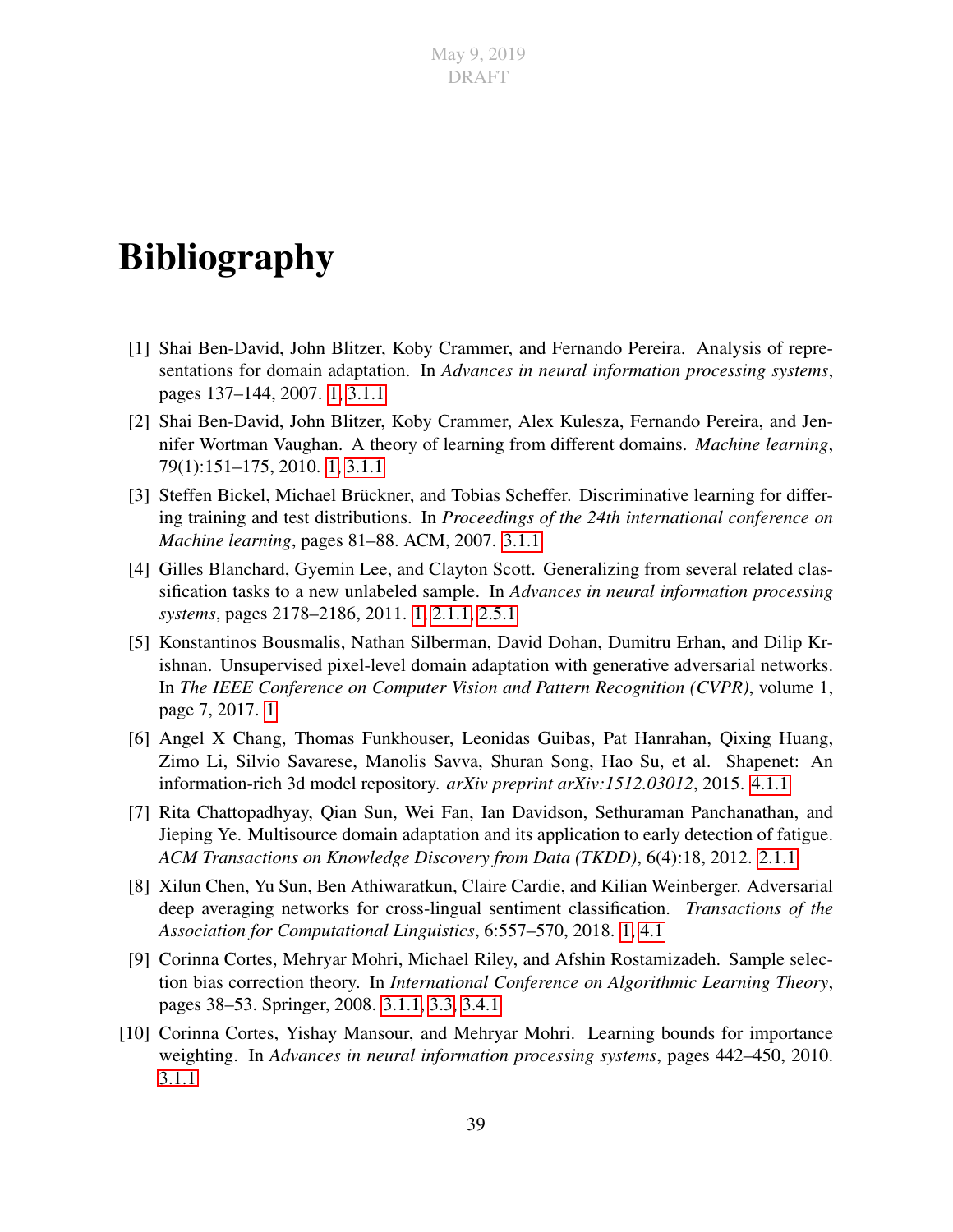- <span id="page-49-7"></span>[11] Wenyuan Dai, Qiang Yang, Gui-Rong Xue, and Yong Yu. Boosting for transfer learning. In *Proceedings of the 24th international conference on Machine learning*, pages 193–200. ACM, 2007. [3.1.1](#page-25-0)
- <span id="page-49-10"></span>[12] Jeff Donahue, Yangqing Jia, Oriol Vinyals, Judy Hoffman, Ning Zhang, Eric Tzeng, and Trevor Darrell. Decaf: A deep convolutional activation feature for generic visual recognition. In *International conference on machine learning*, pages 647–655, 2014. [3.4.2](#page-31-1)
- <span id="page-49-2"></span>[13] Lixin Duan, Ivor W Tsang, Dong Xu, and Tat-Seng Chua. Domain adaptation from multiple sources via auxiliary classifiers. In *Proceedings of the 26th Annual International Conference on Machine Learning*, pages 289–296. ACM, 2009. [2.1.1](#page-15-0)
- <span id="page-49-6"></span>[14] Miroslav Dudík, Steven J Phillips, and Robert E Schapire. Correcting sample selection bias in maximum entropy density estimation. In *Advances in neural information processing systems*, pages 323–330, 2006. [3.1.1](#page-25-0)
- <span id="page-49-12"></span>[15] Mark Everingham, Luc Van Gool, Christopher KI Williams, John Winn, and Andrew Zisserman. The pascal visual object classes (voc) challenge. *International journal of computer vision*, 88(2):303–338, 2010. [4.1.1](#page-40-0)
- <span id="page-49-8"></span>[16] Kenji Fukumizu, Francis R Bach, and Michael I Jordan. Dimensionality reduction for supervised learning with reproducing kernel hilbert spaces. *Journal of Machine Learning Research*, 5(Jan):73–99, 2004. [3.2.1](#page-27-0)
- <span id="page-49-0"></span>[17] Yaroslav Ganin, Evgeniya Ustinova, Hana Ajakan, Pascal Germain, Hugo Larochelle, François Laviolette, Mario Marchand, and Victor Lempitsky. Domain-adversarial training of neural networks. *The Journal of Machine Learning Research*, 17(1):2096–2030, 2016. [1,](#page-10-0) [4.1](#page-37-0)
- <span id="page-49-3"></span>[18] Jing Gao, Wei Fan, Jing Jiang, and Jiawei Han. Knowledge transfer via multiple model local structure mapping. In *Proceedings of the 14th ACM SIGKDD international conference on Knowledge discovery and data mining*, pages 283–291. ACM, 2008. [2.1.1](#page-15-0)
- <span id="page-49-11"></span>[19] Muhammad Ghifary, David Balduzzi, W Bastiaan Kleijn, and Mengjie Zhang. Scatter component analysis: A unified framework for domain adaptation and domain generalization. *IEEE transactions on pattern analysis and machine intelligence*, 39(7):1414–1430, 2017. [4.1.1](#page-40-0)
- <span id="page-49-9"></span>[20] Boqing Gong, Yuan Shi, Fei Sha, and Kristen Grauman. Geodesic flow kernel for unsupervised domain adaptation. In *2012 IEEE Conference on Computer Vision and Pattern Recognition*, pages 2066–2073. IEEE, 2012. [3.4.2](#page-31-1)
- <span id="page-49-1"></span>[21] Mingming Gong, Kun Zhang, Tongliang Liu, Dacheng Tao, Clark Glymour, and Bernhard Schölkopf. Domain adaptation with conditional transferable components. In *Proceedings of The 33rd International Conference on Machine Learning*, pages 2839–2848, 2016. [1,](#page-10-0) [2.1,](#page-14-1) [4.1](#page-37-0)
- <span id="page-49-5"></span>[22] Arthur Gretton, Alexander J Smola, Jiayuan Huang, Marcel Schmittfull, Karsten M Borg-wardt, and Bernhard Schölkopf. Covariate shift by kernel mean matching. 2009. [3.1,](#page-24-1) [3.1.1,](#page-25-0) [3.2.1,](#page-27-3) [3.3](#page-28-0)
- <span id="page-49-4"></span>[23] Arthur Gretton, Karsten M Borgwardt, Malte J Rasch, Bernhard Schölkopf, and Alexander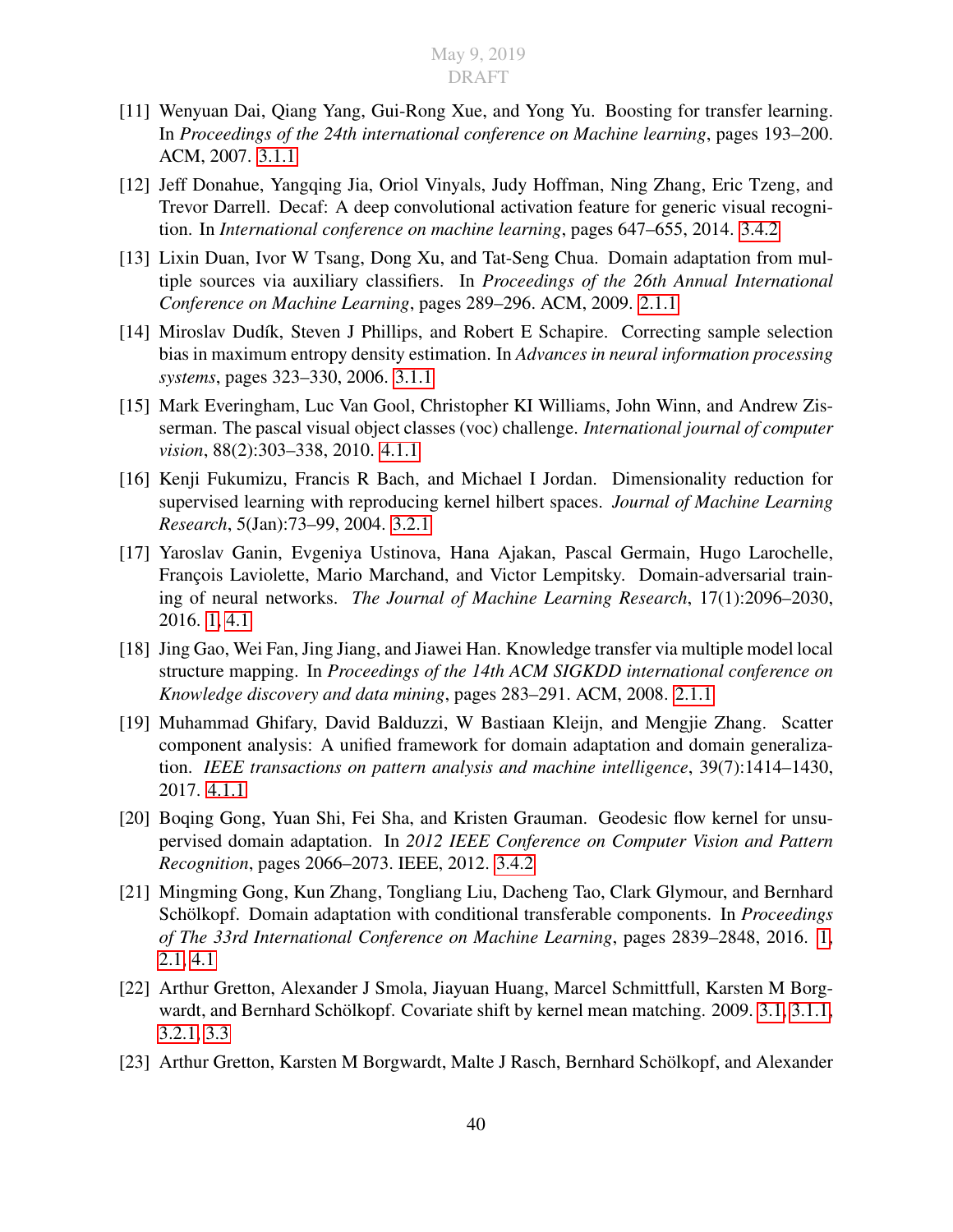Smola. A kernel two-sample test. *Journal of Machine Learning Research*, 13(Mar):723– 773, 2012. [2.2,](#page-17-1) [2.4.1](#page-18-1)

- <span id="page-50-8"></span>[24] Gregory Griffin, Alex Holub, and Pietro Perona. Caltech-256 object category dataset. 2007. [3.4.2,](#page-31-1) [4.1.1](#page-40-0)
- <span id="page-50-5"></span>[25] James J Heckman. Sample selection bias as a specification error (with an application to the estimation of labor supply functions), 1977. [3.1](#page-24-1)
- <span id="page-50-7"></span>[26] Jiayuan Huang, Arthur Gretton, Karsten M Borgwardt, Bernhard Schölkopf, and Alex J Smola. Correcting sample selection bias by unlabeled data. In *Advances in neural information processing systems*, pages 601–608, 2006. [3.1.1,](#page-25-0) [3.4,](#page-30-0) [3.4.1](#page-31-0)
- <span id="page-50-12"></span>[27] Aapo Hyvarinen and Hiroshi Morioka. Unsupervised feature extraction by time-contrastive learning and nonlinear ica. In *Advances in Neural Information Processing Systems*, pages 3765–3773, 2016. [4.2.2](#page-43-1)
- <span id="page-50-11"></span>[28] Aapo Hyvärinen and Erkki Oja. Independent component analysis: algorithms and applications. *Neural networks*, 13(4-5):411–430, 2000. [4.2.2](#page-43-1)
- <span id="page-50-13"></span>[29] AJ Hyvarinen and Hiroshi Morioka. Nonlinear ica of temporally dependent stationary sources. Proceedings of Machine Learning Research, 2017. [4.2.2](#page-43-1)
- <span id="page-50-0"></span>[30] Rafael Izbicki, Ann Lee, and Chad Schafer. High-dimensional density ratio estimation with extensions to approximate likelihood computation. In *Artificial Intelligence and Statistics*, pages 420–429, 2014. [1,](#page-10-0) [3.1](#page-24-1)
- <span id="page-50-1"></span>[31] Takafumi Kanamori, Shohei Hido, and Masashi Sugiyama. A least-squares approach to direct importance estimation. *Journal of Machine Learning Research*, 10(Jul):1391–1445, 2009. [1,](#page-10-0) [3.1,](#page-24-1) [3.1.1](#page-25-0)
- <span id="page-50-4"></span>[32] Yann LeCun, Léon Bottou, Yoshua Bengio, and Patrick Haffner. Gradient-based learning applied to document recognition. *Proceedings of the IEEE*, 86(11):2278–2324, 1998. [2.5.2](#page-22-0)
- <span id="page-50-10"></span>[33] Jingjing Li, Ke Lu, Zi Huang, Lei Zhu, and Heng Tao Shen. Heterogeneous domain adaptation through progressive alignment. *IEEE transactions on neural networks and learning systems*, 2018. [4.2.2](#page-43-1)
- <span id="page-50-6"></span>[34] Xiao Li and Jeff Bilmes. A bayesian divergence prior for classiffier adaptation. In *Artificial Intelligence and Statistics*, pages 275–282, 2007. [3.1.1](#page-25-0)
- <span id="page-50-9"></span>[35] Ya Li, Mingming Gong, Xinmei Tian, Tongliang Liu, and Dacheng Tao. Domain generalization via conditional invariant representations. In *Thirty-Second AAAI Conference on Artificial Intelligence*, 2018. [4.1](#page-37-0)
- <span id="page-50-2"></span>[36] Ya Li, Xinmei Tian, Mingming Gong, Yajing Liu, Tongliang Liu, Kun Zhang, and Dacheng Tao. Deep domain generalization via conditional invariant adversarial networks. In *Proceedings of the European Conference on Computer Vision (ECCV)*, pages 624–639, 2018. [1](#page-10-0)
- <span id="page-50-3"></span>[37] Yishay Mansour, Mehryar Mohri, and Afshin Rostamizadeh. Domain adaptation with multiple sources. In *Advances in neural information processing systems*, pages 1041–1048, 2009. [2.1.1,](#page-15-0) [2.5.1](#page-21-1)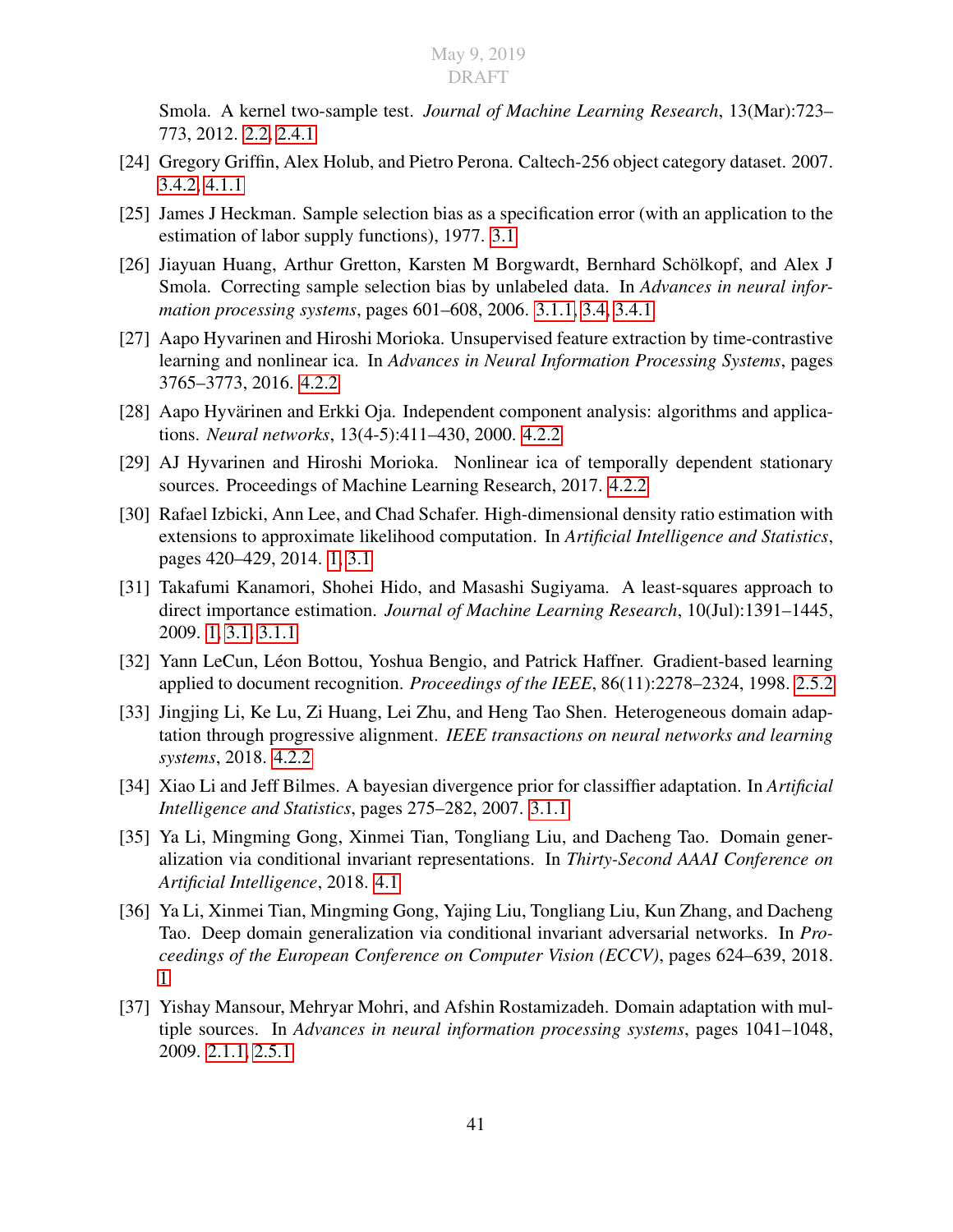- <span id="page-51-10"></span>[38] Sebastian Mika, Bernhard Schölkopf, Alexander J Smola, Klaus-Robert Müller, Matthias Scholz, and Gunnar Rätsch. Kernel pca and de-noising in feature spaces. In *NIPS*, volume 11, pages 536–542, 1998. [2.4.1](#page-19-2)
- <span id="page-51-14"></span>[39] Seungwhan Moon and Jaime G Carbonell. Completely heterogeneous transfer learning with attention-what and what not to transfer. In *IJCAI*, volume 1, pages 1–2, 2017. [4.2.2](#page-43-1)
- <span id="page-51-6"></span>[40] Krikamol Muandet, David Balduzzi, and Bernhard Schölkopf. Domain generalization via invariant feature representation. In *Proceedings of the 30th International Conference on Machine Learning (ICML-13)*, pages 10–18, 2013. [2.1.1](#page-15-0)
- <span id="page-51-2"></span>[41] J. Pearl. *Causality: Models, Reasoning, and Inference*. Cambridge University Press, Cambridge, 2000. [1,](#page-10-0) [2.1](#page-14-1)
- <span id="page-51-12"></span>[42] P. R. Rosenbaum and D. B. Rubin. The central role of the propensity score in observational studies for causal effects. *Biometrika*, 70:41–55, 1983. [3.2](#page-26-0)
- <span id="page-51-11"></span>[43] James C Ross, Gordon L Kindlmann, Yuka Okajima, Hiroto Hatabu, Alejandro A Díaz, Edwin K Silverman, George R Washko, Jennifer Dy, and Raúl San José Estépar. Pulmonary lobe segmentation based on ridge surface sampling and shape model fitting. *Medical physics*, 40(12), 2013. [2.5.3](#page-22-1)
- <span id="page-51-13"></span>[44] Kate Saenko, Brian Kulis, Mario Fritz, and Trevor Darrell. Adapting visual category models to new domains. In *European conference on computer vision*, pages 213–226. Springer, 2010. [3.4.2](#page-31-1)
- <span id="page-51-3"></span>[45] B. Schölkopf, D. Janzing, J. Peters, E. Sgouritsa, K. Zhang, and J. Mooij. On causal and anticausal learning. In *Proc. 29th International Conference on Machine Learning (ICML 2012)*, Edinburgh, Scotland, 2012. [1,](#page-10-0) [2.1](#page-14-1)
- <span id="page-51-9"></span>[46] Bernhard Schölkopf, Alexander Smola, and Klaus-Robert Müller. Kernel principal component analysis. In *International Conference on Artificial Neural Networks*, pages 583–588. Springer, 1997. [2.3](#page-17-0)
- <span id="page-51-0"></span>[47] Hidetoshi Shimodaira. Improving predictive inference under covariate shift by weighting the log-likelihood function. *Journal of statistical planning and inference*, 90(2):227–244, 2000. [1,](#page-10-0) [3.1,](#page-24-1) [3.1.1](#page-25-0)
- <span id="page-51-1"></span>[48] Rui Shu, Hung H Bui, Hirokazu Narui, and Stefano Ermon. A dirt-t approach to unsupervised domain adaptation. *arXiv preprint arXiv:1802.08735*, 2018. [1](#page-10-0)
- <span id="page-51-7"></span>[49] Alex Smola, Arthur Gretton, Le Song, and Bernhard Schölkopf. A hilbert space embedding for distributions. In *International Conference on Algorithmic Learning Theory*, pages 13– 31. Springer, 2007. [2.2](#page-16-1)
- <span id="page-51-8"></span>[50] Le Song, Kenji Fukumizu, and Arthur Gretton. Kernel embeddings of conditional distributions: A unified kernel framework for nonparametric inference in graphical models. *IEEE Signal Processing Magazine*, 30(4):98–111, 2013. [2.2](#page-17-1)
- <span id="page-51-4"></span>[51] P. Spirtes, C. Glymour, and R. Scheines. *Causation, Prediction, and Search*. MIT Press, Cambridge, MA, 2nd edition, 2001. [1,](#page-10-0) [2.1](#page-14-1)
- <span id="page-51-5"></span>[52] Petar Stojanov, Mingming Gong, Jaime Carbonell, and Kun Zhang. Data-driven approach to multiple-source domain adaptation. In *The 22nd International Conference on Artificial*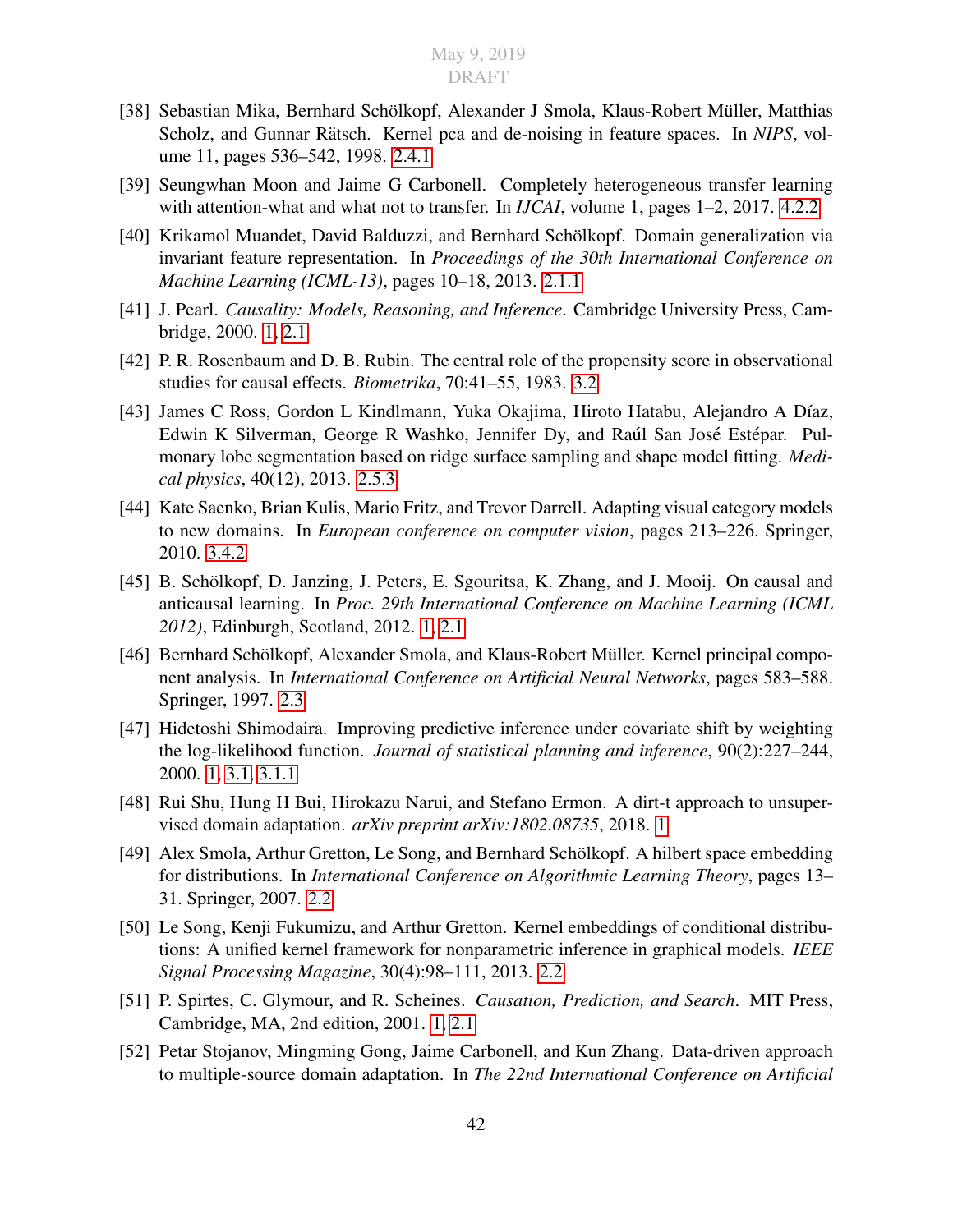*Intelligence and Statistics*, pages 3487–3496, 2019. [1,](#page-10-0) [2.3,](#page-17-0) [4.1](#page-37-0)

- <span id="page-52-5"></span>[53] Petar Stojanov, Mingming Gong, Jaime Carbonell, and Kun Zhang. Low-dimensional density ratio estimation for covariate shift correction. In *The 22nd International Conference on Artificial Intelligence and Statistics*, pages 3449–3458, 2019. [1](#page-10-0)
- <span id="page-52-6"></span>[54] Amos Storkey. When training and test sets are different: characterizing learning transfer. *Dataset shift in machine learning*, pages 3–28, 2009. [3.1](#page-24-1)
- <span id="page-52-0"></span>[55] Masashi Sugiyama, Shinichi Nakajima, Hisashi Kashima, Paul V Buenau, and Motoaki Kawanabe. Direct importance estimation with model selection and its application to covariate shift adaptation. In *Advances in neural information processing systems*, pages 1433– 1440, 2008. [1,](#page-10-0) [3.1,](#page-24-1) [3.1.1,](#page-25-0) [3.4](#page-30-0)
- <span id="page-52-9"></span>[56] Masashi Sugiyama, Makoto Yamada, Paul Von Buenau, Taiji Suzuki, Takafumi Kanamori, and Motoaki Kawanabe. Direct density-ratio estimation with dimensionality reduction via least-squares hetero-distributional subspace search. *Neural Networks*, 24(2):183–198, 2011. [3.1,](#page-24-1) [3.4](#page-30-0)
- <span id="page-52-8"></span>[57] Masashi Sugiyama, Taiji Suzuki, and Takafumi Kanamori. Density-ratio matching under the bregman divergence: a unified framework of density-ratio estimation. *Annals of the Institute of Statistical Mathematics*, 64(5):1009–1044, 2012. [3.1](#page-24-1)
- <span id="page-52-10"></span>[58] Taiji Suzuki and Masashi Sugiyama. Sufficient dimension reduction via squared-loss mutual information estimation. In *Proceedings of the Thirteenth International Conference on Artificial Intelligence and Statistics*, pages 804–811, 2010. [3.2.1](#page-27-0)
- <span id="page-52-12"></span>[59] Chang Wang and Sridhar Mahadevan. Heterogeneous domain adaptation using manifold alignment. In *Twenty-Second International Joint Conference on Artificial Intelligence*, 2011. [4.2.2](#page-43-1)
- <span id="page-52-11"></span>[60] Zhirong Wu, Shuran Song, Aditya Khosla, Fisher Yu, Linguang Zhang, Xiaoou Tang, and Jianxiong Xiao. 3d shapenets: A deep representation for volumetric shapes. In *Proceedings of the IEEE conference on computer vision and pattern recognition*, pages 1912–1920, 2015. [4.1.1](#page-40-0)
- <span id="page-52-1"></span>[61] Makoto Yamada, Taiji Suzuki, Takafumi Kanamori, Hirotaka Hachiya, and Masashi Sugiyama. Relative density-ratio estimation for robust distribution comparison. In *Advances in neural information processing systems*, pages 594–602, 2011. [1,](#page-10-0) [3.1,](#page-24-1) [3.4](#page-30-0)
- <span id="page-52-7"></span>[62] Bianca Zadrozny. Learning and evaluating classifiers under sample selection bias. In *Proceedings of the twenty-first international conference on Machine learning*, page 114. ACM, 2004. [3.1,](#page-24-1) [3.1.1](#page-25-0)
- <span id="page-52-2"></span>[63] Kun Zhang, Bernhard Schölkopf, Krikamol Muandet, and Zhikun Wang. Domain adaptation under target and conditional shift. In *ICML (3)*, pages 819–827, 2013. [1,](#page-10-0) [2.1,](#page-14-1) [3.5,](#page-34-0) [4.1](#page-37-0)
- <span id="page-52-3"></span>[64] Kun Zhang, Mingming Gong, and Bernhard Schölkopf. Multi-source domain adaptation: A causal view. In *AAAI*, pages 3150–3157, 2015. [1,](#page-10-0) [2.1,](#page-14-1) [2.1.1,](#page-15-0) [2.5.1,](#page-21-1) [4.1](#page-37-0)
- <span id="page-52-4"></span>[65] Han Zhao, Shanghang Zhang, Guanhang Wu, Joao P Costeira, José MF Moura, and Geoffrey J Gordon. Multiple source domain adaptation with adversarial training of neural